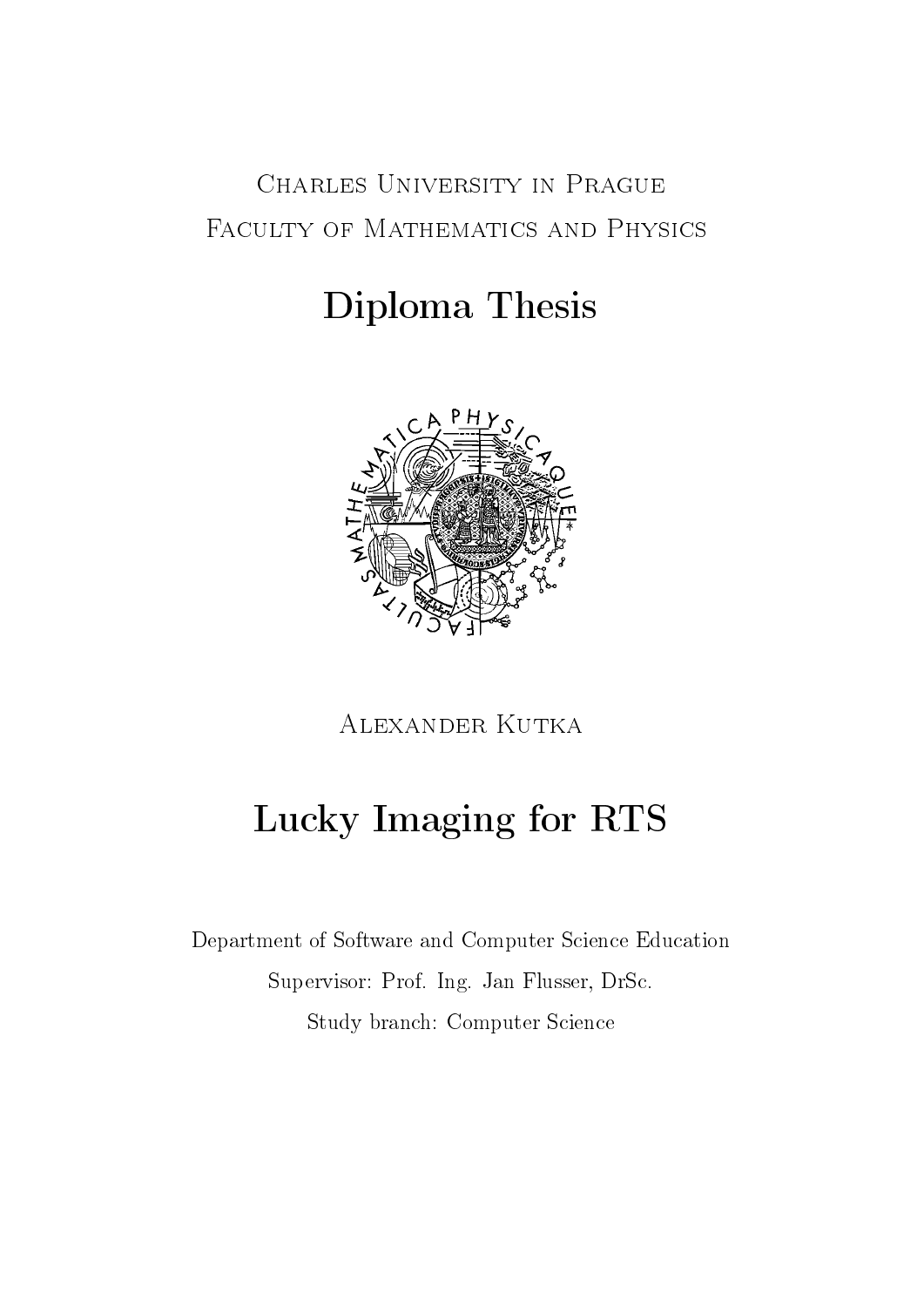#### Acknowledgments:

I would like to thank the supervisor of this work, prof. Jan Flusser, for his advices and comments, and for lending software-fragments used in this work. I also would like to express great thank to Mgr. Petr Kubánek, the consultant of this work, for his numerous advices and tips, and for his willingness and encouragement.

This research made use of Montage, funded by the National Aeronautics and Space Administration's Earth Science Technology Office, Computation Technologies Project, under Cooperative Agreement Number NCC5-626 between NASA and the California Institute of Technology. Montage is maintained by the NASA/IPAC Infrared Science Archive.

I declare that I wrote the master thesis on my own, using only the referenced sources. I approve lending of this thesis.

Prague, August 10<sup>th</sup> 2007 Alexander Kutka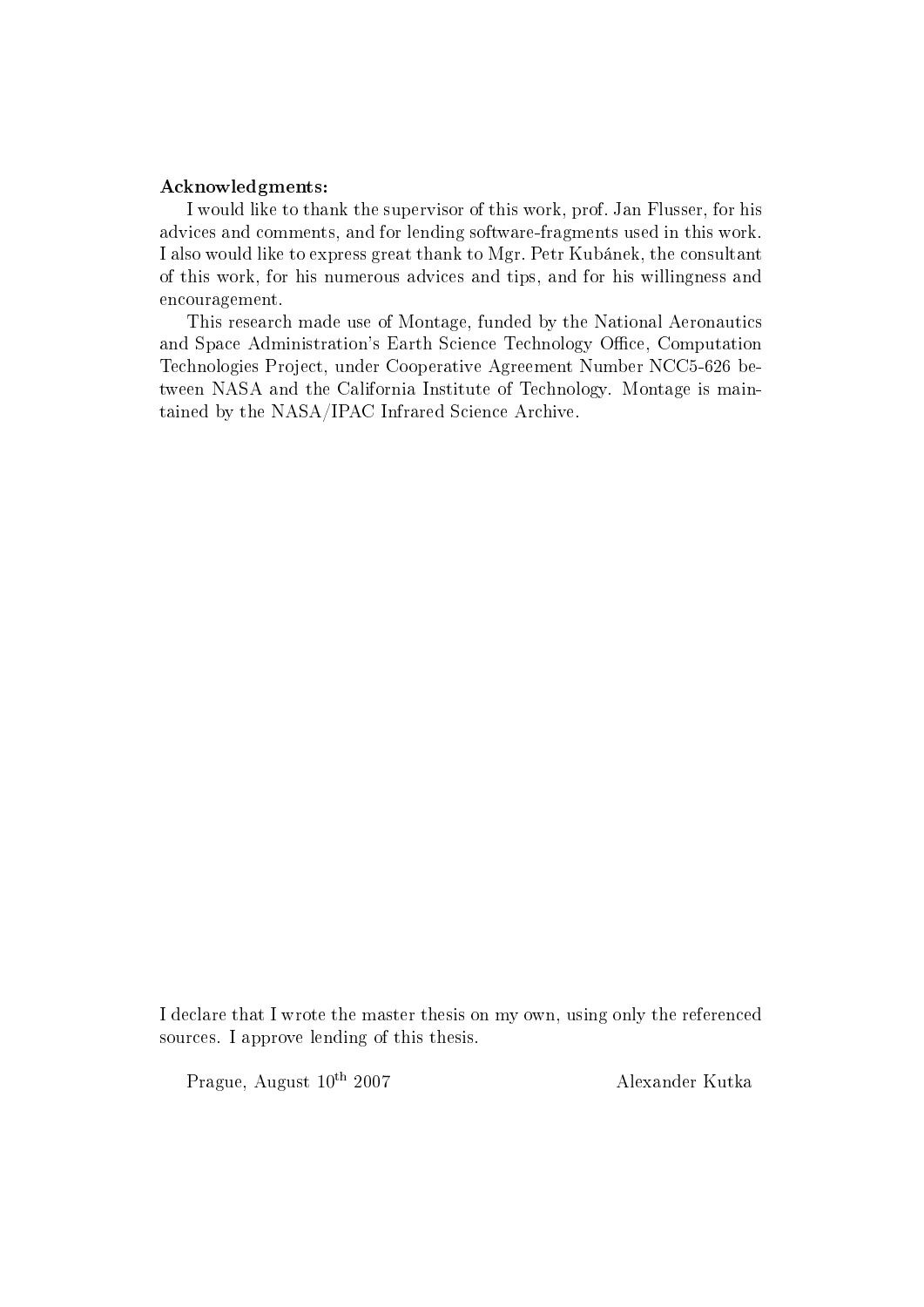# **Contents**

| $\mathbf{1}$   |                                                        | Introduction                                                          | 6               |  |  |  |  |
|----------------|--------------------------------------------------------|-----------------------------------------------------------------------|-----------------|--|--|--|--|
|                | 1.1                                                    |                                                                       | $6\phantom{.}6$ |  |  |  |  |
|                | 1.2                                                    |                                                                       | $\overline{7}$  |  |  |  |  |
|                |                                                        | 1.2.1                                                                 | $\overline{7}$  |  |  |  |  |
|                |                                                        | 1.2.2                                                                 | $\overline{7}$  |  |  |  |  |
|                |                                                        | 1.2.3                                                                 | 8               |  |  |  |  |
|                | 1.3                                                    |                                                                       | 10              |  |  |  |  |
| $\overline{2}$ |                                                        | Problem formulation and goals                                         | 11              |  |  |  |  |
| 3              |                                                        | Astrophotographic fundamentals                                        | 12              |  |  |  |  |
|                | 3.1                                                    |                                                                       | 12              |  |  |  |  |
|                | 3.2                                                    |                                                                       | 14              |  |  |  |  |
| $\overline{4}$ |                                                        | Focus measures - a review                                             | 15              |  |  |  |  |
|                | 4.1                                                    |                                                                       | 16              |  |  |  |  |
|                | 4.2                                                    |                                                                       | 17              |  |  |  |  |
|                |                                                        | 4.2.1                                                                 | 17              |  |  |  |  |
|                |                                                        | 4.2.2                                                                 | 19              |  |  |  |  |
| 5              | 20<br>Strehl ratio $-$ a focus measure for star images |                                                                       |                 |  |  |  |  |
|                | 5.1                                                    | Star detection – the Kappa-sigma clipping algorithm $\dots$ .         | 21              |  |  |  |  |
|                | 5.2                                                    | Star centroid computation $\ldots \ldots \ldots \ldots \ldots \ldots$ | 22              |  |  |  |  |
|                | 5.3                                                    |                                                                       | 23              |  |  |  |  |
|                | 5.4                                                    |                                                                       | 24              |  |  |  |  |
| 6              |                                                        | Image registration                                                    | 26              |  |  |  |  |
|                | 6.1                                                    |                                                                       | 27              |  |  |  |  |
|                | 6.2                                                    |                                                                       | 29              |  |  |  |  |
|                |                                                        | 6.2.1                                                                 | 29              |  |  |  |  |
|                |                                                        | Common background estimation<br>6.2.2                                 | 31              |  |  |  |  |
|                |                                                        | 6.2.3                                                                 | 31              |  |  |  |  |
|                | 6.3                                                    | Registration of planetary images                                      | 32              |  |  |  |  |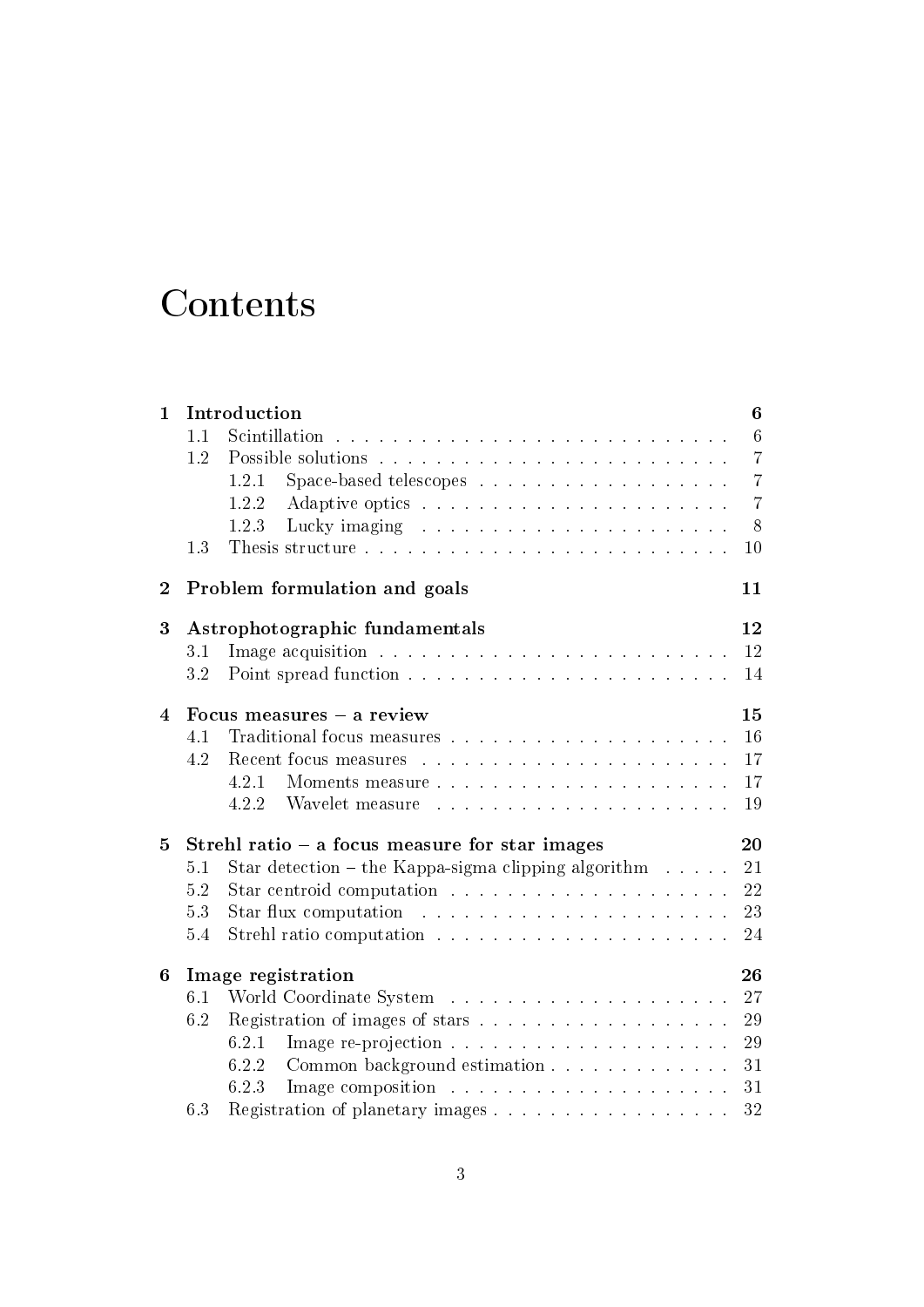|    |     | 6.3.1 |                                                                                                                                                                                                                                | 32 |
|----|-----|-------|--------------------------------------------------------------------------------------------------------------------------------------------------------------------------------------------------------------------------------|----|
|    |     | 6.3.2 | Cross-correlation registration                                                                                                                                                                                                 | 33 |
| 7  |     |       | <b>Experiments and tests</b>                                                                                                                                                                                                   | 35 |
|    | 7.1 |       |                                                                                                                                                                                                                                | 35 |
|    |     | 7.1.1 |                                                                                                                                                                                                                                | 36 |
|    |     | 7.1.2 |                                                                                                                                                                                                                                | 42 |
|    | 7.2 |       | Tests on real data                                                                                                                                                                                                             | 47 |
|    |     | 7.2.1 |                                                                                                                                                                                                                                | 48 |
|    |     | 7.2.2 |                                                                                                                                                                                                                                | 51 |
|    | 7.3 |       | Conclusion of tests and experiments                                                                                                                                                                                            | 55 |
| 8  |     |       | Conclusion and further improvements                                                                                                                                                                                            | 56 |
|    |     |       | The LI-software                                                                                                                                                                                                                | 57 |
|    | A.1 |       |                                                                                                                                                                                                                                | 57 |
|    | A 2 |       | CD content research resources in the content of the content of the content of the content of the content of the content of the content of the content of the content of the content of the content of the content of the conte | 58 |
| B. |     |       | Used telescope, CCD and software environment                                                                                                                                                                                   | 59 |
|    | B 1 |       |                                                                                                                                                                                                                                | 59 |
|    | B 2 |       |                                                                                                                                                                                                                                | 59 |
|    | B 3 |       |                                                                                                                                                                                                                                | 60 |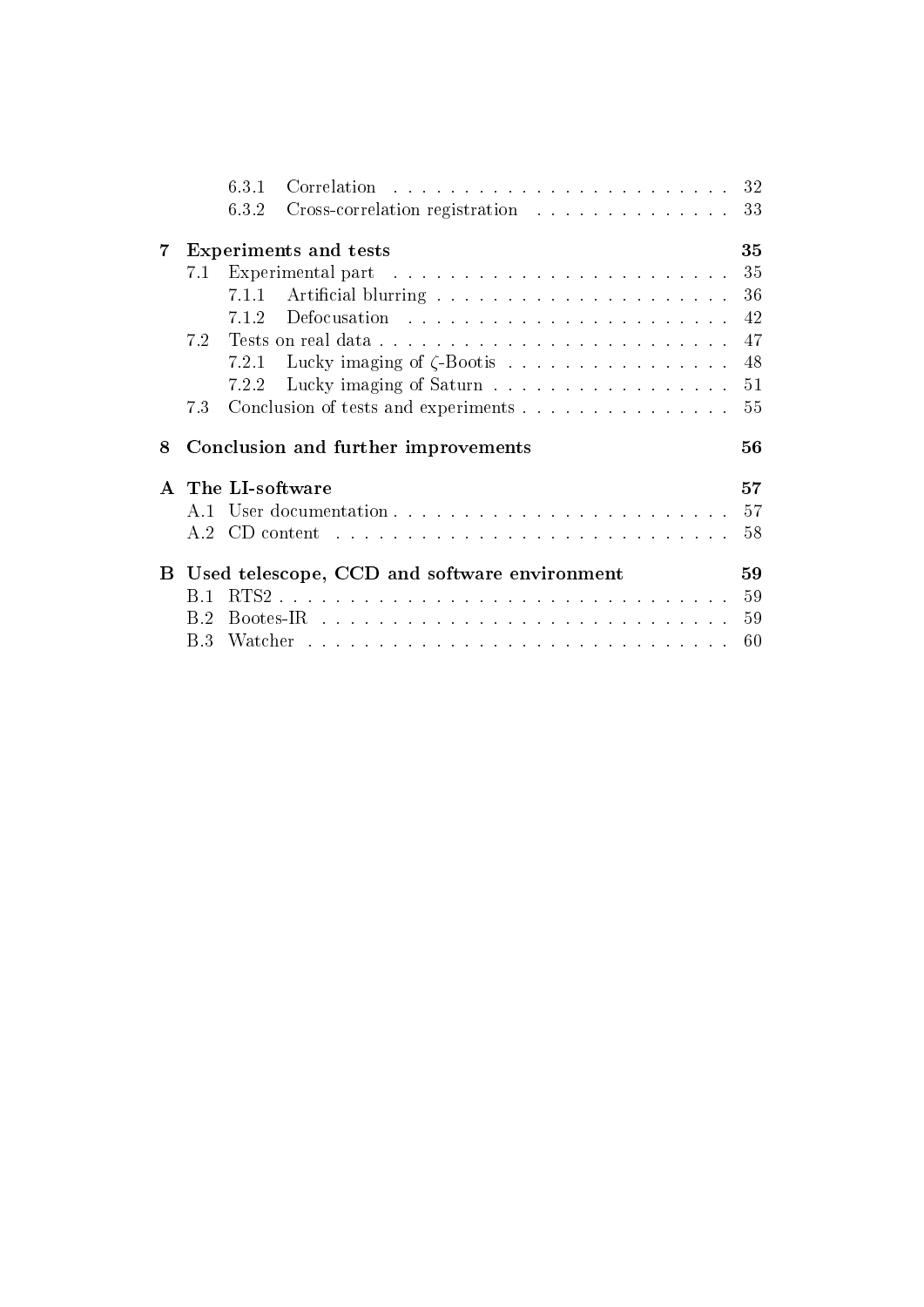Název práce: Lucky Imaging for RTS2 Autor: Alexander Kutka Katedra: Kabinet software a výuky informatiky Vedoucí diplomové práce: Prof. Ing. Jan Flusser, DrSc.  $E\text{-}mail\ vedoucího: \text{ fluxs}er@utia.cas.cz$ Abstrakt:

S rychlým vývojem CCD detektorů se v astronomii v posledních několika letech začíná používat metoda zvaná Lucky Imaging. Ta, podobně jako adaptivní optika, umožnuje pořizování snímků s rozlišením blízkému difrakčnímu limitu, tedy umožnuje pozemskými přístroji pořizovat obrázky, které mají rozlišení podobné přístrojům umístněným mimo atmosféru. Ve srovnání s adaptivní optikou bývá Lucky Imaging levnější a méně náročný na přítomnost referenčních hvězd.

Diplomová práce je implementace Lucky Imagingu do softwarového systému pro řízení pozorování RTS2. Podrobně jsou studovány tři algoritmy pro vyhodnocování ostrosti snímků a jejich výkon je porovnán na snímcích pořízených astronomickým dalekohledem. V druhé části práce jsou studovány dvě metody snímkové registrace, které jsou v práci použity pro potlačení šumu na obrázcích.

Klíčová slova: Lucky imaging, Měřění ostrosti, Registrace obrázků

Title: Lucky Imaging for RTS2

Author: Alexander Kutka

Department: Department of Software and Computer Science Education Supervisor: Prof. Ing. Jan Flusser, DrSc.

 $Supervisor's$  e-mail address: flusser@utia.cas.cz

Abstract:

Thanks to the rapid development of CCD detectors there is a method called "Lucky Imaging" being used in astronomy in the past years. Like adaptive optics, Lucky imaging makes it possible to gain pictures with resolution close to the diffraction limit, i.e. it gives to ground based telescopes the possibility to gain pictures with the resolution close to the resolution of telescopes placed outside the atmosphere. Lucky imaging is cheaper alternative to Adaptive Optics, with a lower demandingness on the presence of reference stars.

This Diploma thesis is an implementation of Lucky Imaging into a software system for robotics observatory control called "RTS2". Three algorithms for evaluation of image focus are studied and their performance is compared on digital images acquired by a telescope. In the second part of the thesis, two methods of image registration are studied, which are used to suppress noise on the acquired images.

Keywords: Lucky imaging, Focus measure, Image registration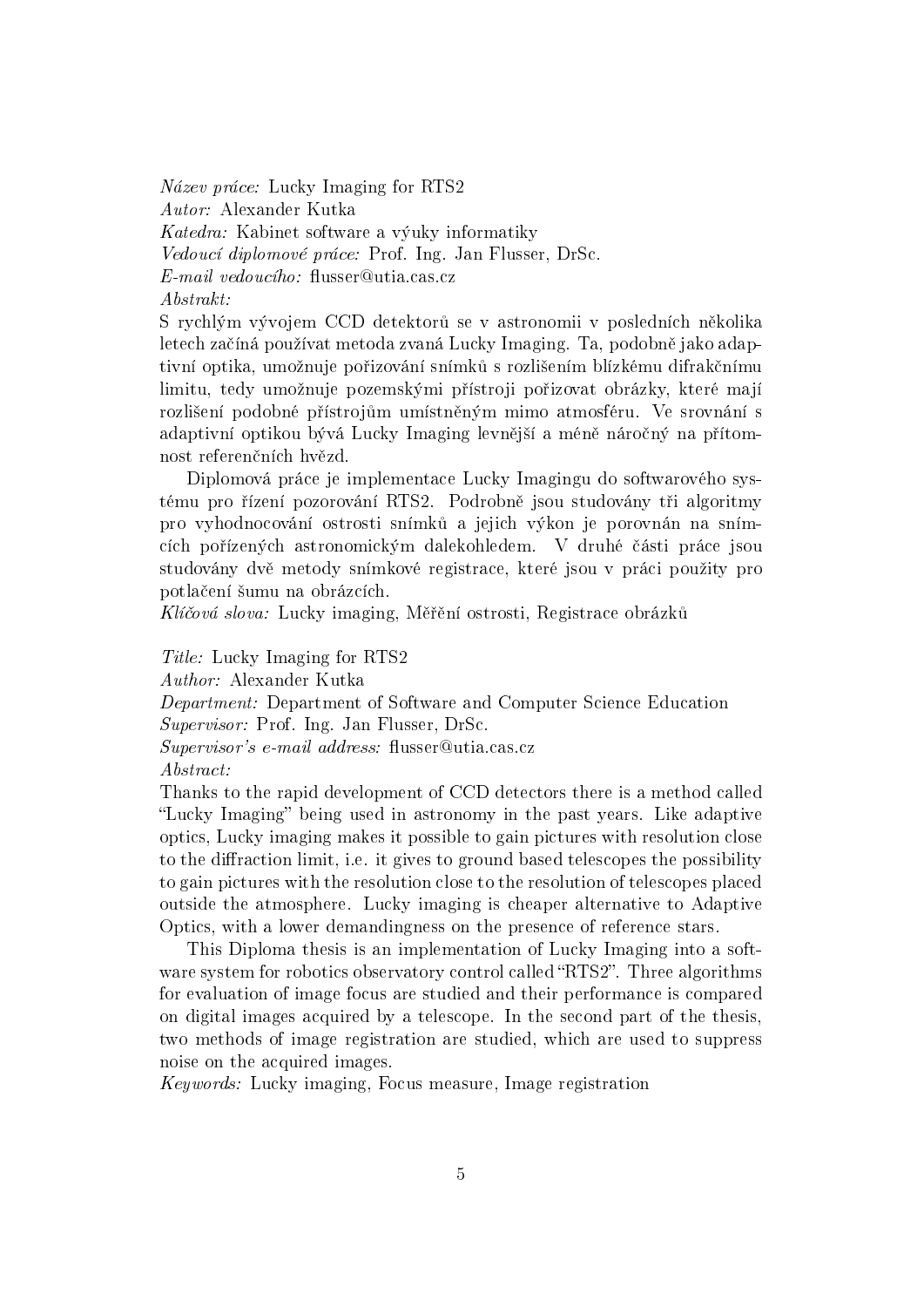# Chapter 1 Introduction

 $A$ strophotography<sup>1</sup> is a common method of studying the universe. Although professional astronomers make use of the whole spectrum of electromagnetic radiation of space objects, ranging from radio-waves to  $\gamma$ -rays, observations in the visible light are most often in astronomy.

The thesis theme  $-$  Lucky imaging  $-$  is a particular method of increasing the quality of astrophotographic images. More precisely, the angular resolution of these images are improved, i.e. the ability to distinguish two point light-sources lying angular close to each other. In this chapter, the reasons for degradation of this angular resolution will be presented, as well as another well-known methods of enhancing it, namely space-based telescopes and Adaptive Optics.

## 1.1 Scintillation

Ground based observations suffer of one fundamental fact  $-$  the Earth is surrounded by its atmosphere, which is almost permanently under motion. Mixing of cold and warm air causes air turbulations of various intensity. The atmosphere can therefore be considered to be an optical environment of timevarying refractive index. Individual light rays passing such an unhomogenous environment are each bend into slightly different directions; the wrapping wavefront of those light-rays is therefore perturbed (see Fig. 1.1). When observing a light-source through such an unstable environment, it seems to change rapidly its brightness and/or color. This phenomenon is called the scintillation effect of the atmosphere. Sometimes this scintillation, or "twinkling" of stars is also observable by an unweaponed eye.

Scintillation is a serious problem for astronomical observations, as it causes two close light-sources to blur into one single blot, and limits therefore

<sup>&</sup>lt;sup>1</sup>Photography of astronomical objects in the wavelength cca.  $400 \mu m$  (violet color) –  $700 \mu m$  (red color).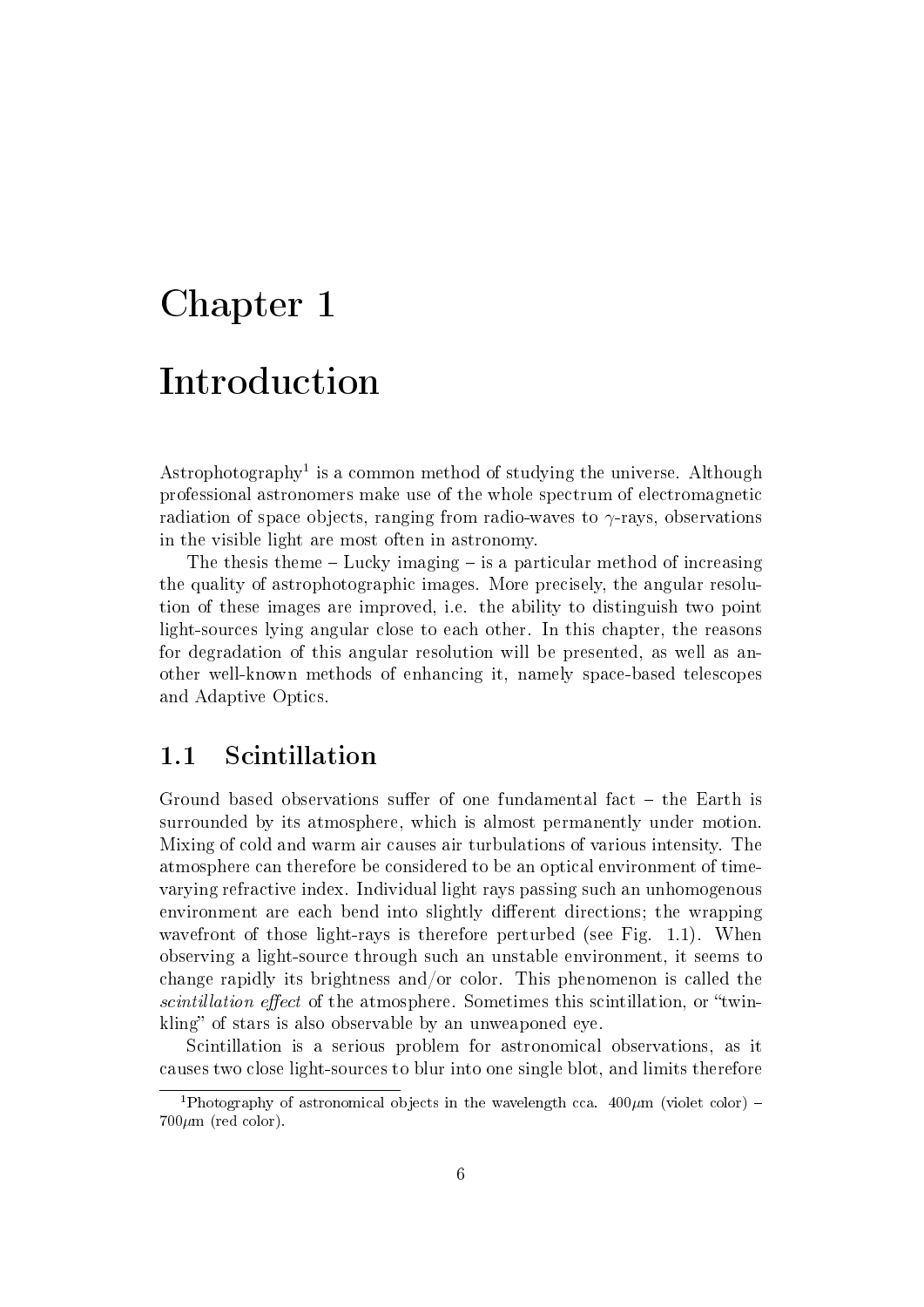Plane waves from distant point source



Figure 1.1: Perturbation of wavefront due to turbulent atmosphere, [30].

the angular resolution of ground-based telescopes. The theoretical maximum of the angular resolution, called the *diffraction limit*, is, as stated in [1], proportional to  $\lambda/D$ , where  $\lambda$  is the wavelength of the observed light and D the telescope's aperture diameter. However, due to scintillation, angular resolution of telescopes with apertures larger than 10 cm are all approximately at 0.4 arcseconds, [1]. Without a solution of this problem, it would not make sense to build telescopes having  $D > 10$  cm.

## 1.2 Possible solutions

#### 1.2.1 Space-based telescopes

A straight-forward solution of the resolution limitation caused by scintillation is simply to place the telescope outside the atmosphere. That is indeed the case of, for example, the *Hubble Space Telescope* (HST), which flies on the Earth's orbit since April 1990. Unfortunately, such a solution has many disadvantages: reparations of break-downs are problematic due to difficult accessibility. Also the size of the instrument is limited (for example, the HST's primary mirror is only 2.4 m in diameter, due to the load capacity and size of the Space Shuttle's cargo bay). The costingness of such a solution is also very considerable.

#### 1.2.2 Adaptive optics

A much more rife approach, called "Adaptive optics" (see [1]), is based on the idea of compensation of the scintillation effect, rather than avoiding it. In this case, a small deformable mirror is put into the optical path of the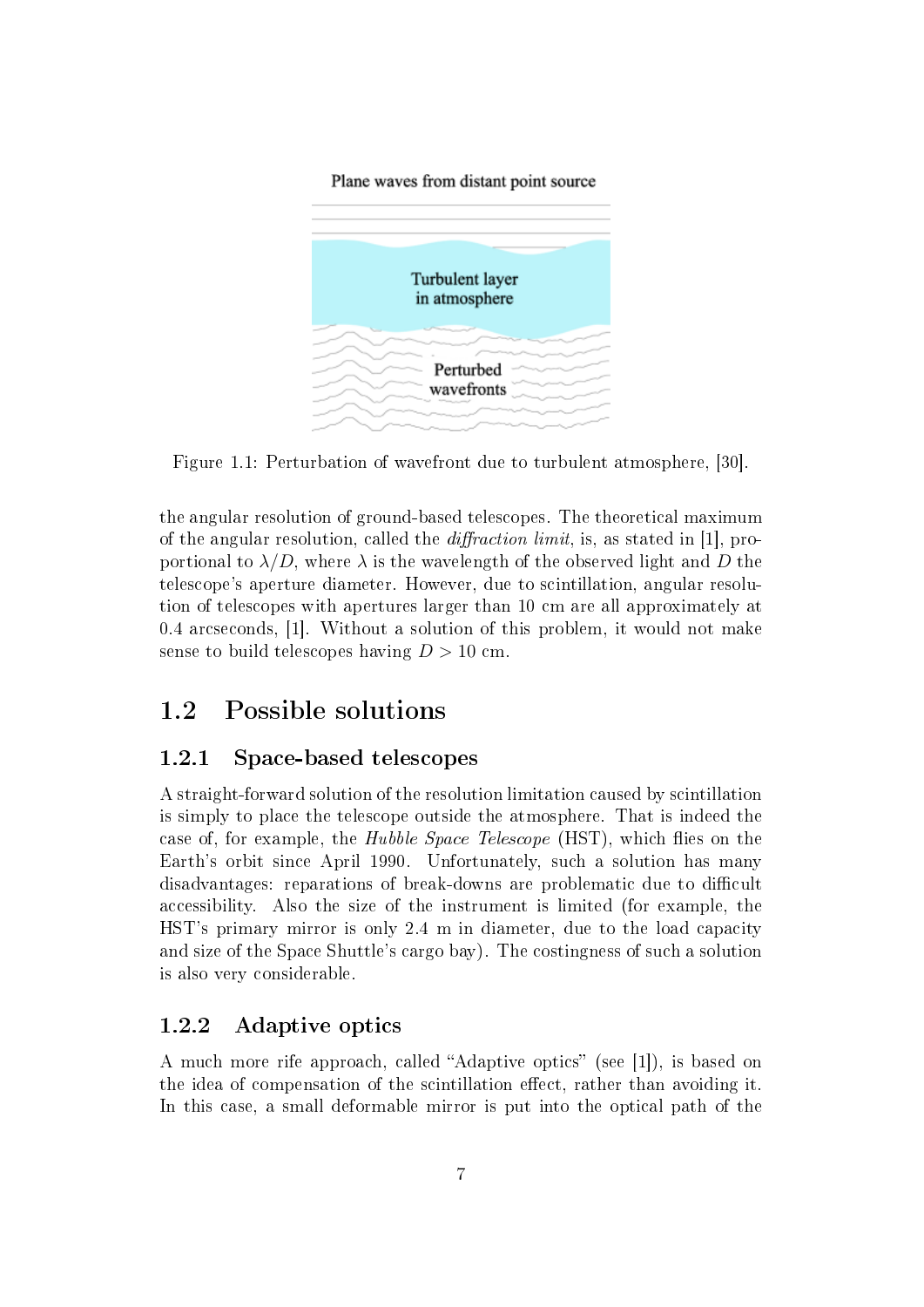

Figure 1.2: The scheme of the adaptive optics system, [31]

telescope<sup>2</sup> and is meant to have such a shape, that the actual wavefront distortion is cancelled (see Fig. 1.2). For that purpose, a bright reference star is co-observed and it's image analyzed by a wavefront sensor. Based on this analysis the optimal shape of the deformable mirror is computed and the mirror appropriately deformed. These reshape happens for several hundred times a second ( $\sim 100$  Hz).

"Adaptive optics" is not to be confused with "Active optics", which is a different system, designed for shape corrections of the primary mirror itself. Because the primary mirror is usually very thin (and therefore can be made large), even small wind or minor gravitational changes can cause signicant unwanted mirror deformations. Active optics measures these deformations and with a set of actuators keeps the mirror in optimal shape. These reshapes happen in the order of seconds ( $\sim 1$  Hz), rather than  $\frac{1}{100}$  of seconds, as it is in the case of Adaptive optics.

#### 1.2.3 Lucky imaging

Lucky Imaging (LI) is the technique discussed in this thesis. It is a software approach in the problem of angular resolution enhancement. LI makes use of fast-working CCD's able to obtain a shot several times a second, and relies on the possibility, that among all the pictures taken, some of them might be well-focused because the actual wavefront distortion was minimal, none or even has been cancelling imperfections of the telescope (i.e. the wavefront distortion caused by the atmosphere was inverse to the wavefront distortion caused by the imperfections of the telescope's optical system). After hundreds of short-exposured photographs of the same object have been

<sup>2</sup>Recently, adaptive optics has been used on the secondary mirror directly, [2].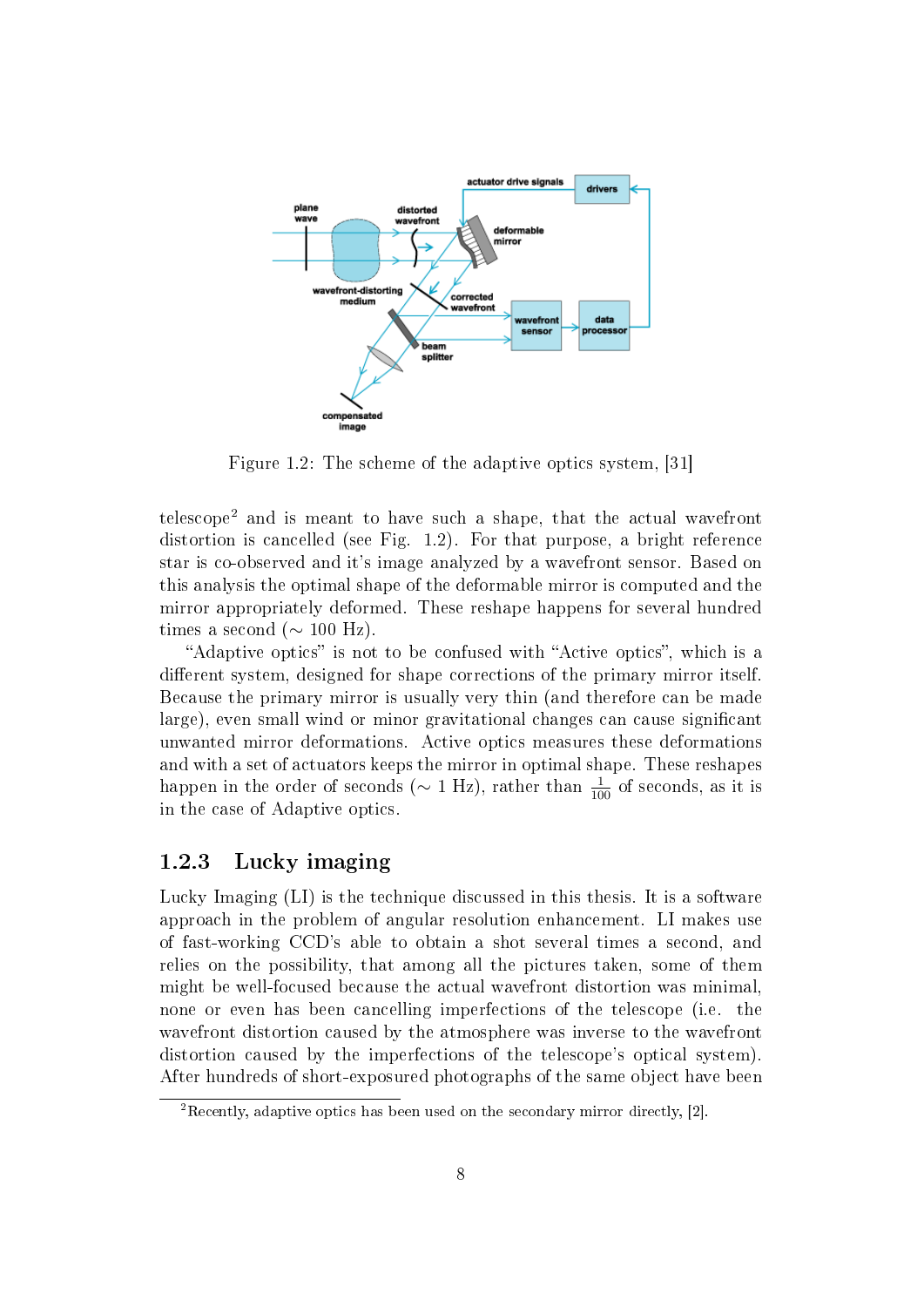

Figure 1.3: Lucky imaging: focus of each image is evaluated and best focused images are assembled into one final image (for better imagination, the gray level of an input image indicates its focus).

taken, they are searched for the well-focused ones. For this purpose a focus*measure* is used  $-$  a function, which expresses the focus of an image as a number.

As will be explained later, short exposured astronomical images contain fairly strong noise. One of the best-known denoising techniques is to average more images of the same scene (see  $\lceil 3 \rceil$  for further details) – well-focused images selected by the appropriate focus-measure are therefore combined into a single one, by a process called image registration. It is a process of finding the proper space matching (e.g. rotation, translation) of the input images and a suitable averaging of their pixel-values.

A scheme of the entire LI-process is shown on figure 1.3: input images are measured on focus, n% of best images are taken, registered and averaged into a final output image.

Objects of interest, which astronomers want to photograph, are mostly very faint and are visible only on long-exposured images, when the little light emitted by the object is integrated over many minutes (or even hours). Averaging of images in the image registration process has the same effect as long exposures in classical astrophotography, with the difference, that because only undistorted, unblured images are averaged, the final image shows fainter objects in a better focus.

LI represents a cheaper alternative to the traditional Adaptive Optics (AO) technique, since it is a pure software solution, and makes no demands on any special hardware. On the other hand, since many time-consuming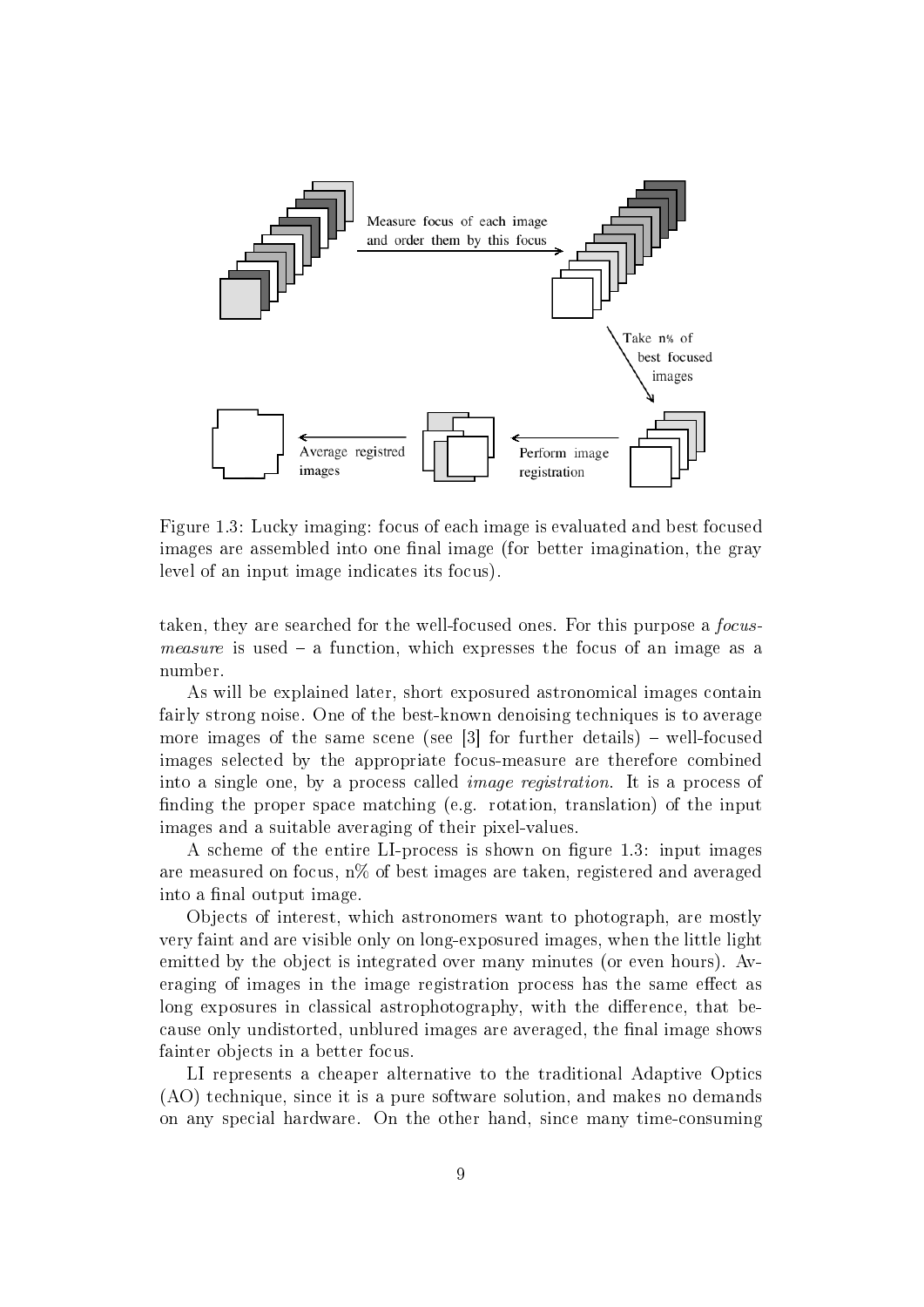computation have to be done (mainly during image registration), LI is a slower solution to the hardware-based AO system.

A significant work on Lucky Imaging has been done by professional astronomers grouped in the Lucky Imaging Team at University of Cambridge, UK, [4]. The authors achieved valuable resolution enhancement, achieving at good observational conditions diffraction limited images. Another works concerning Lucky Imaging are listed on the team website, [5].

## 1.3 Thesis structure

This thesis is divided into 8 chapters and 2 appendices. The second chapter sets the direct goals of this thesis. The third chapter characterizes the processed data. The fourth chapter is a review of several known planar focus-measures, three of them which are used in this work. The fth chapter introduces a special focus-measure designed extra for astronomical images. The sixth chapter describes two registration techniques used in this work. The seventh chapter summarizes practical experiments and tests done within this work. The eight chapter concludes this thesis and raises future works proposals.

Appendix A is the documentation of the produced software. Appendix B contains technical information about the instruments used to acquire the processed data (telescopes and camera) and a characterization of the RTS system used to control the observations and into which the produced software can be integrated.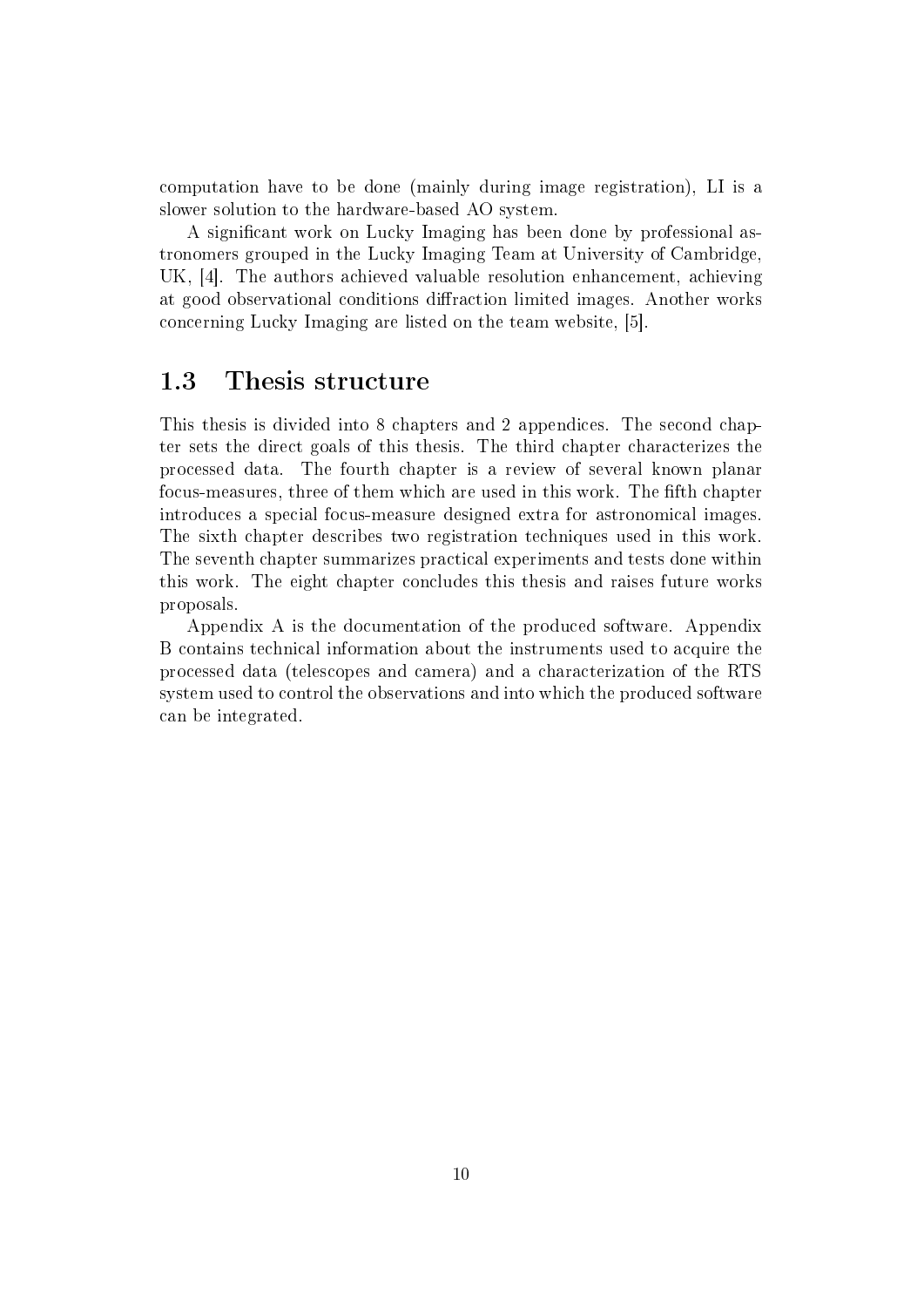# Chapter 2

# Problem formulation and goals

As described in section 1.2.3, Lucky Imaging consist of two separate parts: focus-measuring and image registration.

The first goal for this thesis is therefore to find a suitable focus-measure technique for astronomical images – photographs of stars, which are considered to be point light-sources, as well as for planetary shots, which are in contrast areal objects and therefore show properties different from images of stars.

A good focus-measure should have high discriminability, i.e. it should distinguish well between focused and unfocused images, and it should be monotonic, i.e. it should descend with increasing blur. It should also be robust to noise, i.e. its discriminability should not be too affected by increasing amount of noise.

The second goal of this thesis is to review image-registration techniques and use a proper one to assemble previously chosen well-focused images into a final image of higher angular resolution and suppressed noise.

The applicability of the whole software should be demonstrated on real data. The computation speed of the software is not a priority, as the system will be used as a post-processing tool.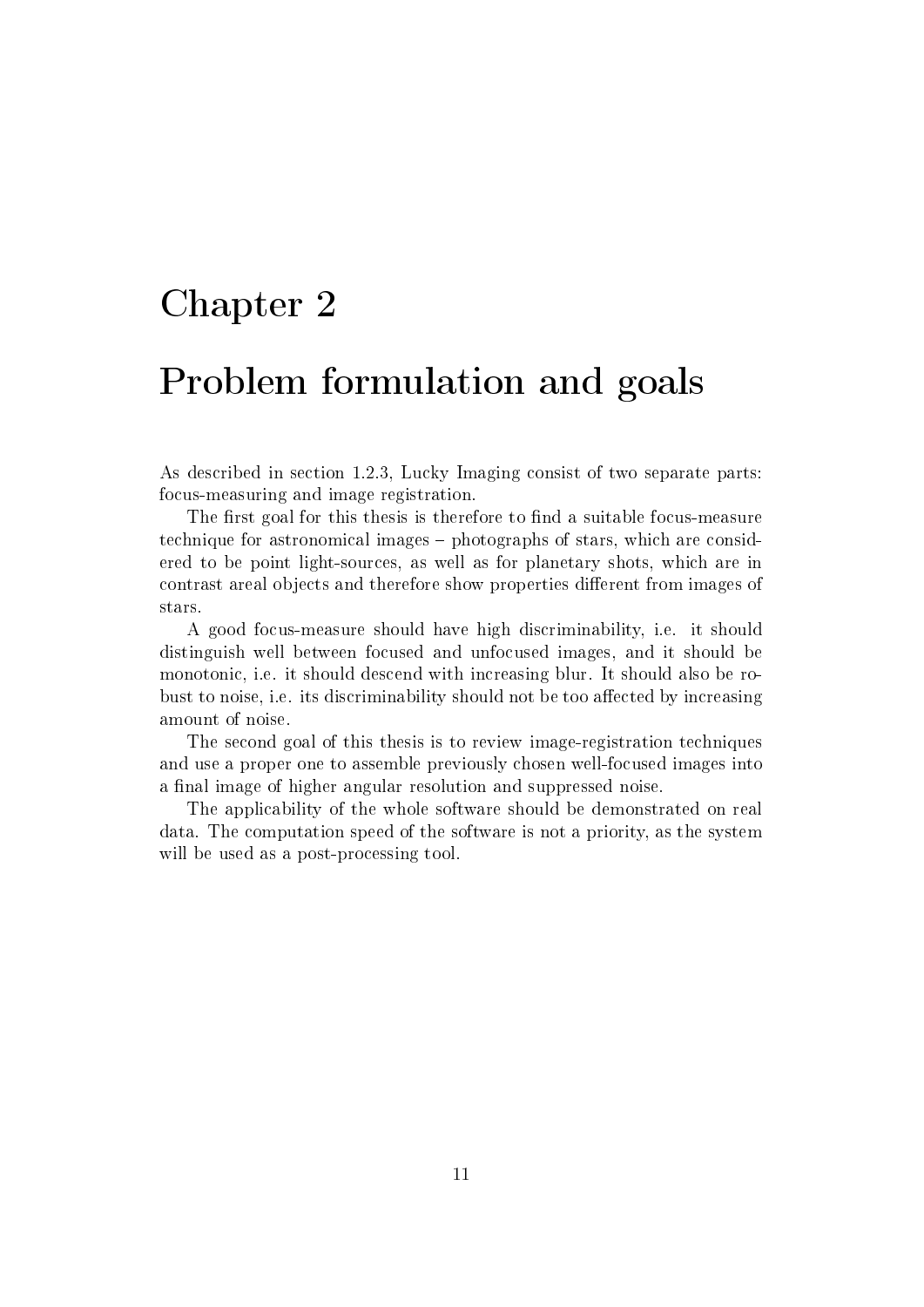# Chapter 3

## Astrophotographic fundamentals

This chapter introduces the character of processed data, since astronomical images differ in many ways from common scene images.

The definition of a digital image is well-known and can be found in many papers and books concerning digital image processing (e.g. [6]). For convenience it is reminded, that a digital image  $g$  is considered to be a twodimensional array of N x M integer pixels  $g_{ij}$  representing the brightnesslevel in the sensed area:

$$
g := \{g_{ij}\}_{1 \le i \le N; 1 \le j \le M}
$$

where  $N$  is the count of rows and  $M$  the count of columns of the array.

In this work, however, an image g is referred as a function  $g(i, j)$ , rather then a set  ${g_{ij}}$ , whereas in some moments there is more suitable to speak about a *continuous* function  $g$  (defined to zero outside the image borders). while in other moments rather about a *discrete* one. This duality is acceptable, as the discrete function is only a sampled version of the continuous one. For more details on sampling, see [6].

## 3.1 Image acquisition

Today, digital images of all kind are obtained by a so called Charged-couple device (CCD) camera, invented in 1970's (see [7]) and developed till today. In principle, it is a two-dimensional array of light-sensible units, converting impinging photons of light into electrical impulses thanks to a physical phenomenon known as the "photoeffect". This per-pixel analog signal is then converted to a digital one by an  $A/D$  converter, and the resulting image is read out.

Before the invention of the CCD, astrophotography was made on photographic plates, i.e. glass planes covered with photosensitive emulsions. This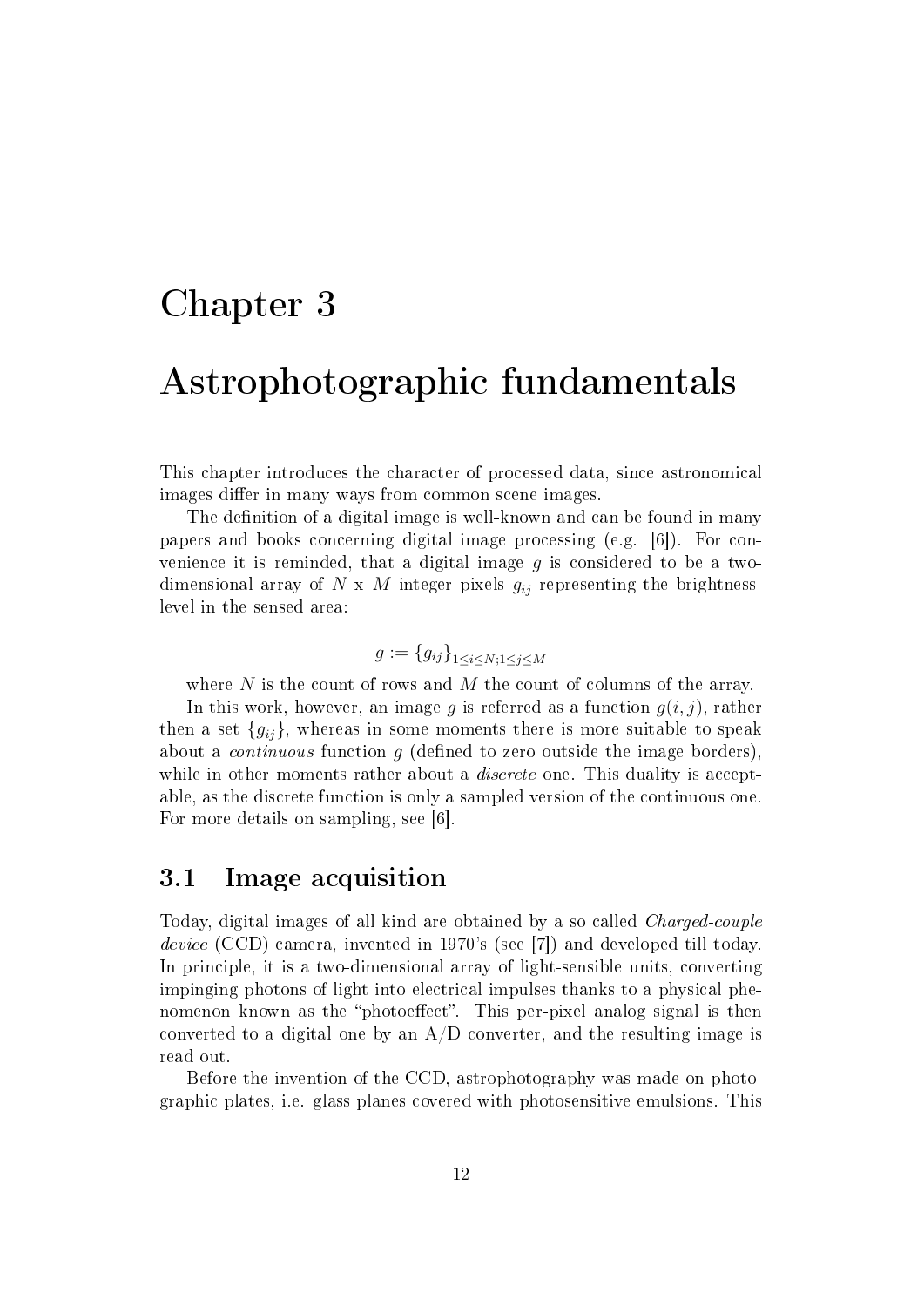

Figure 3.1: A typical row-profile of a star in a digital image. The star peak rises above the noisy background.

classical technique, which was in use since the 19th century, has been gradually replaced by digital astrophotography making use of CCD's since the 1990's.

As it has been mentioned earlier, digital astronomical images contain fairly strong white noise (which is a well known sort of noise, see e.g. [6]). Not only the internal electronic of a CCD products noise<sup>1</sup>, also the sky itself is noisy; sunlight reflected by the Moon, the Earth itself and the dust particles spread out over the Solar system, light contributions of other undistinguishable stars and galaxies and even urban light pollution  $-$  all this contributes to a noisy background of digital astronomical pictures.

A row profile of a typical astronomical image of a star is shown in Fig. 3.1. As can be seen, the star, although considered to be a point source of light, is not sensed as a single high value in the CCD-array. Instead, a narrow Gaussian "hat" is rendered. More precisely, the image of a star can be well approximated by a normal distribution function N of standard deviation  $\sigma$ :

$$
N_{\sigma}(x,y) = \frac{c}{\sqrt{2\pi}\sigma} e^{-\frac{x^2 + y^2}{2\sigma^2}}
$$
(3.1)

where  $c$  is a scaling constant.

The reasons for this way of star-rendering will be explained in the following section.

<sup>&</sup>lt;sup>1</sup>See [8] for further details on so-called Read noise, Dark noise and Shot noise of a CCD camera.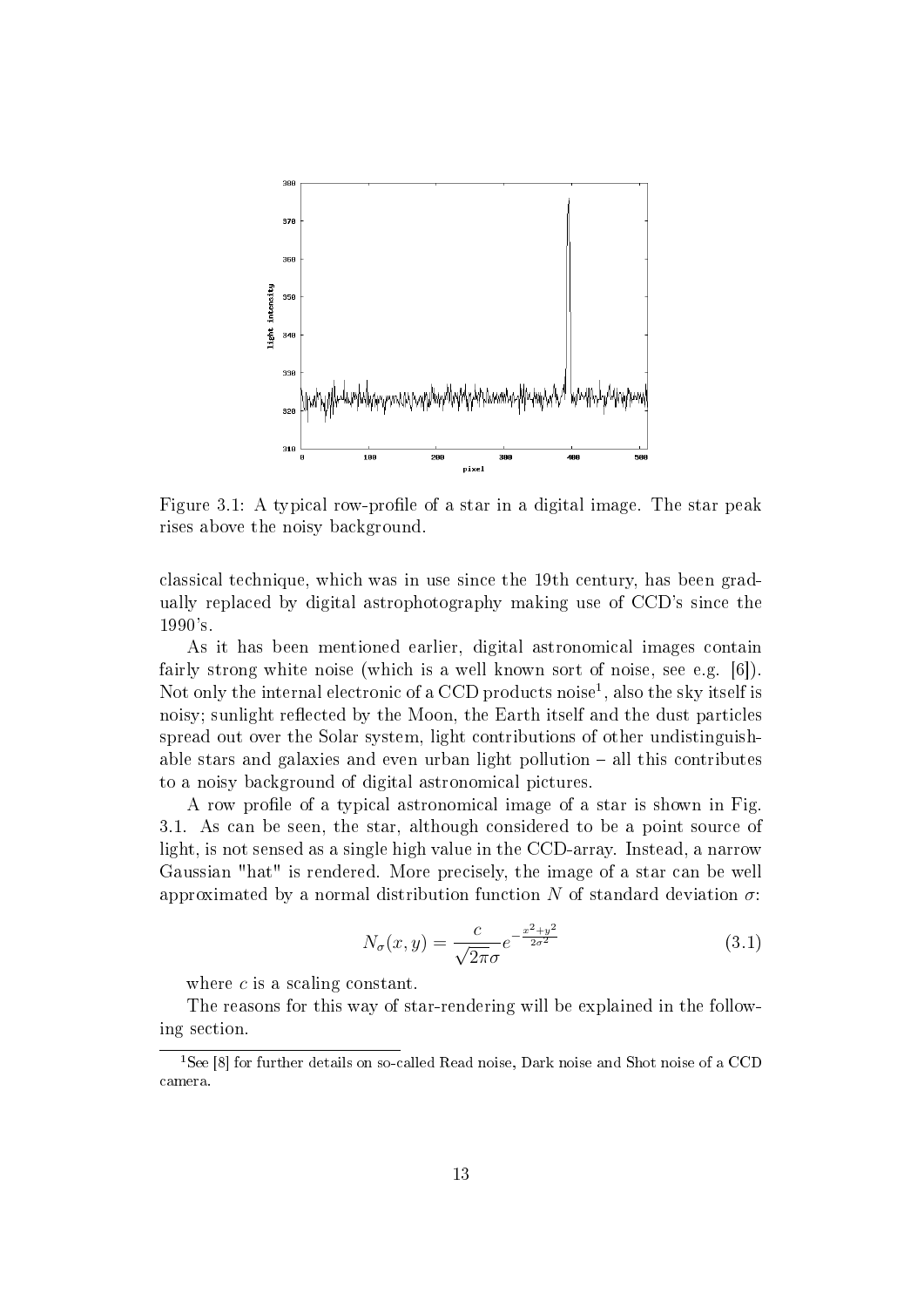

Figure 3.2: The Airy disc - the diffraction pattern of a round aperture,  $[27]$ .

## 3.2 Point spread function

In fact, not only point light-sources are blurred over a small area  $-$  also areal objects are blurred in a certain amount. Every optical system shows this degradation of the imaged scene even the human eye. This degradation is mostly expressed as the *Point Spread Function* (PSF) of the imaging optical system. A PSF of a system is a characterization of its quality  $-$  it shows, how focused is a point light-source imaged in the focal plane of the system.

Mathematically expressed, the resulting image  $g$  is a convolution of the original scene f and the optical system's PSF h:

$$
g = f * h \tag{3.2}
$$

There are two main reasons, why every optical system blures imaged objects with a certain PSF. The first one is that light, due to its wavenature, diffracts on the aperture of the imaging system (i.e. the tubus of a telescope, the pupilla of the eye, etc.). As stated in [9], the resulting image of a single point light-source is a Fourier transformation of the aperture's shape  $\overline{\phantom{a}}$  in the case of the circular aperture of a telescope, this pattern is called the Airy disc (see Figure 3.2).

The Airy disc represents a PSF of an ideal imaging system, i.e. with no imperfections or defects. However, practically every system shows some imperfections, called "aberrations", such as spherical and/or chromatic aberrations of its pupils, aberrations of the mirror shapes, etc. These aberrations contribute to the shape of the PSF, therefore the final PSF is a combination of the Airy disc and the aberration. Because the side lobes of the Airy disc are negligible, and all other aberrations are of stochastic nature, the final PSF has a shape of a Gaussian normal distribution (see Eq. 3.1). Therefore stars, considered to be single point light-sources, are render in the shape of this distribution.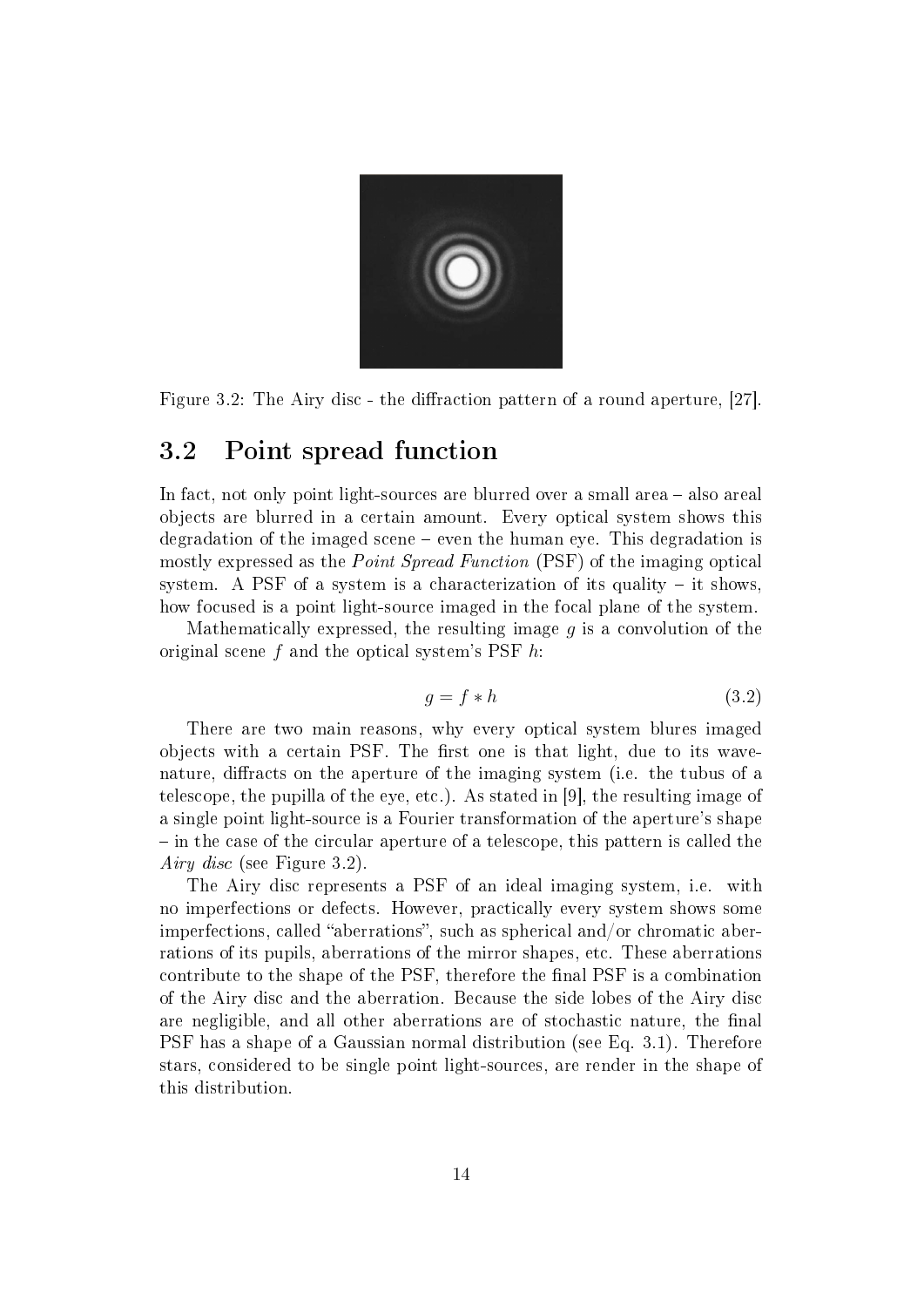# Chapter 4

## Focus measures  $-$  a review

In this chapter a review of chosen existing focus measures will be given<sup>1</sup>, namely the Gray level variance, the Energy of image gradient, the Energy of Laplacian, a measure based on central moments of the image and a measure based on the wavelet decomposition.

Unfortunately, none of these measures is suitable for measuring blur in images of stars, as they have been developed for measuring focus on areal objects, which cannot be found in an image composed of Gaussian profiles. Therefore, a specially developed focus-measure will be used for images of stars, namely the Strehl ratio measure, described in chapter 5.

On the other hand, focus measures described in this chapter have been successfully used in this work for measuring focus on planetary images, since planets are areal objects, good distinguishable from the background. Their effectiveness on planetary images is evaluated in chapter 7.

A good focus measure should satisfy following requirements ([10]):

- 1. independence of image content
- 2. monotonicity with respect to blur (e.g. to standard deviation of the function convolving the original scene)  $-$  this requirement, however, is hard to achieve in general
- 3. large variation in value with respect to the degree of blurring
- 4. minimal computation complexity
- 5. robustness to noise

<sup>&</sup>lt;sup>1</sup>For a more exhausting review, see [10].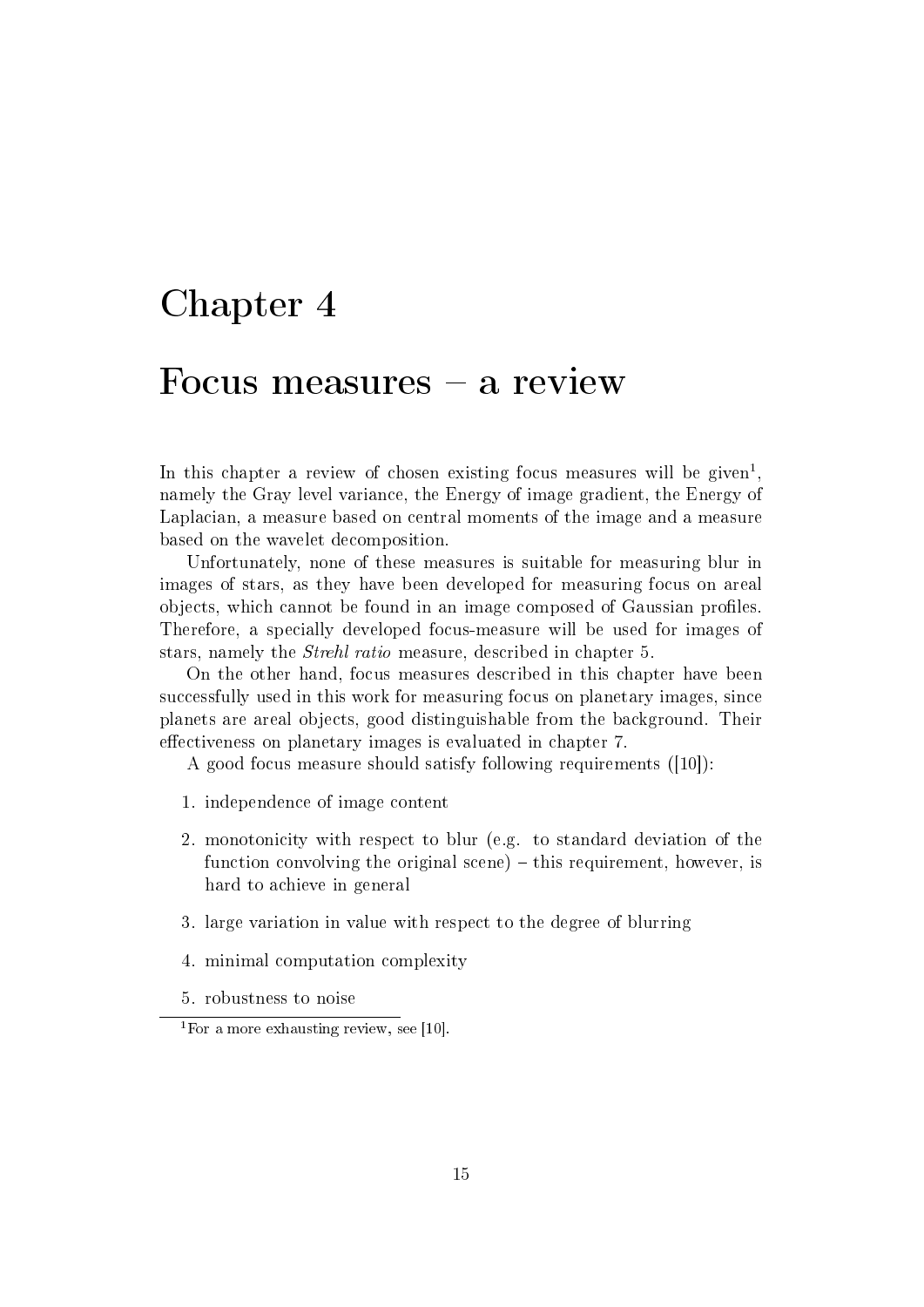## 4.1 Traditional focus measures

Measuring focus of images is not a new idea. It was firstly studied by M. Subbarao in 1992 (see [11]), for purposes of automatic camera focusing. Subbarao proposed several basal focus-measuring techniques, which are based on the idea of emphasizing high frequencies of the image and measuring their quantity.

Each of the following measures is expressed in its analytical<sup>2</sup> and discrete form:

#### 1. Gray level variance

Analytical form:

$$
M_1 := \int \int (g(x, y) - \mu)^2 dx dy
$$

Discrete form:

$$
M_1 := \sum_{i} \sum_{j} (g(i, j) - \mu)^2
$$

where  $\mu$  denotes the mean gray level value of image q. Subbarao proved this measure to be monotonic (with respect to increasing blur) and, for zero-mean images, equivalent to the image energy in Fourier domain.

#### 2. Energy of image gradient

Analytical form:

$$
M_2 := \int \int \left(\frac{\partial g(x, y)}{\partial x}\right)^2 + \left(\frac{\partial g(x, y)}{\partial y}\right)^2 dx dy
$$

Discrete form:

$$
M_2 := \sum_i \sum_j \left( g_i^2 + g_j^2 \right)
$$

where

$$
g_i := g(i + 1, j) - g(i, j)
$$
  

$$
g_j := g(i, j + 1) - g(i, j)
$$

<sup>&</sup>lt;sup>2</sup>Analytical formulas suppose a continuous image  $g(x, y)$ .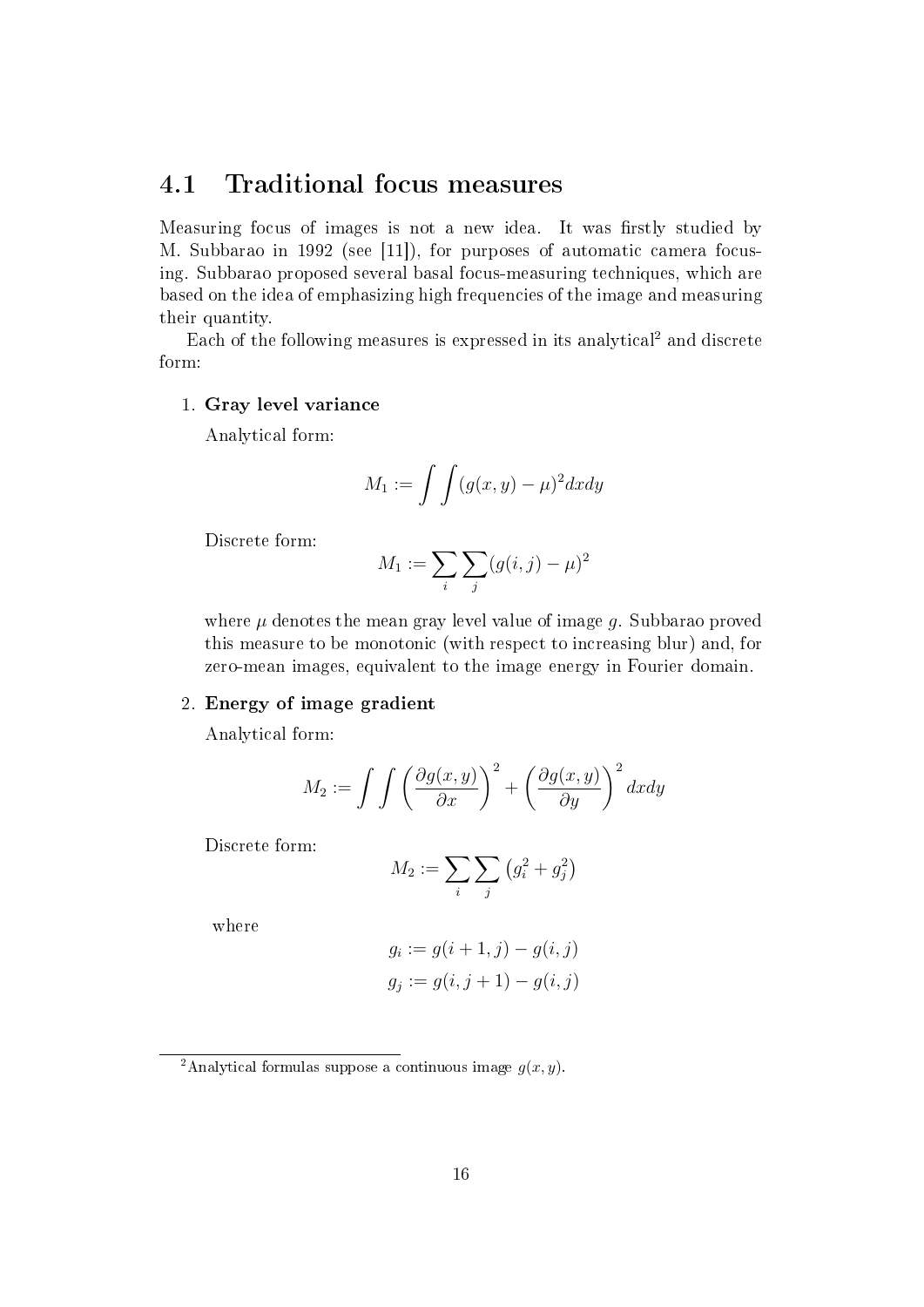#### 3. Energy of Laplacian of the image

Analytical form:

$$
M_3 := \int \int \left( \frac{\partial^2 g(x, y)}{\partial x^2} + \frac{\partial^2 g(x, y)}{\partial y^2} \right)^2 dx dy
$$

Discrete form:

$$
M_3 := \sum_i \sum_j (g_{ii} + g_{jj})
$$

where

$$
g_{ii} + g_{jj} := -g(i-1, j-1) - 4g(i-1, j) - g(i-1, j+1)
$$
  
-4g(i, j-1) + 20g(i, j) - 4g(i, j+1)  
-g(i+1, j-1) - 4g(i+1, j) - g(i+1, j+1)

Subbarao proved also  $M_2$  and  $M_3$  to be monotonic, and showed that both measures can be equivalently evaluated in Fourier domain as the energy of high-pass filtered image  $([12])$ .

## 4.2 Recent focus measures

In the first years of the  $21<sup>st</sup>$  century, two new techniques for measuring focus in images appeared. The first one was proposed by Zhang et al.,  $2000$  ([13]). based on central moments of the image. The second one was proposed by Flusser et al., 2002 ([12]), based on wavelet decomposition of the image. Both of these measures have been used in this work for evaluating focus of planetary images. The test results and the comparison with the traditional  $M_1$  gray level variance measure can be found in chapter 7.

#### 4.2.1 Moments measure

A central moment  $\mu_{pq}$  of a continuous image  $g(x, y)$ , where  $p, q$  are nonnegative integers and  $(p+q)$  is called the *order* of the moment, is defined as follows  $([14])$ :

$$
\mu_{pq}^{(g)} = \int_{-\infty}^{\infty} \int_{-\infty}^{\infty} (x - x_c^{(g)})^p (y - y_c^{(g)})^q g(x, y) \mathrm{d}x \mathrm{d}y
$$

where the coordinates  $(x_c^{(g)}, y_c^{(g)})$  denote the centroid of the continuous image  $q(x, y)$ :

$$
x_c^{(g)} := \frac{\int_{-\infty}^{\infty} \int_{-\infty}^{\infty} x \cdot g(x, y)}{\int_{-\infty}^{\infty} \int_{-\infty}^{\infty} g(x, y)}
$$
(4.1)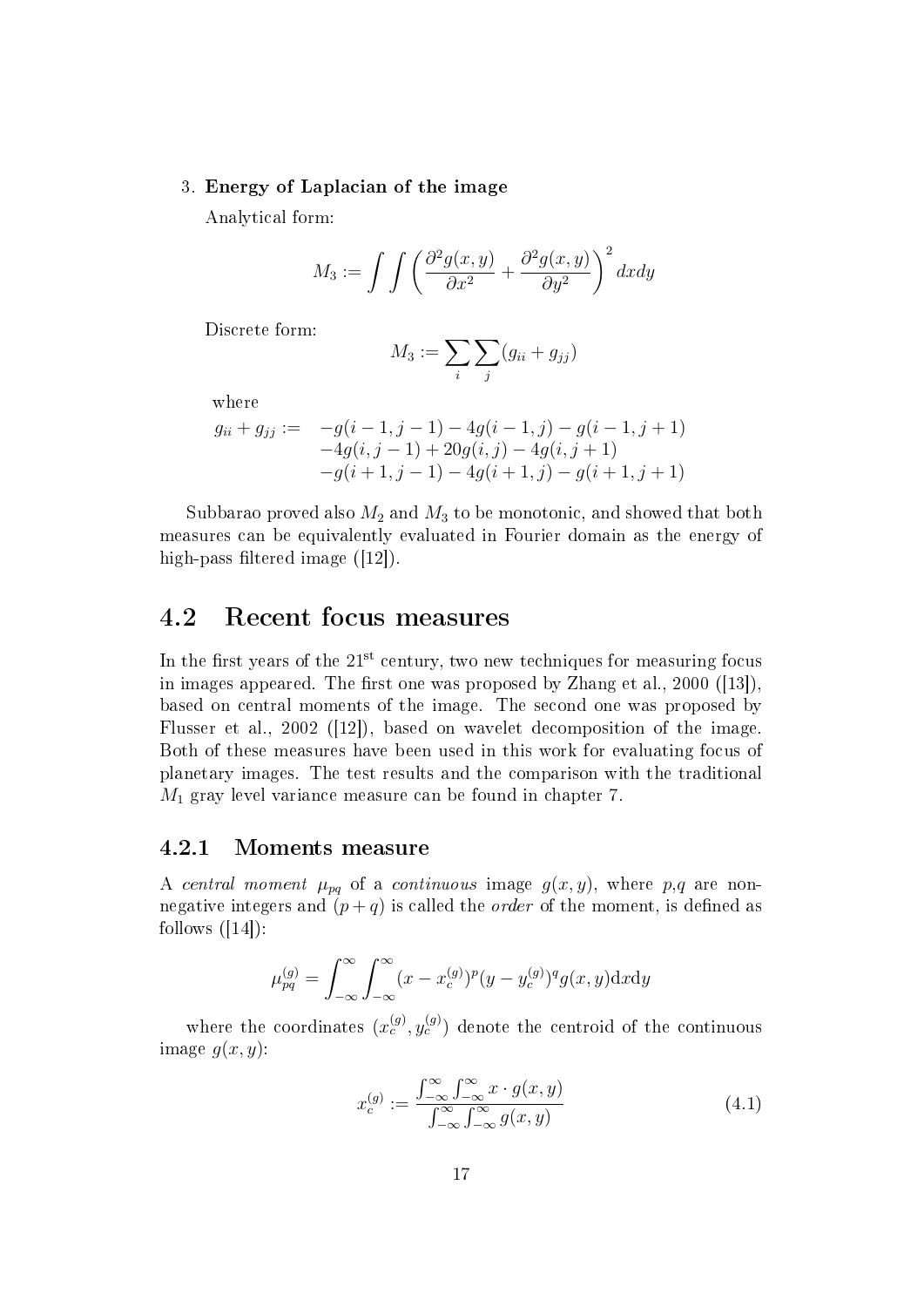similar for y.

The proposed measure is based on the theoretical results of Flusser and Suk, who have shown, as stated in [12], that even-order moments change under blur (while odd-order moments are blur-invariant).

As it has been stated in section 3.2 Eq. 3.2, an image q might be expressed as a convolution of the original scene f and the PSF  $h$  of the image-acquiring system:

$$
g = f * h
$$

where  $h$  is "energy preserving", i.e.

$$
\int_{-\infty}^{\infty} \int_{-\infty}^{\infty} h(x, y) \, dx \, dy = 1. \tag{4.2}
$$

,

Considering the relationship of the central moments of  $g$ ,  $f$  and  $h$  (see Eq. (3.7) in [13])

$$
\mu_{pq}^{(g)} = \sum_{k=0}^{p} \sum_{l=0}^{q} {p \choose k} {q \choose l} \mu_{k,l}^{(h)} \mu_{p-k,q-l}^{(f)}
$$

the central moment  $\mu_{20}^{(g)}$  of the image g can be expressed as

$$
M_4 := \mu_{20}^{(g)} = \mu_{20}^{(f)} + \mu_{00}^{(f)}\mu_{20}^{(h)}
$$

since  $\mu_{00}^{(h)}=1$  (see Eq. (4.2)). Since  $\mu_{20}^{(f)}$  and  $\mu_{00}^{(f)}$  are always the same for each g,  $M_4$  is indeed a measure of the blur h convolving the original scene.

Unfortunately, this method has one strong limitation  $-$  it can be shown  $([13])$ , that the boundary effect (i.e. artificial edges on the image border, when periodically extended) strongly deteriorates the monotonicity of this measure. However, on zero-background (or constant-background) images this measure performs well. Therefore, in this work images have been thresholded by an appropriate value (e.g. by value  $2\mu$ , where  $\mu$  is the mean of the image). before applying the moments-measure on them.

Note, that  $M_4$  is a blur-measure (i.e. grows with blur), rather than a focus-measure (i.e. descends with growing blur). Well-focused images are therefore found under those with the lowest  $M_4$  evaluation.

The blur measure used in this work was finally the expression

$$
\frac{\mu_{20}^{(g)} + \mu_{02}^{(g)}}{\mu_{00}^{(g)}}
$$

,

i.e. it was normalized by the total sum of q. The MATLAB<sup>®</sup>-code for this measure was kindly lend by prof. Flusser, the supervisor of this Master thesis.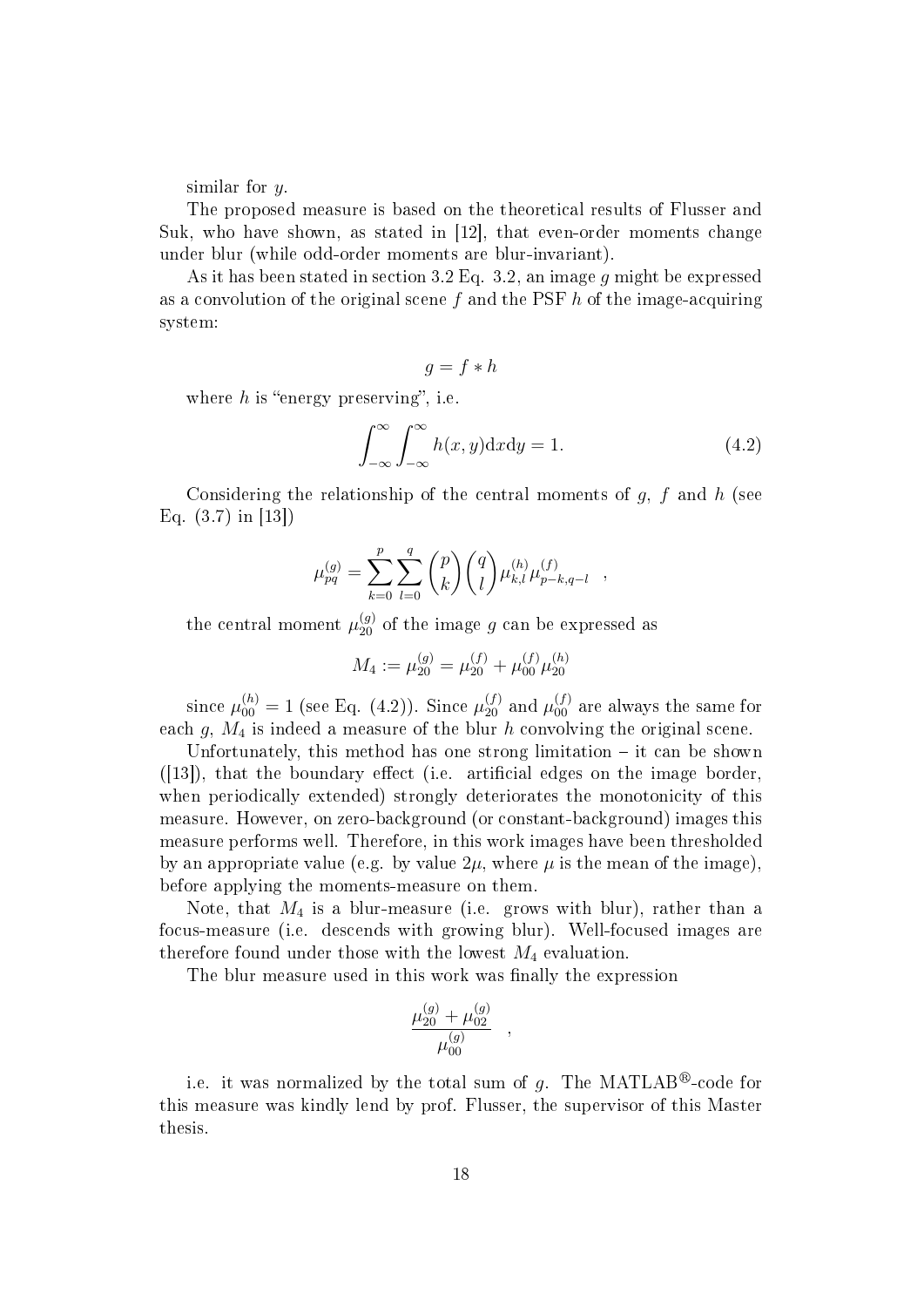#### 4.2.2 Wavelet measure

As it has been mentioned before, the wavelet focus measure was proposed by Flusser et al. in 2002 ([12]), making use of the Discrete wavelet transform (DWT) of the processed image. DWT is exhaustingly described in the book [15]; however, for understanding of the measure being described it is important to know, that DWT examines contributions of certain frequency bands at a certain location on the image. The result of a DWT of an image is a set of coefficients expressing which frequency bands generates which areas of the image<sup>3</sup>, roughly speaking.

The resulting DWT-coefficients can be divided into a low-pass band  $l_w(q)$ and several high-pass bands, collectively denoted as  $h_w(g)$ , where w denotes the used mother wavelet and  $g$  the decomposed image. In this implementation, the Daubechies D4 wavelet transform was used (see e.g. [16]), with the decomposition depth equal to 4, which means that one low-pass band and 12 high-pass bands are produced per image.

The used wavelet focus measure is then a measure of the high-pass bands, divided by the measure of the low-pass band:

$$
M_5 := \frac{||h_w(g)||}{||l_w(g)||}
$$

 $\sqrt{\sum_i f(i)^2}$ . where the norm  $|| \cdot ||$  is the traditional Euclidean norm, i.e.  $||f|| :=$ 

The argument, why should  $M_5$  be a measure of focus, is, that the highpass bands  $h_w(g)$  contain large coefficients only where the image is focused (and will therefore increase the value of  $M_5$ ), while smooth areas of the processed image contribute to higher coefficients in the low-pass band  $l_w(g)$ (and will decrease the value of  $M_5$ ).

The MATLAB<sup>®</sup>-code for the wavelet focus measure was again kindly lend by prof. Flusser.

<sup>3</sup>Therefore, DWT can be understood as a sort of generalization of the classic Fourier transform (FT), as FT examines concrete frequencies generating the whole image.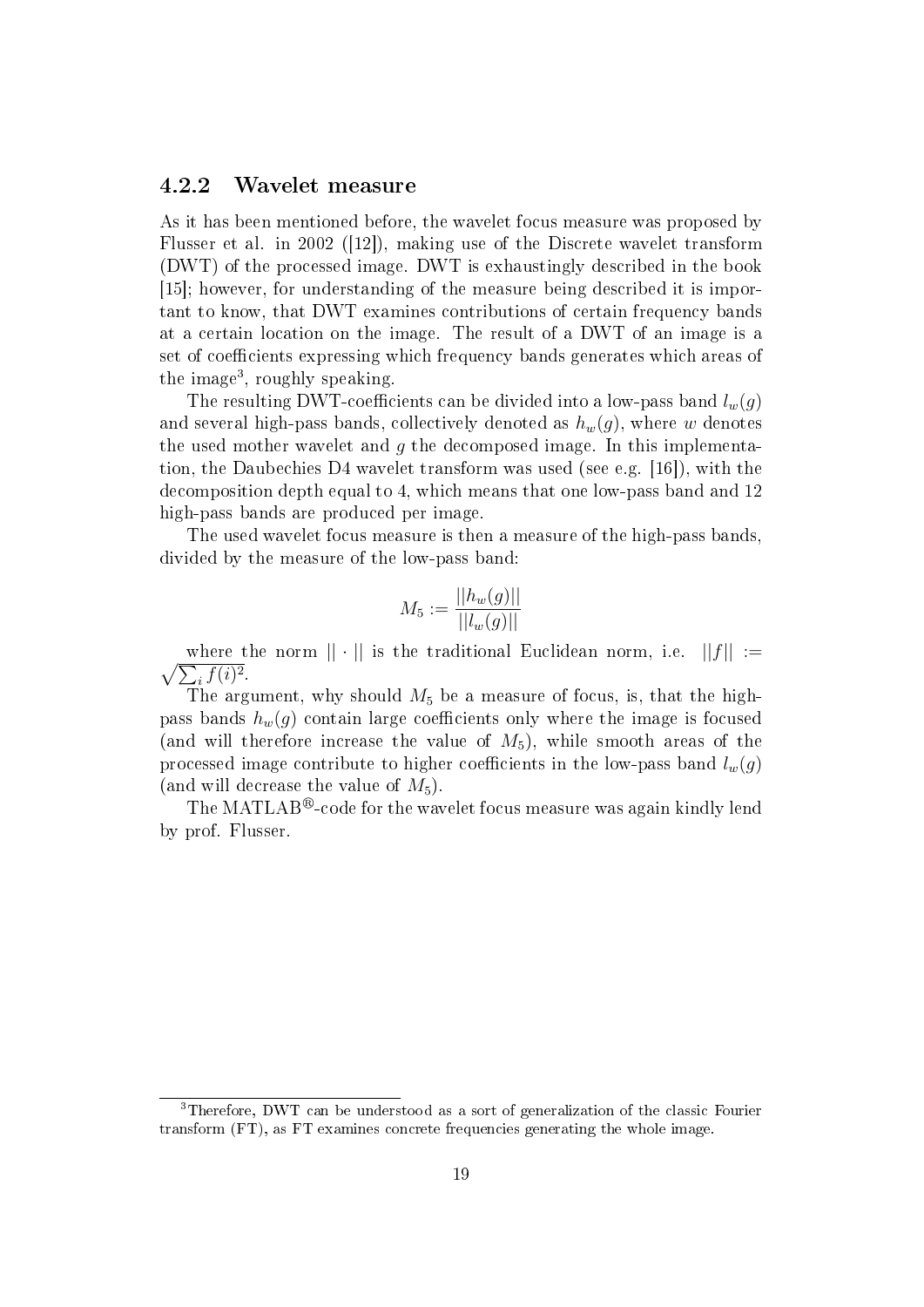# Chapter 5

# Strehl ratio  $-$  a focus measure for star images

This chapter introduces a focus measure designed for astronomical images containing only stars. As it has been stated in section 3.1, stars are rendered as Gaussian "hats" (see Fig.  $3.1$ ) – therefore, the focus of such images cannot be measured by traditional approaches (listed in chapter 4), which rely on edge appearance in the processed images. Instead, a new focus-measure must be found, which makes use of the Gaussian profiles present in the image.

The *Strehl ratio*<sup>1</sup> is such a measure. It is based on the idea, that on well-focused images, stars are rendered as narrow spikes, while on blurred images, the rendered Gaussian profile is "wider", i.e. it has a larger support (in a redefined manner, since the support of a regular Gaussian distribution is the whole real axis). The Strehl ratio is then, roughly speaking, computed as a ratio of the sensed Gaussian profile and a pre-computed ideal profile (i.e. the PSF of the telescope, see 3.2). This ratio is therefore always in the range  $(0, 1).$ 

Before giving the exact definition of the Strehl ratio and the description of the algorithm for computing it, three auxiliary algorithms have to be introduced: the "Kappa-sigma algorithm" (section 5.1) used for star detection, the star centroid computation algorithm (section 5.2), and the star flux computation algorithm (section 5.3).

The overall work-flow of the strehl-computation algorithm can be seen in section 5.4.

<sup>&</sup>lt;sup>1</sup>Firstly described by Karl Strehl  $(1864 - 1940)$ , see [17].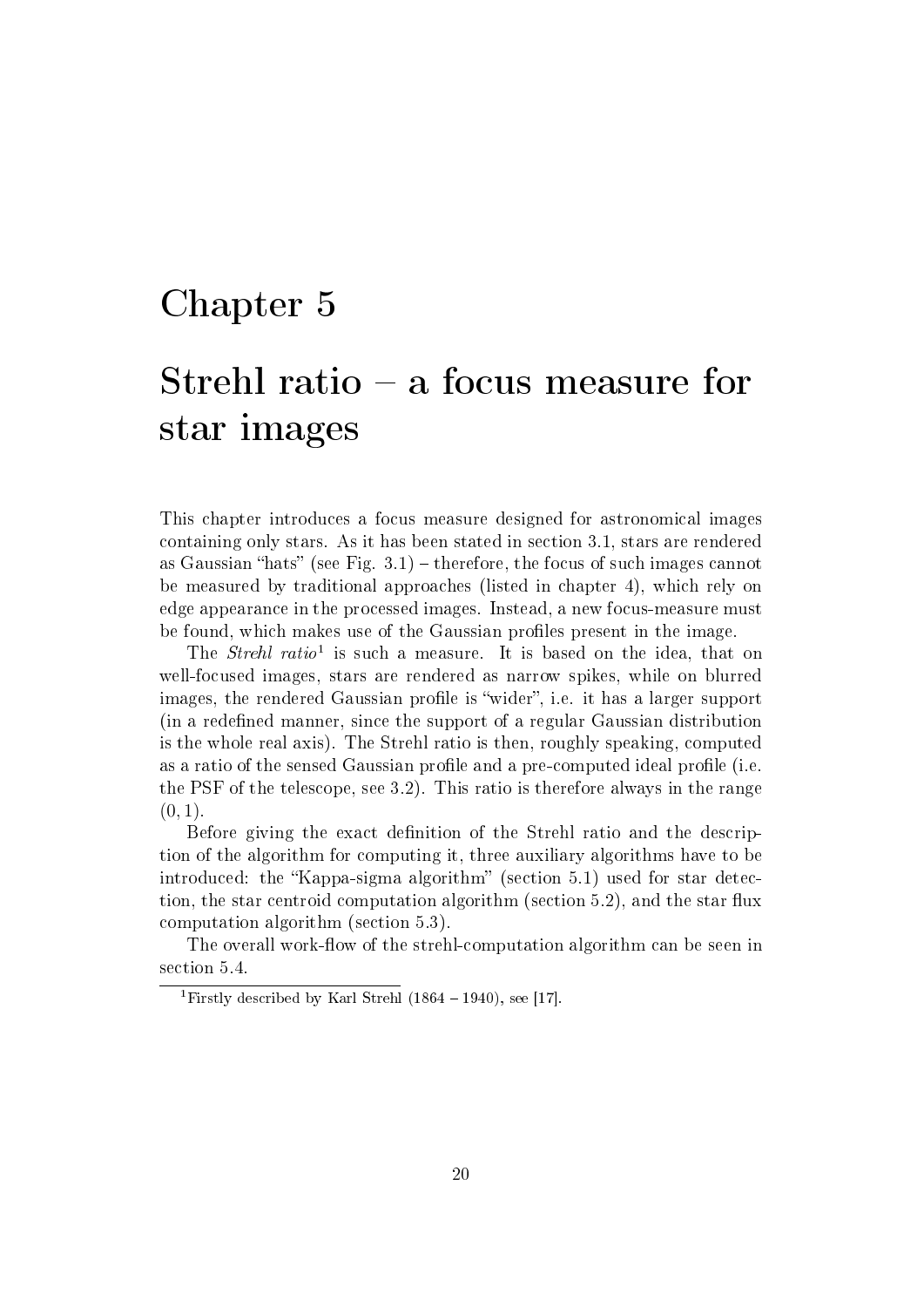

Figure 5.1: Morphological erosion and dilatation: the binary images  $M, M_e$ and  $M_d$ .

## 5.1 Star detection – the Kappa-sigma clipping algorithm

The Kappa-sigma clipping algorithm (KS) segments individual stars in the input image. More precisely: The input of the algorithm is a digital image  $q$ of size  $NxM$  and a real threshold parameter  $\kappa$  (in this implementation set to the value 5). The output is a set of "blobs", i.e. sets of pixels  $\beta \subset g$ , together with their centroids  $[i<sub>\beta</sub>, j<sub>\beta</sub>]$ . Each blob  $\beta$  represents an estimation of an star area, while the centroid  $[i_{\beta}, j_{\beta}]$  of a blob  $\beta$  represents the first (and rough) estimation of the star center, which will be later used to compute a more precise star-center estimation.

The KS algorithm works as follows:

1.  $\mu := \text{median value of } q$ 

2. 
$$
\sigma := \frac{1}{NM} \sum_{i=1}^{N} \sum_{j=1}^{M} |g(i, j) - \mu|
$$

3. Create a binary image  $M$  of the image  $q$ , by thresholding it with the value  $\kappa \cdot \sigma^2$ :

$$
M(i,j) := \begin{cases} 1 & \text{if } g(i,j) > \kappa \cdot \sigma \\ 0 & \text{otherwise} \end{cases}
$$

- 4. Perform a morphological erosion and dilatation on image M to close all regions smaller than 3x3 and to cut off little salient pixels at the edges of the blobs (see Fig. 5.1) and store the result into the binary image  $M_d$ :
	- **Erosion** the image M is scanned for enabled pixels  $(m(i, j) = 1)$ . which are surrounded in all directions by enabled pixels, too. Only these "fully surrounded pixels" will be copied into the eroded binary image  $M_e$ .

<sup>&</sup>lt;sup>2</sup>This is the reason of the procedure's name.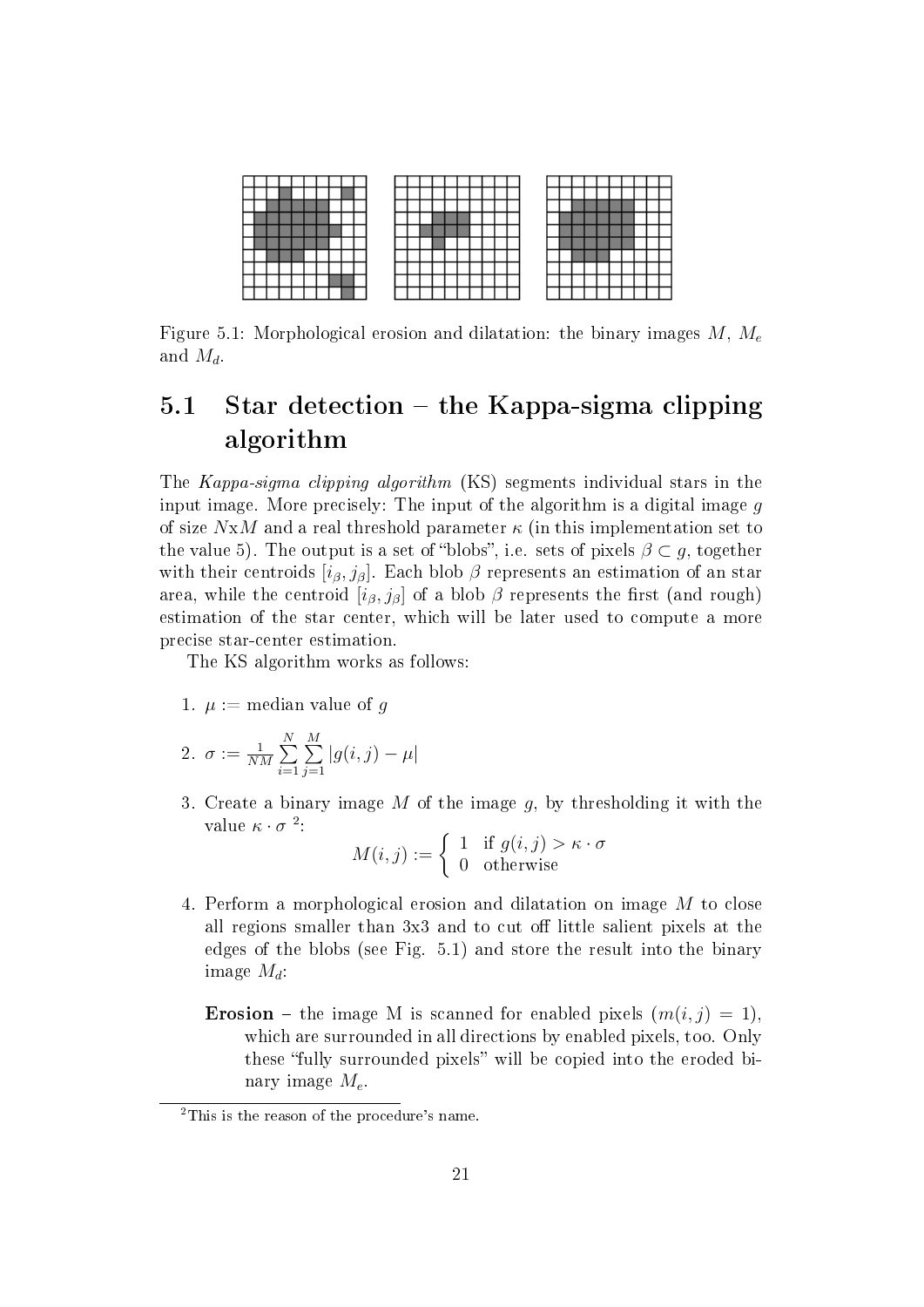- **Dilatation** each enabled pixel in the image  $M_e$  is copied in all of the 8 directions into the resulting dilatated binary image  $M_d$ .
- 5. In the binary image  $M_d$ , use a flood-fill algorithm to label all 4-neighbor connected zones by a unique integer label. At the end of this flood-fill, pixels of the same label represent the same blob  $\beta$ .
- 6. For each  $\beta$ , compute the average of its coordinates  $[i_{\beta}, j_{\beta}]$  as follows:

$$
i_{\beta} := \frac{\sum_{(i,j) \in \beta} i}{\sum_{(i,j) \in \beta} 1}
$$
 and  $j_{\beta} := \frac{\sum_{(i,j) \in \beta} j}{\sum_{(i,j) \in \beta} 1}$ 

.

## 5.2 Star centroid computation

This algorithm is designed to compute the star centroids more precisely than in the KS algorithm. It is simply the centroid (see Eq.  $(4.1)$ ) of the pixels forming the star. The only problem in this step is to determine precisely the pixels forming the star, or in other words, the area of the star.

Theoretically, the PSF of a telescope distributes light from a star over an unbounded domain. In practice however, the valuable signal ends up in the noisy background not far from the star center (see Fig. 3.1 on page 13). Therefore, the area of a star is defined as a circle with the the center in the star peak and the diameter equal to the Full Width at Half Maximum (FWHM). FWHM of a star is defined to be the difference between the two values  $x_1, x_2$  of the star s, at which  $s(x_1) = s(x_s) = \frac{1}{2} s_{max}$ , where  $s_{max}$ denotes the maximum value of s (see Fig. 5.2).



Figure 5.2: Full Width at Half Maximum, [32]

Note that FWHM is a directional-dependent characteristic – there might be different FWHM's computed from the row-profile of and from the columnprofile of a star. However, on well-fabricated optical systems, FWHM is almost equal in all directions, and the average FWHM value is presented as a parameter of the telescope. For the telescope, which acquired the processed data (see appendix B), the value was  $FWHM = 3$  pixels.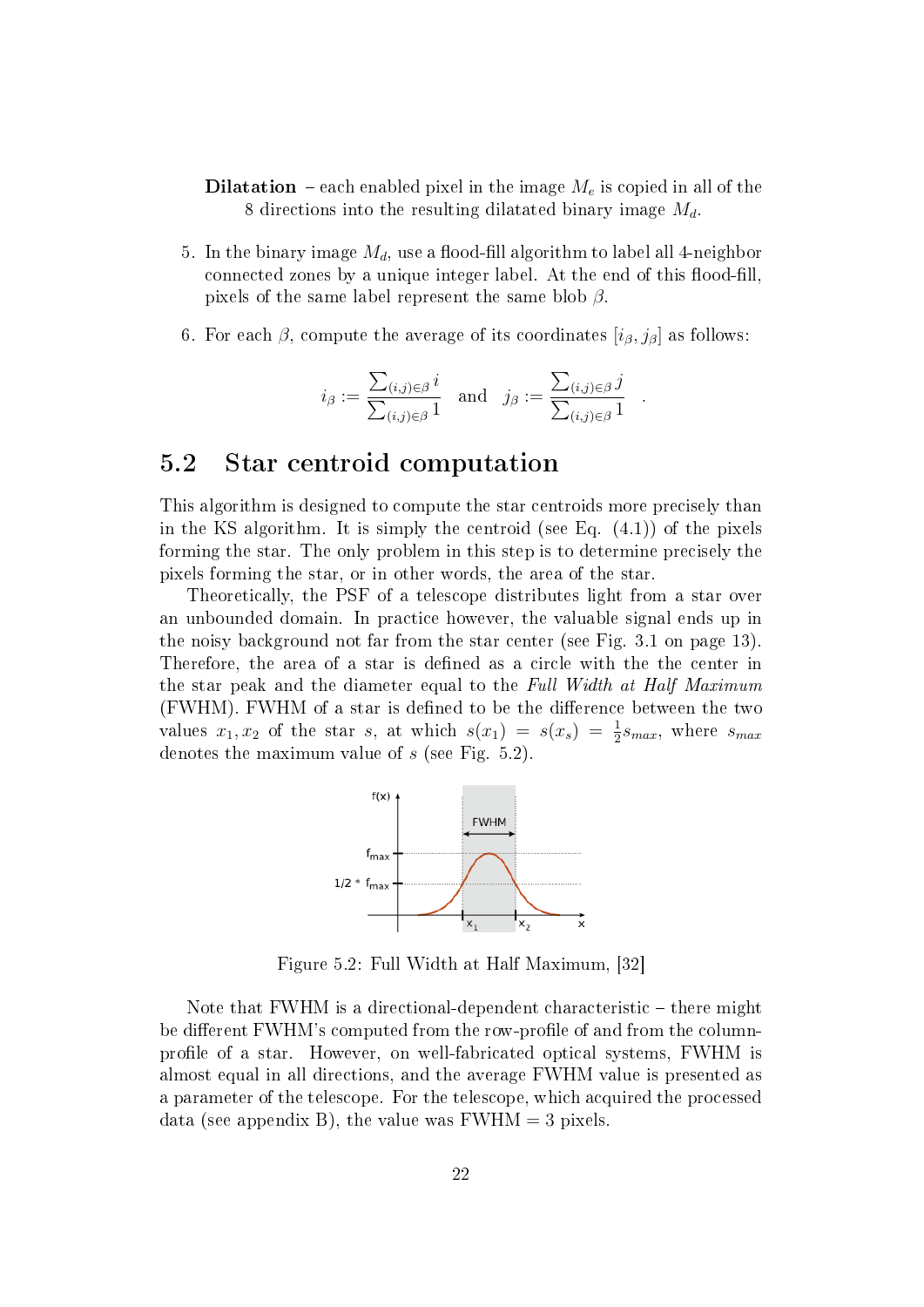The center of the FWHM-circle should be ideally the star centroid, which will unfortunately be known firstly at the end of this algorithm. Therefore, only the estimation  $[i<sub>\beta</sub>, j<sub>\beta</sub>]$  computed in the KS-algorithm 5.1 is taken to be temporarily the center of the FWHM-area.

Before computing the exact centroid of the FWHM-area, its values must be lessen by the average background, i.e. the additive noise  $n<sub>\beta</sub>$ . The average background is computed from the ring  $R([i_\beta, j_\beta], 2\theta, 3\theta)$ , where  $\theta$  is the half amount of the given FWHM. If the substraction would produce a value less then zero, zero is considered to be the difference.

The algorithm can finally be described as follows:

- 1.  $n_{\beta} := \text{average of ring } R([i_{\beta}, j_{\beta}], 2\theta, 3\theta)$
- 2.  $A_{\beta} :=$  Circle  $([i_{\beta}, j_{\beta}], \theta)$
- 3. compute the precise centroid  $[\bar{i}_{\beta}, \bar{j}_{\beta}]$  of  $A_{\beta}$ :

$$
\overline{i}_{\beta} := \frac{\sum_{(i,j)\in A} i \cdot max(g(i,j) - n_{\beta}, 0)}{\sum_{(i,j)\in A} max(g(i,j) - n_{\beta}, 0)}
$$

similar for  $\overline{j}_{\beta}$ .

## 5.3 Star flux computation

Star flux is the total sum of all intensity values lying in the area of the star. Again the area is considered to be a circle of radius  $FWHM/2$ , the center, however, is now the precise centroid  $[\overline{i}_{\beta},\overline{j}_{\beta}]$  computed in the previous algorithm 5.2.

The algorithm works as follows:

- 1.  $n'_{\beta} := \text{average of ring } \text{R}([\bar{i}_{\beta}, \bar{j}_{\beta}], 2\theta, 3\theta)$
- 2.  $A_{\beta}^{\prime} := \text{Circle } ([\overline{i}_{\beta}, \overline{j}_{\beta}], \theta)$
- 3. compute the total flux  $\beta_{flux}$  of  $A'_{\beta}$ :

$$
\beta_{flux} := \sum_{(i,j) \in A'_\beta} max(g(i,j) - n'_\beta, 0)
$$

where  $\theta = \text{FWHM}/2$ .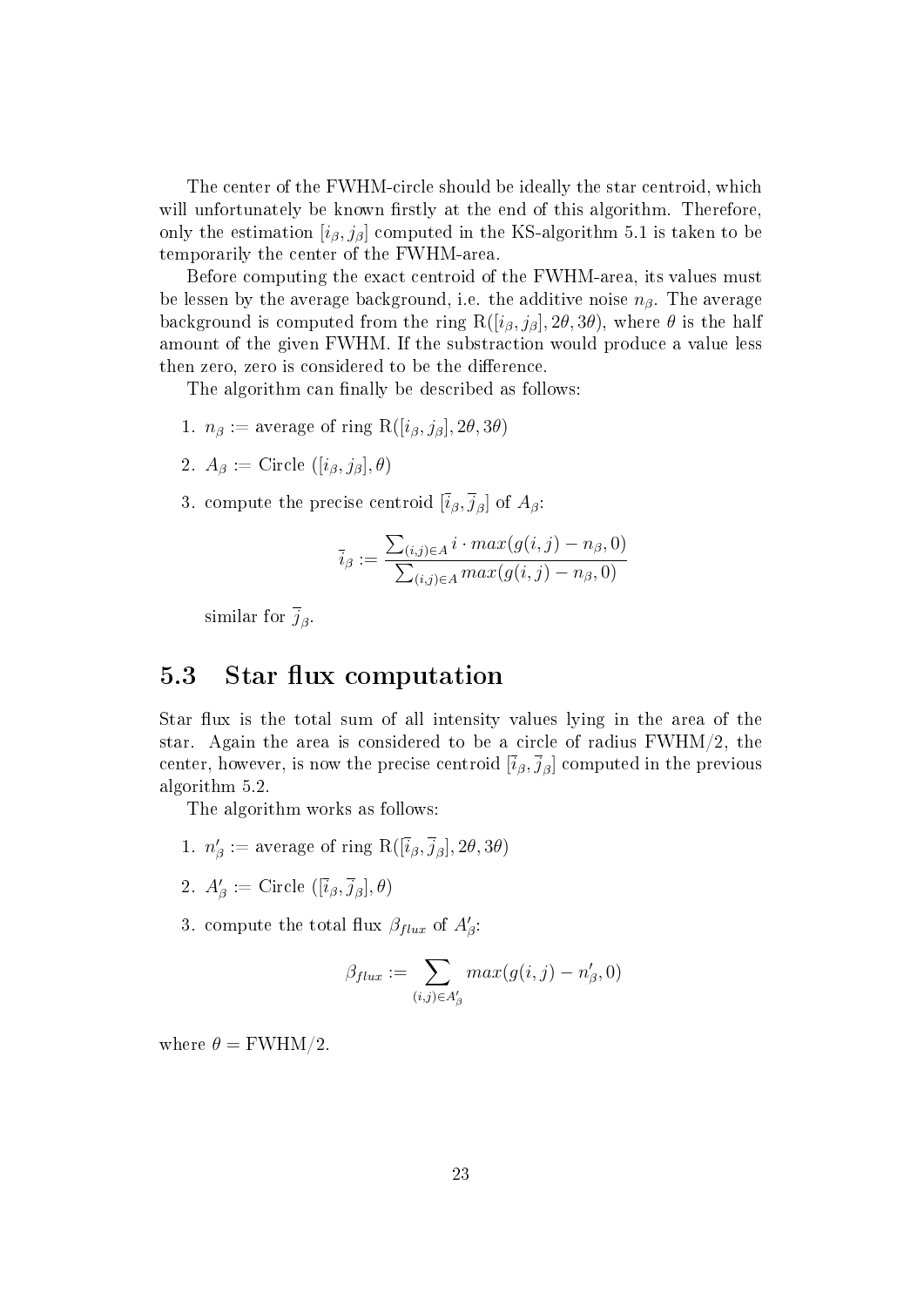## 5.4 Strehl ratio computation

As mentioned before, the computation of the Strehl ratio of an image is based on the comparison of the sensed profile of a star (concretely of the star with the largest flux) with the ideal profile, acquirable by the given telescope. There exists a method  $\mathfrak{M}$ , based on the article [18], how to compute this ideal profile, i.e. the pure PSF of the optical system. The exact description of this method is outside the scope of this work, however, it might be stated, that the input of this algorithm is a set of the telescope's characteristics: the radius of the primary and secondary mirror, the pixelscale (i.e. how many arcseconds of the celestial sphere represents one pixel) and the characteristic of the used light-filter (i.e. its central wavelength and width). The output of this algorithm is a function called the *Optical Transfer Function* (OTF). what is nothing else then the Fourier image of the system's PSF. Therefore, an inverse Fourier transformation is applied to the OTF, to obtain the final PSF of the telescope.

Having introduced the algorithms 5.1 ("KS"), 5.2 ("Cen"), 5.3 ("Fl") and  $\mathfrak{M}$ , the final work-flow of the Strehl ratio computation algorithm can be described as follows:

- Input: image g, a threshold parameter  $\kappa$ , and a set of telescope characteristics (see above).
- 1.  $B = \{\beta\} := \text{KS}(q, \kappa);$  //detect blobs on image
- 2. for each  $\beta \in B: [\overline{i}_{\beta}, \overline{j}_{\beta}] := \text{Cen}(\beta); //$ compute centroids
- 3. for each  $\beta \in B : \beta_{flux} := \mathrm{Fl}(\beta,[\overline{i}_{\beta},\overline{j}_{\beta}]);$  //compute fluxes
- 4.  $\widehat{\beta} := argmax_{\beta}(\beta_{flux});$  //retrieve  $\beta$  with largest flux
- 5.  $\widehat{\beta}_{max} := max(\widehat{\beta}); //\text{find maximum brightness value of } \widehat{\beta}$
- 6. Generate the telescope's PSF, using the algorithm  $\mathfrak{M}$  and the input characteristics of the telescope.
- 7.  $p_{max} := max(PSF)$
- 8.  $p_{flux} := \sum_{\forall (i,j)} \text{PSF}(i,j)$
- 9. Normalize maximums by flux and compute their ratio:

$$
q_g := \frac{\hat{\beta}_{max}}{\hat{\beta}_{flux}} / \frac{p_{max}}{p_{flux}}
$$

• Output: the strehl ratio  $q_g \in (0,1)$  of the image g.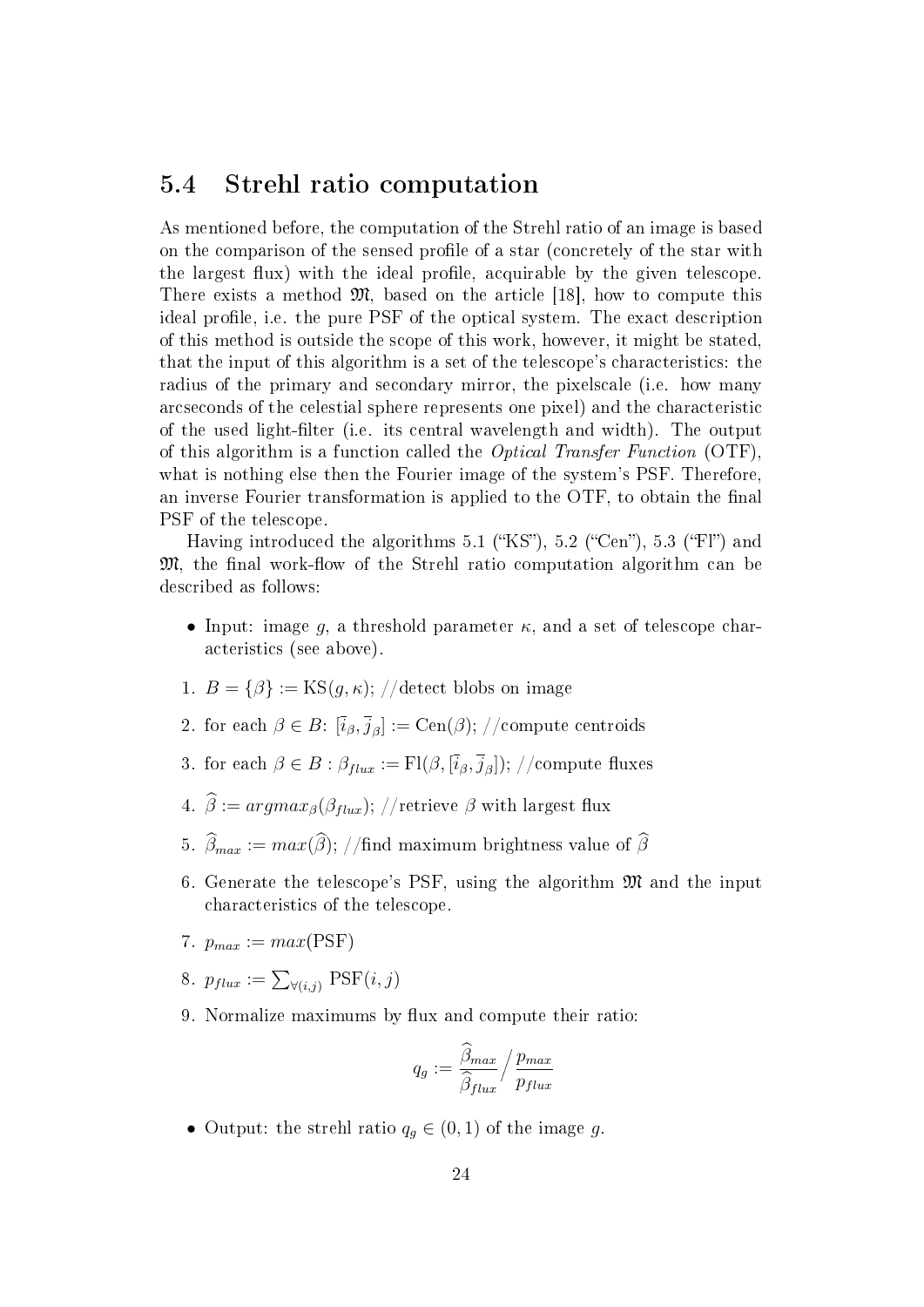The code in the C programming language was overtaken from the ECLIPSE library, [19], deeply revised, and adopted for use on the target telescope.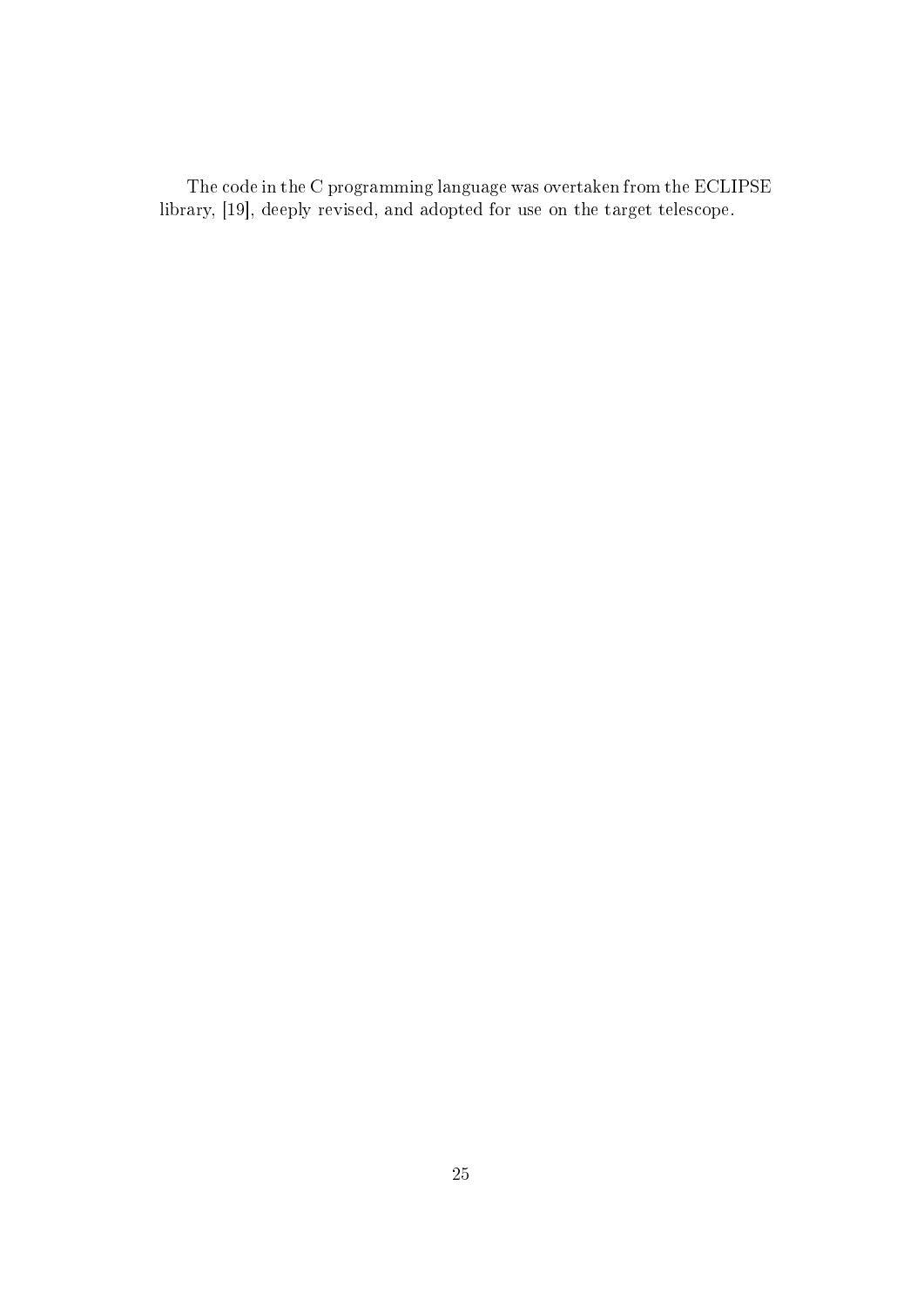# Chapter 6

## Image registration

As to "image registration" it is referred to a process of assembling two or more input images of the same scene into one output image. In general, the images might be taken at different times and/or by different sensors (visible light, infrared, X-ray, etc.). The task in the image registration process is then to find the proper space matching (i.e. to find mutual shift, rotation, scale, skew, etc.) of these images and to combine the pieces of information stored in them into a single output image.

As it has been mentioned in chapter 2, one of the two goals in this thesis is to find and use a suitable registration method for previously chosen wellfocused astronomical images.

A broad survey on image registration techniques, done by J. Flusser and B. Zitová in 2003 ([20]), defines two main categories, into which all registration techniques might be classified:

- 1. Feature-based methods
- 2. Area-based methods

Methods of the first category are, as the name implies, based on "features", that might be detected in the input image, like various edges, corners, signicant regions, etc. Features detected in the input images are matched on correspondence, whereupon the geometrical transformation of the input images is designed. The images are then transformed and re-sampled, and finally combined in some manner (e.g. by averaging, summarizing, etc.).

In contrast, methods from the latter category do not search for any salient features in the input images. Rather, the content of the window of a preferred size or even the whole image is used for the geometrical transformation estimation. Inside this category, some four sub-categories can be defined, namely: Cross-correlation methods, Fourier methods, Mutual information methods and Optimization methods.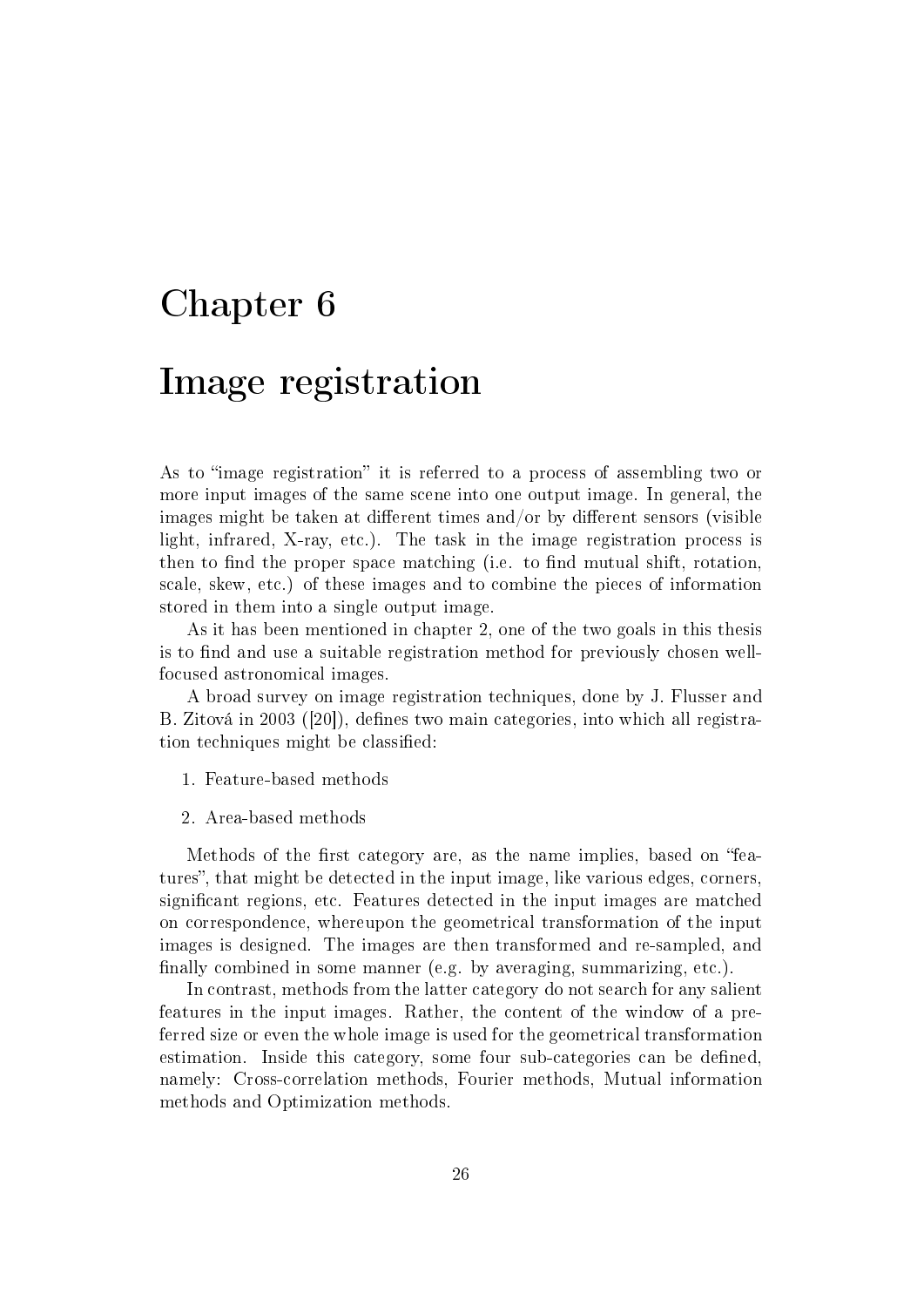All mentioned image registration methods of both categories search in the first step for mutual geometrical alignment of input images, while in the second step they perform pixel averaging (or similar value-combination). In the case of astronomical images of stars, the first step might be omitted, as the mutual position of the individual input images is known  $-$  for each image. its localization on the celestial sphere (the so-called WCS, see section 6.1) is pre-computed at image acquisition time. Therefore, registration of images of stars consist only of transforming (re-sampling) them and averaging them  $-$  this processing is done by the adopted software package "Montage" (see section 6.2), used for registration of images of stars.

For registration of planetary images, two approaches have been used: again the Montage method, as in the case of stars, and the Cross-correlation method (see section 6.3).

## 6.1 World Coordinate System

The World Coordinate System (WCS) is a way to define the position of an astronomical image on the celestial sphere. What is more, it is a way to map each single pixel of the image to a point on this sphere. Basically, it is a set of keyword-value pairs statements, carried as a sort of meta-data together with the image data in each file. The original paper  $|21|$  defines WCS-keywords for expressing various projections and general picture transformations (affine transformation, skew, etc.). In this section, only keywords used by the software of this work are described.

A location of an object on the celestial sphere, known as "astrometry", is mostly given in the so-called *Equatorial coordinate system*, which is a projection of the Earth's latitude and longitude onto this sphere. It is expressed as a couple  $[\delta, \alpha]$  called *declination* and *right ascension* (or shortly rectascension), given originally in arc degrees and hours, respectively, although in many implementations  $\alpha$  is expressed in degrees, too. The zero point of this system is taken to be at the vernal equinox, a point derived from the yearly sun path on the sky<sup>1</sup>. Declination increases in the northward, right ascension in the eastward direction.

These two coordinates  $\delta$  and  $\alpha$  are stored in the picture-file under the keywords CRVAL1 and CRVAL2, expressing which area of the sky has been photographed. To be concrete, only one single pixel (called the "reference pixel<sup>"</sup>) of the image is of this precise location  $-$  mostly the center of it, although in some cases it can be a different pixel on the image (for example when viewing a certain sub-area of the image). The coordinates of the refer-

<sup>&</sup>lt;sup>1</sup>Though this point slowly moves through the centuries, due to Earth's precession. Therefore an "epoch", i.e. a time reference has to be attached. See [22] for a deeper explanation.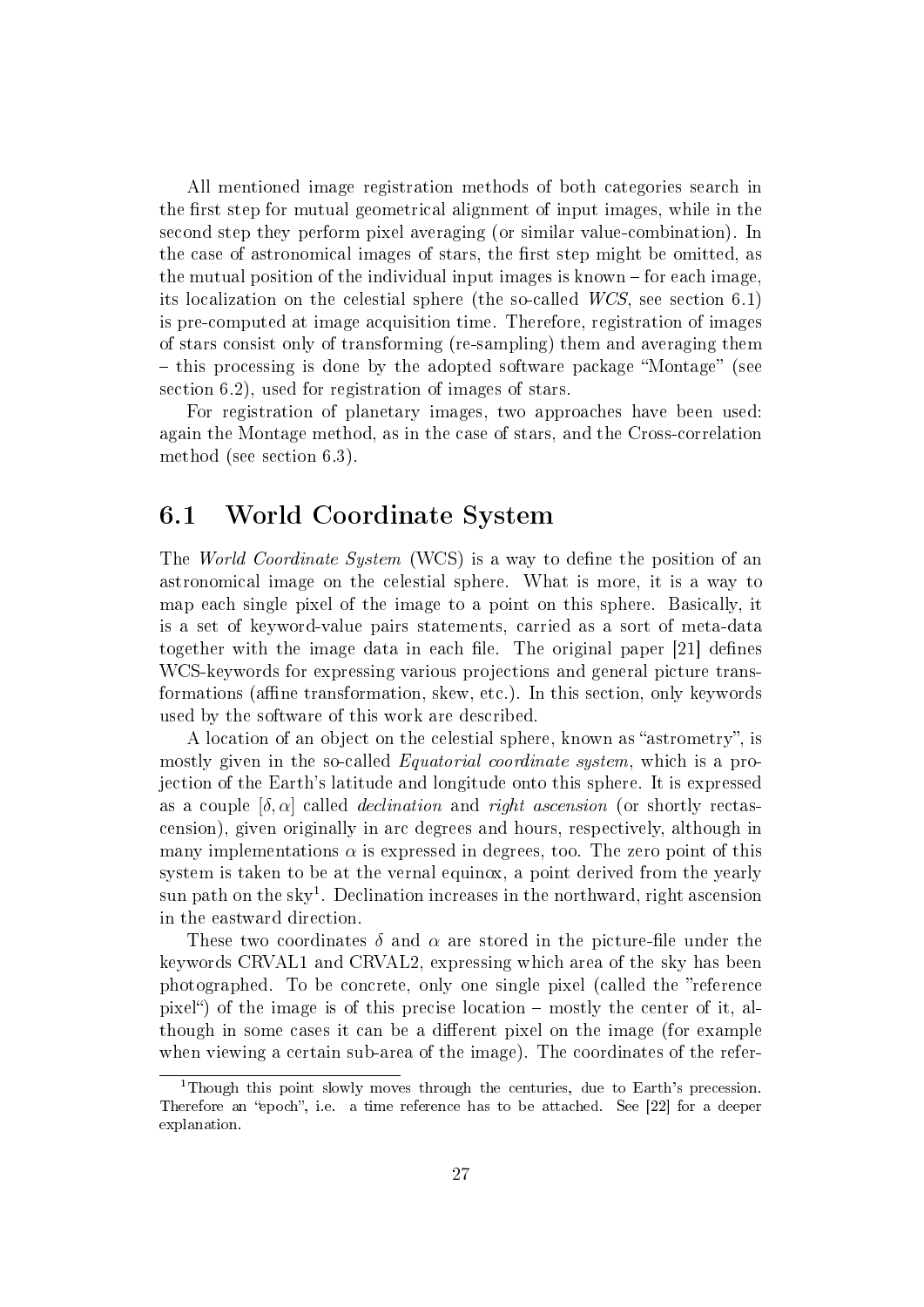

Figure 6.1: Gnomonic projection: the points  $P_1$  (and  $P_2$ ) are mapped from the sphere surface through the sphere's center  $O$  to the point  $P$  onto a plane tangential to the sphere (touching the sphere at point  $S$ ), [28].

ence pixel in the image pixel array are stored under the CRPIX1 and CRPIX2 keywords.

They are two possibilities, how to compute the equatorial coordinates  $[\delta = \text{CRVAL1}, \alpha = \text{CRVAL2}]$  of the reference pixel (CRPIX1, CRPIX2). The first possibility is to detect at least three so-called reference stars on the picture, i.e. stars with well-known equatorial coordinates, and derive the CRVAL1, CRVAL2 values by some simple triangulation of those coordinates.

The second possibility, how to compute the WCS of the acquired image, is used when no reference stars are present on the acquired image. In such case, the aim of the telescope (given in declination and rectascension) at image acquisition time is taken and the position of the star of interest in the pixel array is added. This method is however much more inaccurate than the first one.

For deducing how the equatorial coordinates  $[\delta, \alpha]$  of all other pixels are obtained, it firstly has to be stated, that the projection of the celestial sphere to the imaging plane, done by the optical instrument, is not linear. More likely, it is a tangential (gnomonic, rectilinear) projection, as defined in [28]. which maps points of sphere surface to a tangential plane (see Fig. 6.1).

If now a matrix of partial derivations of each world coordinate axis ( $\delta$  and  $\alpha$ ) with respect to each pixel coordinate axis (i and j), called the *Jacobian*. is computed, then the equatorial and pixel coordinates for each pixel are in following relationship:

$$
\left(\begin{array}{c}\Delta\delta\\ \Delta\alpha\end{array}\right) = \begin{pmatrix}\frac{\partial\delta}{\partial x} & \frac{\partial\alpha}{\partial x}\\ \frac{\partial\delta}{\partial y} & \frac{\partial\alpha}{\partial y}\end{pmatrix}\begin{pmatrix}\Delta x\\ \Delta y\end{pmatrix}
$$

where  $(\Delta x, \Delta y)$  is the displacement in pixels from the reference pixel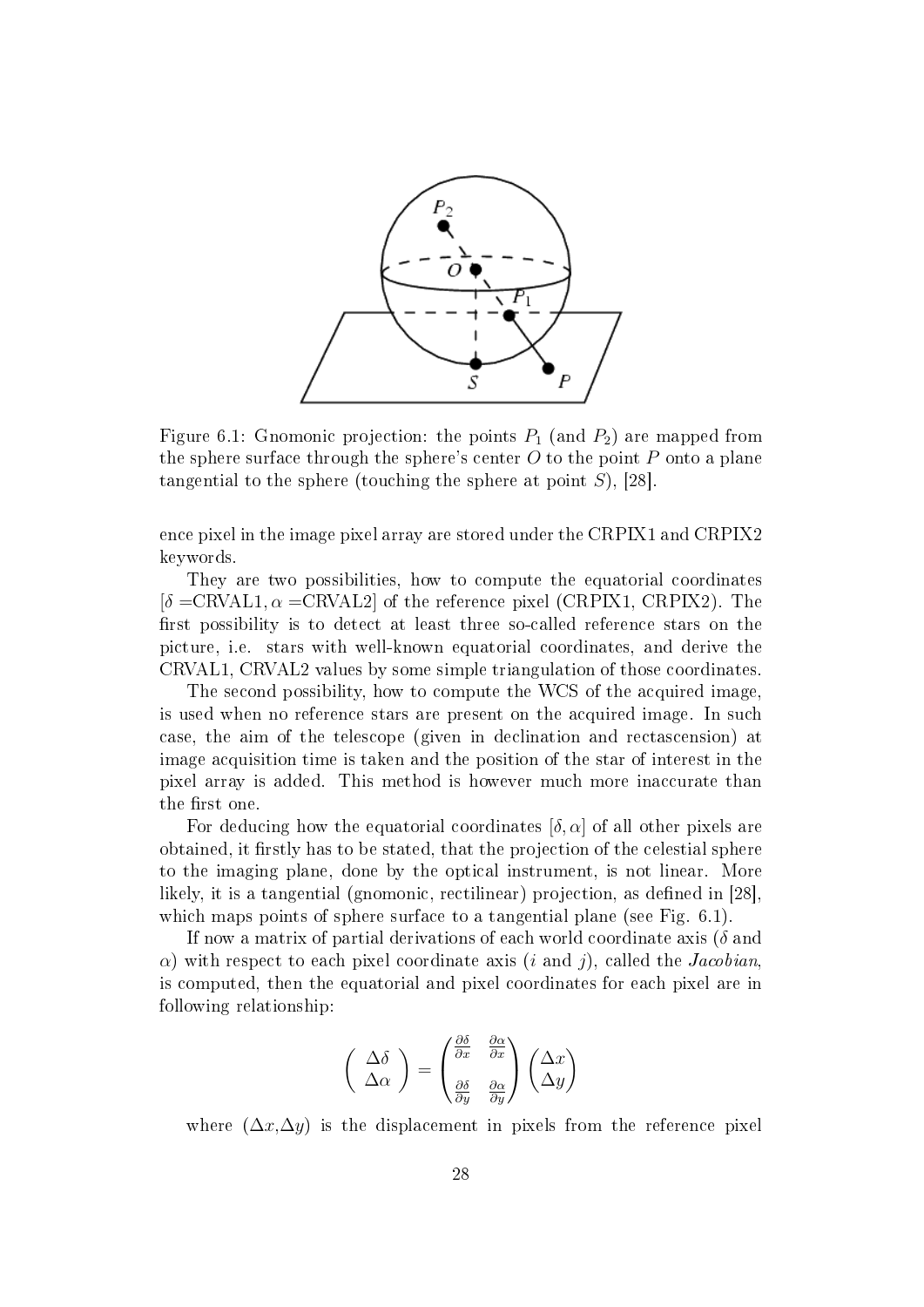(CRPIX1, CRPIX2), and  $(\Delta \delta, \Delta \alpha)$  is the displacement in arc degrees from the world coordinate (CRVAL1, CRVAL2).

The Jacobian matrix is stored in the image file under the keywords CD1 1, CD1 2, CD2 1 and CD2 2. Although some older images contain instead the keywords CROTA to express the rotation of the image towards the north, and the keywords CDELT1 and CDELT2 to express the world coordinate increment at the reference point, the WCS definition document [21] recommends using only CDi\_j keywords in all new implementations.

## 6.2 Registration of images of stars

Having described the World Coordinate System used to localize images of stars on the celestial sphere, the algorithm of their registration can now be introduced. As it has been mentioned before, images of stars are registered by the adopted Montage software system [23], which is designed and optimized for assembling astronomical data into mosaics. Montage produces the resulting image in three following steps:

- 1. Image re-projection  $-$  all images are re-projected to the position of the further final image
- 2. Common background estimation differences in background value of the individual input images are levelled (equalized)
- 3. Image composition  $-$  final image is assembled from the re-projected, background-corrected input images

#### 6.2.1 Image re-projection

In the very first step, each input image  $g_i$  is re-projected to an image  $g_r$ , so that all re-projected images are of the same spatial scale, rotation and gnomonic projection (i.e. are projected on the same tangential plane, see figure 6.2). In other words, the re-projected image is meant to be as close as possible to a picture, which would have been created, if the sky had been observed using an instrument with the final image's pixel pattern.

As it has been stated in section 6.1, a gnomonic projection is a projection of a sphere's surface to a tangential plane, through the sphere's center. In figure 6.2 a single line connects the sphere's center, the original pixel  $i$  and its projection  $t(i)$  onto the plane T. As stated in [23], this geometric relationship of both tangential planes might be described by transformation equations between the two planar coordinate systems, which require no trigonometry or extended polynomial terms.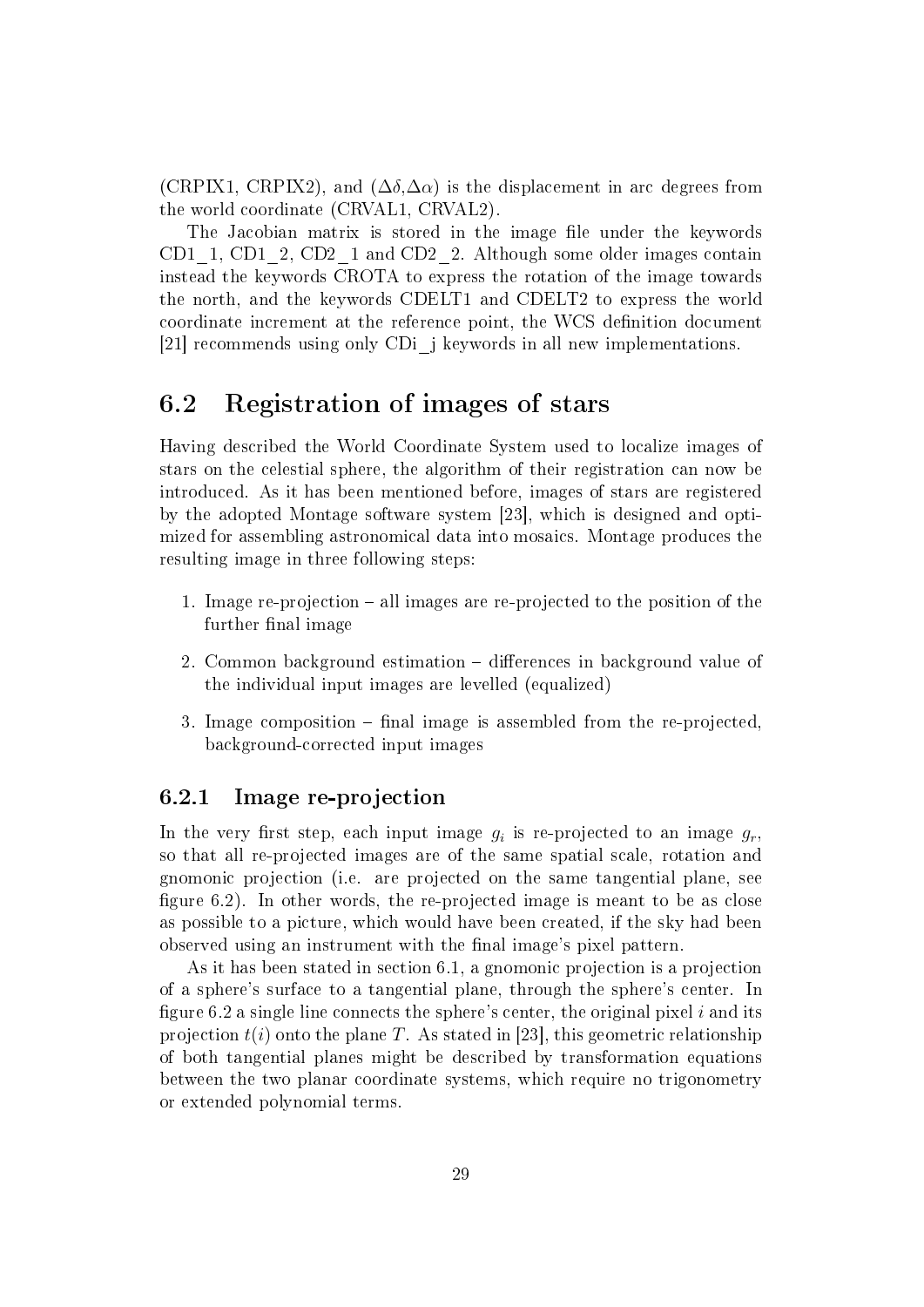

Figure 6.2: Image re-projection. Each input image  $g_i$  is re-projected to the same tangential plane T, [33].

After each pixel i of the input image  $g_i$  has been re-projected to the pixel  $t(i)$ , the values of the pixels r of the resulting re-projected image  $g_r$  have to be determined (as the projections  $t(i)$  mostly do not fit into the pixel grid of  $g_r$ ). In this determination, it is very important to preserve the total energy flux of the stars as well as their astrometric positions ( $[\delta, \alpha]$ ), if a meaningful astronomical image is desired. Traditional re-sampling methods, such as nearest neighbor and similar are therefore highly inadequate. Instead, Montage redistributes the input pixel energy to the resulting pixel  $r$  based on the exact overlap of these both pixels (see Fig. 6.3). The total energy of the resulting pixel is a sum of energies of all input pixels weighted by this overlapping area, formally:

$$
v_r = \sum_{r \cap t(i) \neq \emptyset} v_i \cdot s_{r \cap t(i)} \tag{6.1}
$$

where:

- $i$ , resp. r denotes the input, resp. resulting pixel
- $v_i$ , resp.  $v_r$  denotes the brightness value of pixel i, resp. r
- t(i) denotes the re-projected input pixel
- $s_{r \cap t(i)} \in [0, 1]$  denotes the size of the overlapping area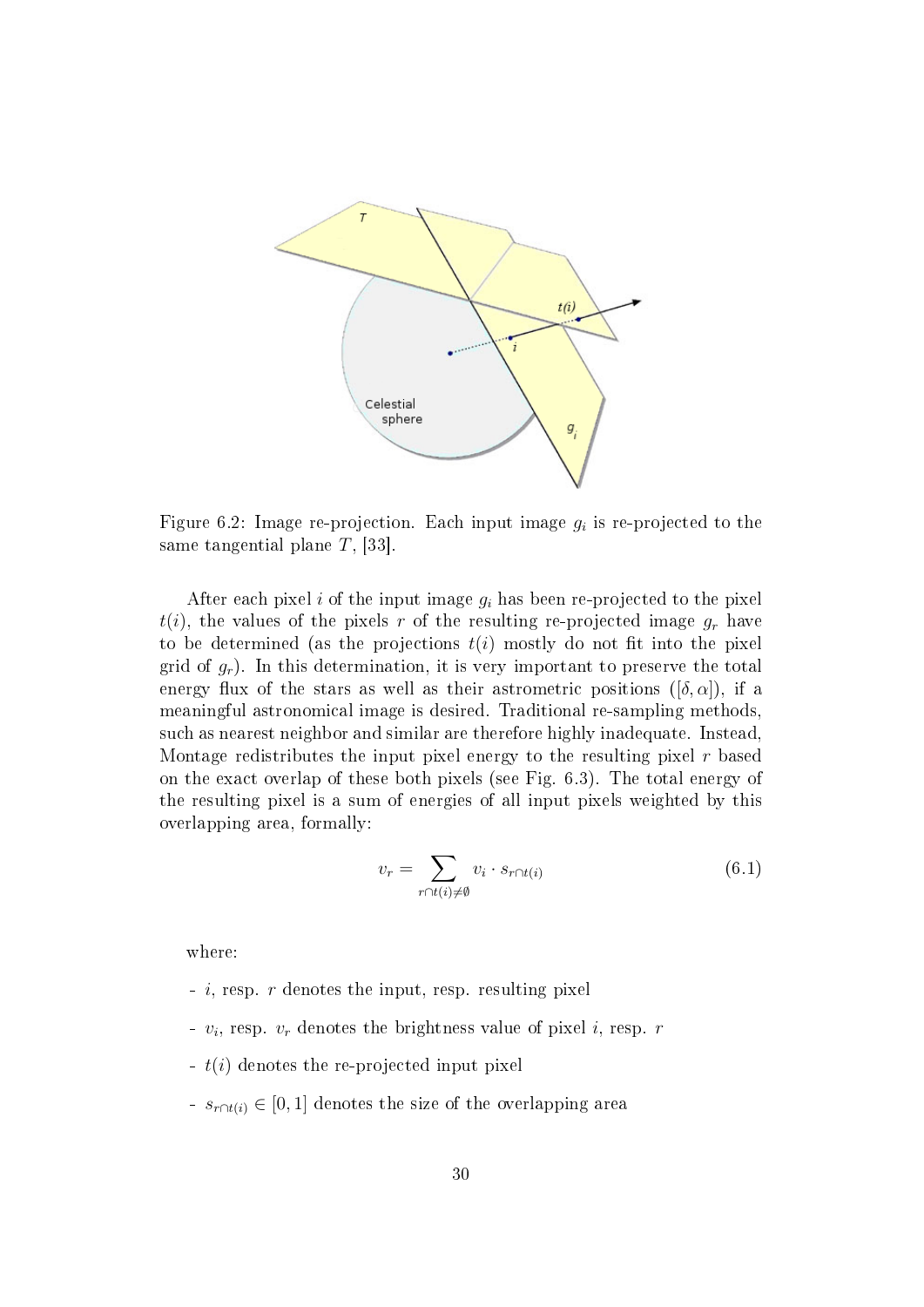

Figure 6.3: The energy of the output pixel r of the re-projected image  $q_r$  is proportional to the size of the overlapping area  $s_{r\cap t(i)}$  of this pixel and the projection  $t(i)$  of the original pixel i, [33].

#### 6.2.2 Common background estimation

Before the re-projected images  $g_r$  are assembled into a final output image, they must be corrected for having the same background level. Montage assumes, that the background differences between the individual images can be described by a first-order surface (i.e. a slope  $+$  offset) – more complicated background changes cannot be handled with the described backgroundmatching algorithm.

In principle, the correction algorithm is simple: for each image  $g_r$ , firstly the set of overlapping areas with the image and its neighbors is determined. Afterwards, each overlapping area is transformed into a difference frame (the brightness values of the neighboring image is substracted from the values of the processed image). These difference frames are then used in a least-square fit estimation to derive the background correction, which is then used in a half amount to correct the actual background of the processed image (since the neighbors will be processed and corrected, too).

In the present implementation, this process is iterated over all images, until differences for all images becomes appropriately small. The result is a set of images with a common background, ready for assembling.

#### 6.2.3 Image composition

Re-projected and background-corrected images can now be assembled into the final registered image  $g_f$ . As it has been mentioned before, it is important to derive the correct energy for each of the final pixels, so that the total starflux as well as astrometric positions for the imaged stars are preserved.

Therefore, in the process 6.2.1 of image re-projection, when the energy contribution of input pixels are weighted by the area of overlap (see Eq. 6.1), also a cumulative sum  $S_r$  of these areas is stored, for each of the resulting pixels: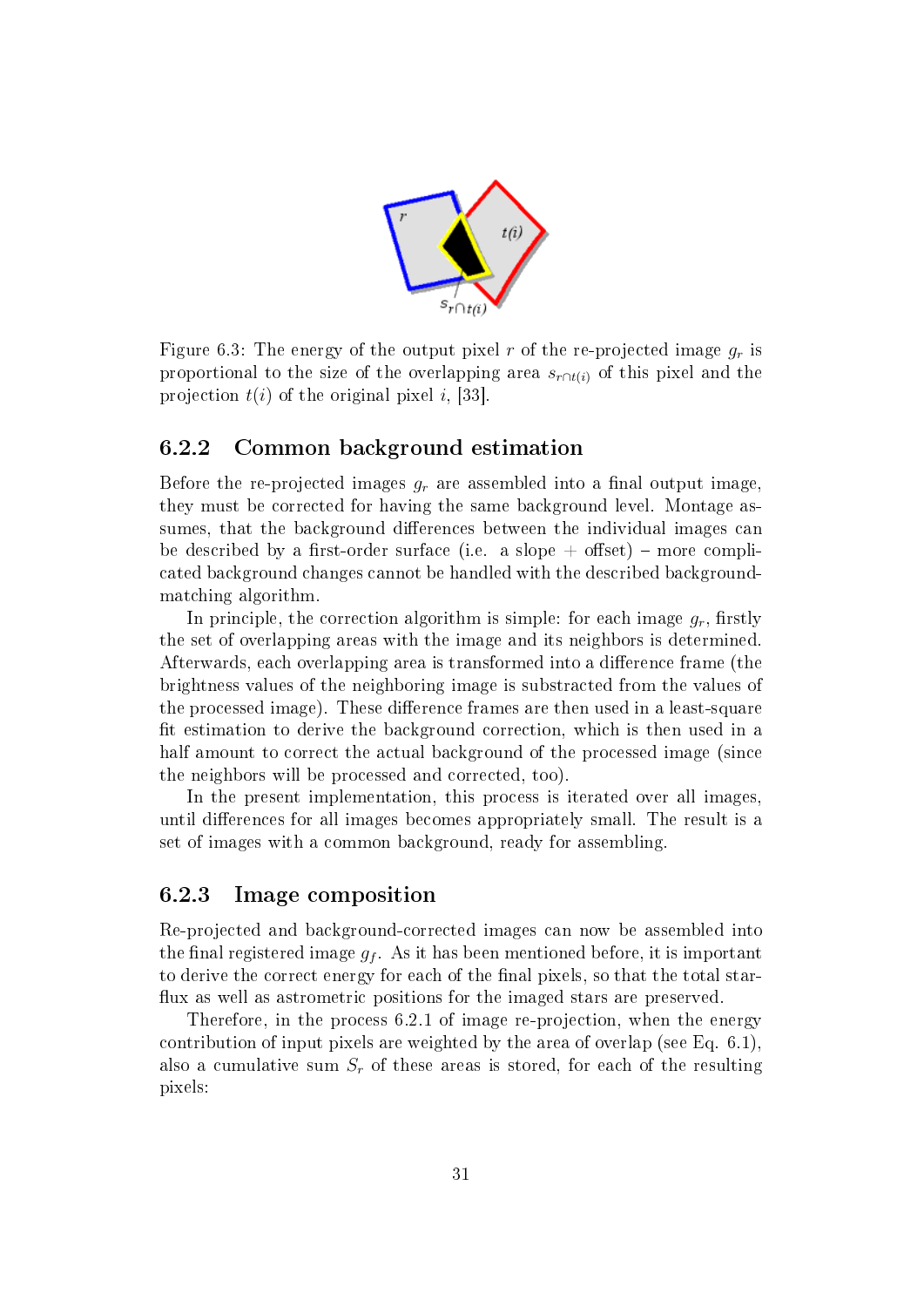$$
S_r = \sum_{r \cap t(i) \neq \emptyset} s_{r \cap t(i)}
$$

The total energy of the pixels  $f$  of the final image  $g_f$  is then normalized by this cumulative sum:

$$
v_f = \frac{\sum_{c \sim f} v_c}{S_r} = \frac{\sum_{r \sim f} v_r}{\sum_{r \cap t(i) \neq \emptyset} s_{r \cap t(i)}}
$$
(6.2)

where

- $v_c$  is the value  $v_r$  from Eq. (6.1) corrected by the background-matching algorithm 6.2.2
- $\sim$  f denotes that the background corrected pixel c corresponds to the pixel f (i.e. has the same location in the pixel array) of the final image.

## 6.3 Registration of planetary images

For the registration of images of planets, two different approaches have been used and compared (see chapter 7 for test results): the Montage method, as described in section 6.2, and the Cross-correlation method (CC), which will be described here.

#### 6.3.1 Correlation

The CC registration method is based upon computing statistical correlation between chosen areas on the two images, that should be aligned. Correlation  $\rho(X, Y)$  is a statistical function, measuring the "similarity" of two random variables,  $X$  and  $Y$ , or more precisely, their linear dependency:

$$
\varrho(X,Y) := \frac{\text{cov}(X,Y)}{\sqrt{\text{var}(X)}\sqrt{\text{var}(Y)}} \in [-1;1],\tag{6.3}
$$

where  $cov(X, Y) := E((X - EX)(Y - EY))$  is called "covariance" of the two variables X and Y, and var $(X) = E(X - EX)^2$  is the "variance" of the variable X. For completeness,  $EX$  is the mean value of X, i.e.  $EX :=$  $\int XP(X)$  where P is the distribution function for X.

Correlation in Eq.  $(6.3)$  is defined for random variables. In the case of discrete random variables (i.e. the domain is a discrete set), X and Y are vectors. Images (and their sub-windows) can be considered to be such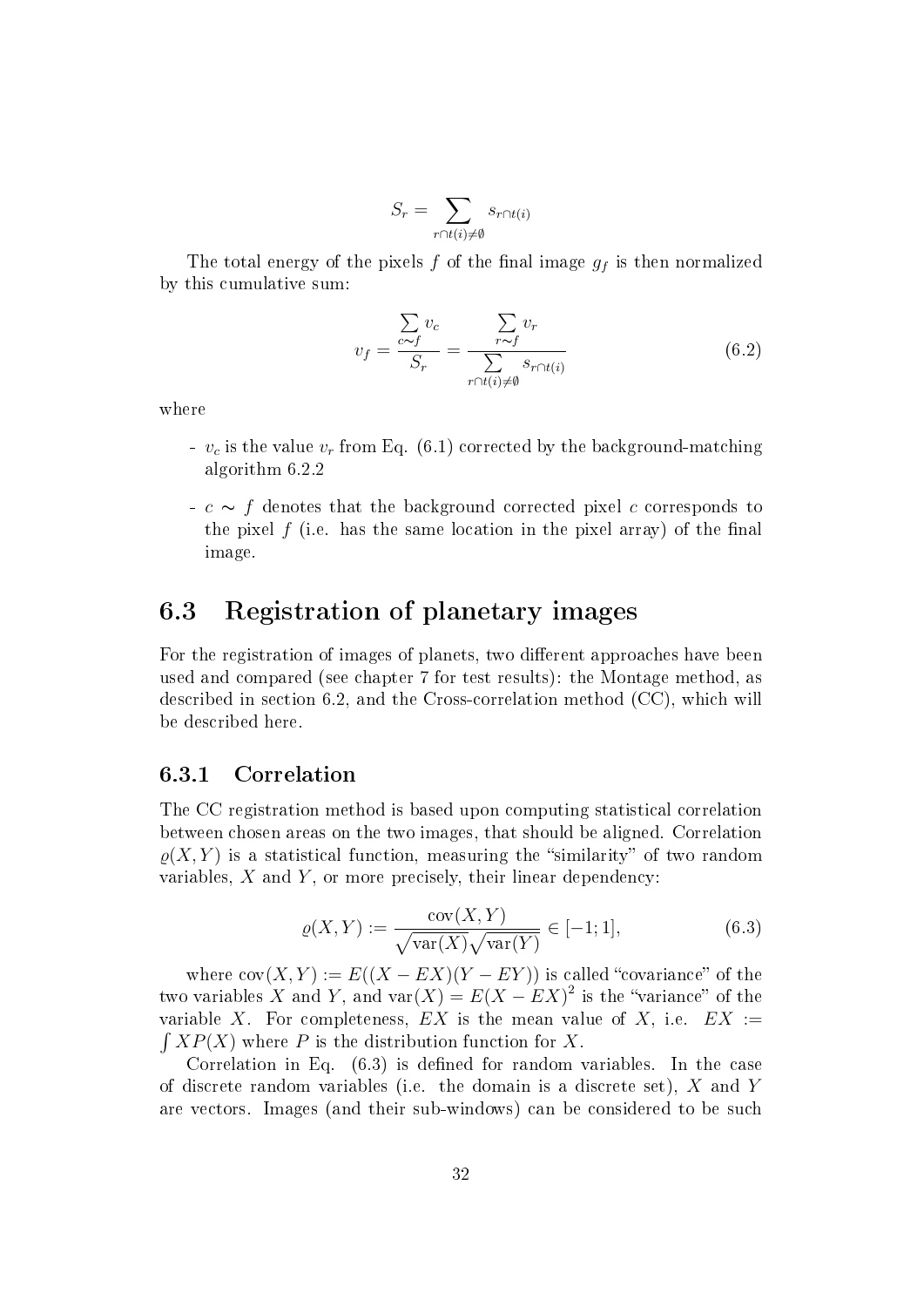vectors. Having two equally-sized image windows  $W$  and  $W^{\prime}$ , their covariance is defined as

$$
cov(W, W') := \frac{1}{NM} \sum_{i=1}^{N} \sum_{j=1}^{M} (W(i, j) - E(W))^T (W'(i, j) - E(W'))
$$

and variance to

$$
var(W) := \frac{1}{NM} \sum_{i=1}^{N} \sum_{j=1}^{M} (W(i,j) - E(W))^2.
$$

Thus, the correlation of the image windows  $W$  and  $W'$  can be computed as

$$
\varrho(W, W') = \frac{\sum_{i=1}^{N} \sum_{j=1}^{M} (W(i, j) - E(W))^{T} (W'(i, j) - E(W'))}{\sqrt{\sum_{i=1}^{N} \sum_{j=1}^{M} (W(i, j) - E(W))^{2}} \sqrt{\sum_{i=1}^{N} \sum_{j=1}^{M} (W'(i, j) - E(W'))^{2}}},
$$

since Eq. 6.3 holds.

As stated in Eq. (6.3), correlation is bounded by −1 and 1. The value 1 denotes full linear dependency and same orientation of the two vectors. The value  $-1$  also denotes their full linear dependency, but with opposite orientations. Value 0 means that the two vectors are perpendicular to each other. Note the similarity with the cosine function of an angle between two Euclidean vectors, which can be computed as

$$
\cos(\phi) := \frac{<\vec{u}, \vec{v}>}{||\vec{u}|| \cdot ||\vec{v}||},
$$

where  $\phi$  is the angle between vectors  $\vec{u}$  and  $\vec{v}$ , and  $\langle \vec{u}, \vec{v} \rangle$  is their inner  $product<sup>2</sup>$ .

#### 6.3.2 Cross-correlation registration

Having described the correlation of two vectors, the CC-registration method can be introduced. Consider two images,  $q_1$  and  $q_2$ , which are to be registered (see Fig. 6.4). A salient object, or structure is chosen in the image  $g_1$  and clipped to a window  $W_1$ . Now the occurrence of this window in the image  $g_2$ is searched. That is done by aligning the window  $W_1$  on the image  $g_2$ , what defines a sub-area  $W_2 \subset g_2$ . The correlation of  $W_1$  and  $W_2$  is computed and stored. After all correlations of all possible alignments have been computed

<sup>&</sup>lt;sup>2</sup>Indeed, correlation of two random vectors can be considered as a sort of cosine function in the Hilbert space, having the inner product of X and Y defined as  $\langle X, Y \rangle :=$  $\text{cov}(X, Y)$ , what means that the norm is defined to  $||X|| := \sqrt{\text{var}(X)}$ .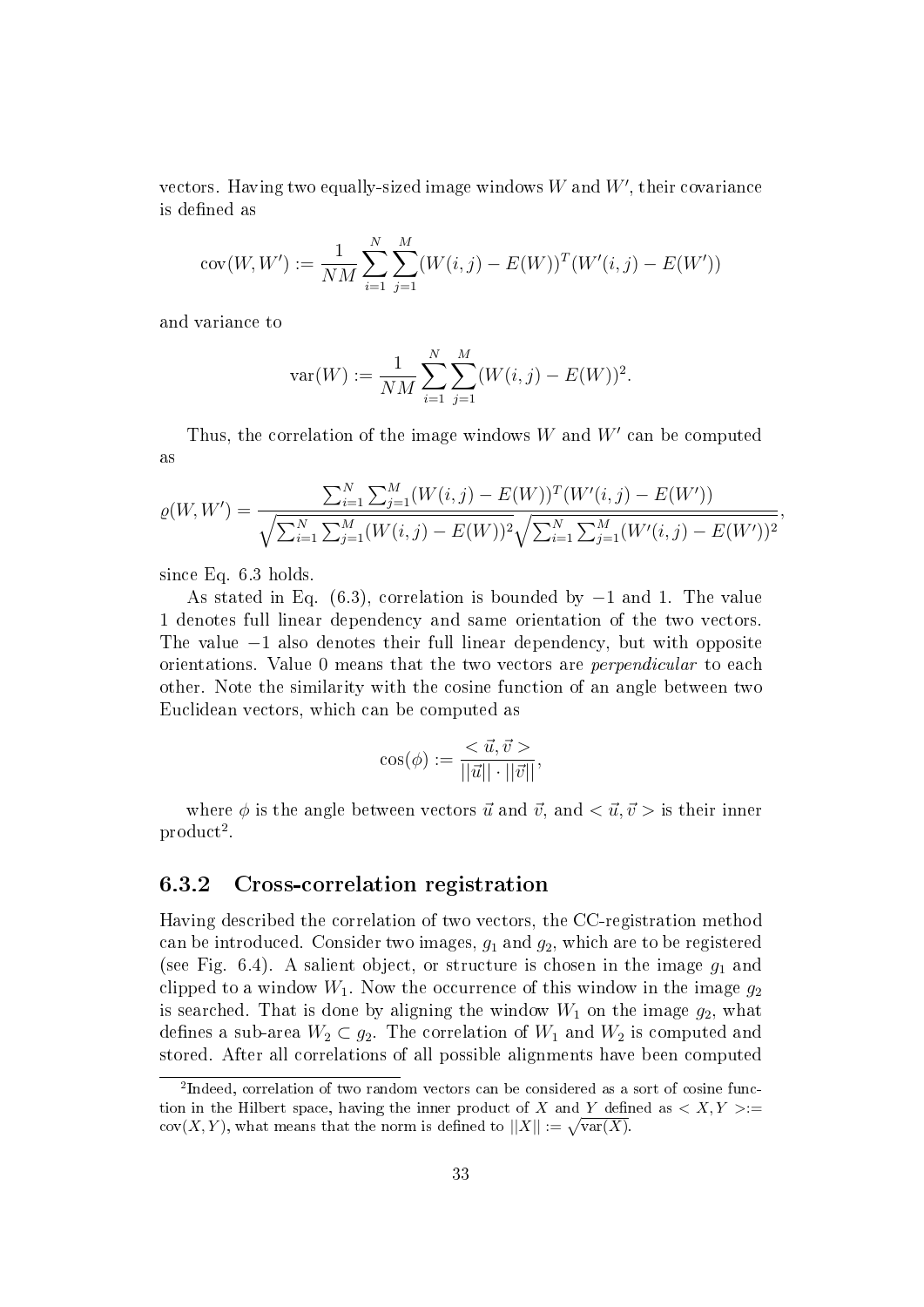

 $\mathcal{C}(i_0, j_0) = \varrho(W_1, W_2) = 0.2$  $\mathcal{C}(i_1, j_1) = \varrho(W_1, W_2') = 0.9$ 

Figure 6.4: The Cross-correlation algorithm. Window  $W_2$  aligned at  $[i_0; j_0]$ has a lower correlation with window  $W_1$  as window  $W'_2$ , aligned at  $[i_1;j_1]$ .

(and form a matrix  $\mathcal C$  indexed by the individual alignments), the maximum correlation is searched – it indicates the occurrence of  $W_1$  in  $g_2$  and the mutual integer shift of  $g_1$  and  $g_2$  can be derived.

Note that CC is suitable for the registration of mutual shifted images only; no rotation, scale etc. is examined. However, this is not a limitation for the processed data, as during the acquisition time the rotation of the scene is insignificant and no other deformations of the images are present.

Do derive a non-integer mutual shift of images  $g_1$  and  $g_2$ , a sub-pixel interpolation of the input images has to be performed. However, this makes sense only if the maximum in the correlation matrix  $\mathcal C$  is "sharp", i.e. is significant in value relative to its neighborhood. That was not the case when registering data processed within this work: as shown on Fig. 6.5, no sharp maxima were present in the matrix and therefore no sub-pixel accuracy has been performed in the CC-registration algorithm.



Figure 6.5: The correlation matrix  $\mathcal{C}$ . No sharp maxima were detected.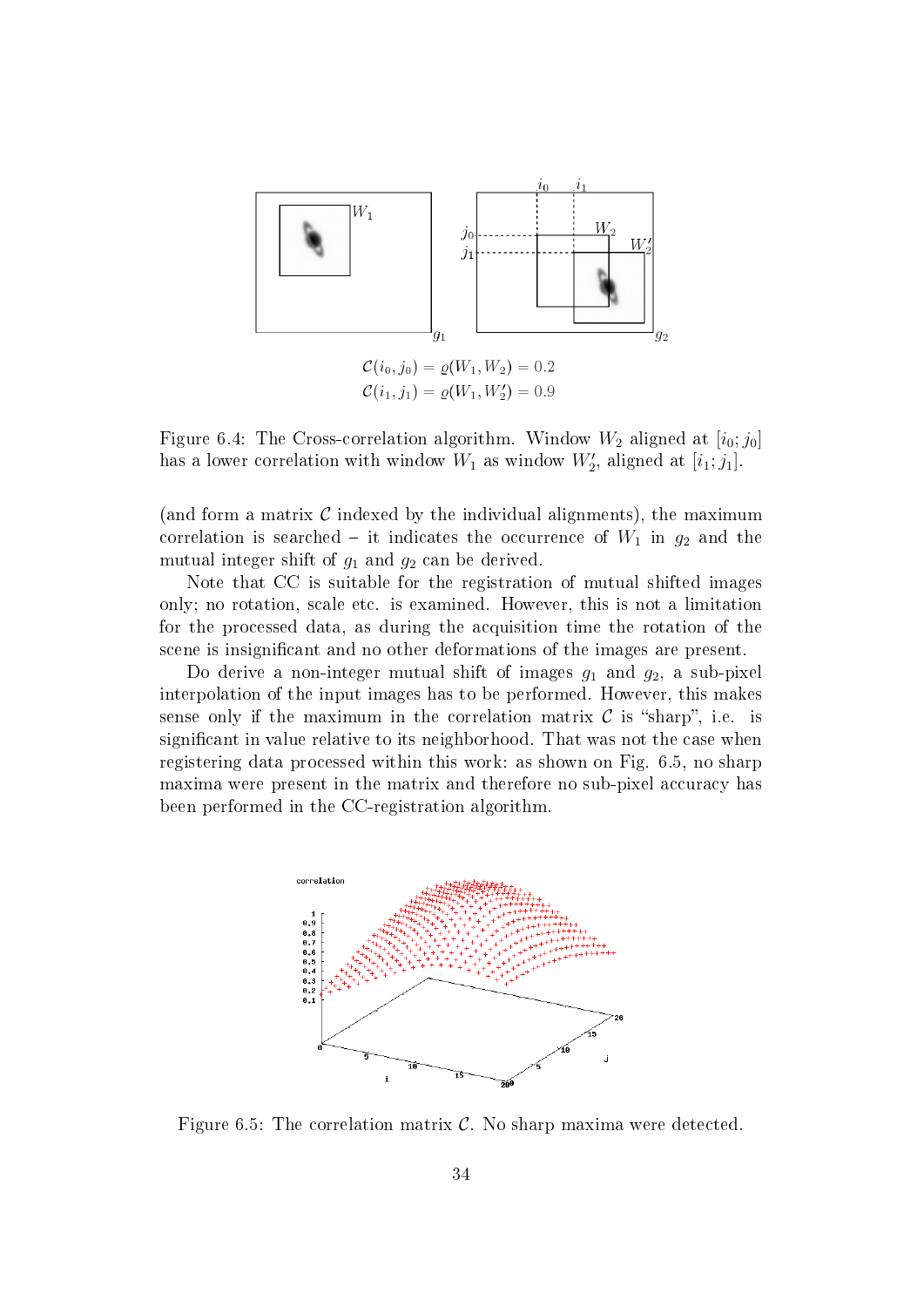# Chapter 7 Experiments and tests

In order to attain the thesis goals (see section 2 on page 11), i.e. to choose a suitable focus measure and registration technique and in order to measure the performance of the choice, several tests have been done. It has to be proven, that on the processed data the introduced focus-measures perform well, and that the registration technique improves the angular resolution of the given telescope.

Unfortunately, during the works on this thesis many technical problems arose on the observatory in Granada, Spain and its telescope IR (see appendix B) delivering data for this work $^1$ . Due to these problems, very little real data could have been obtained and processed by the produced LI-software. This lack of data results therefore in a poor exploration of the software performance and its abilities.

However, some tests have been done, and as will be shown in this chapter, they are more or less promising (although no angular resolution enhancement has been achieved). Nevertheless, much more testing must be done in the future (see chapter 8 for future works proposals) to tune-out the software and use it for the desired goal – angular resolution enhancement comparable to adaptive optics or space-based telescopes.

## 7.1 Experimental part

In this part, the results of controlled experiments are presented. Artificially and naturally defocused data are measured by the focus-measures described in chapters 4 and 5 in order to demonstrate their performance and limitations. In the case of planetary focus measures  $M_1$  (gray level variance),  $M_4$ (moments-measure) and  $M_5$  (wavelet measure), a "best" one has to be chosen

<sup>&</sup>lt;sup>1</sup>One dataset has been therefore acquired by the WATCHER telescope, placed in the Republic of South Africa, see appendix B.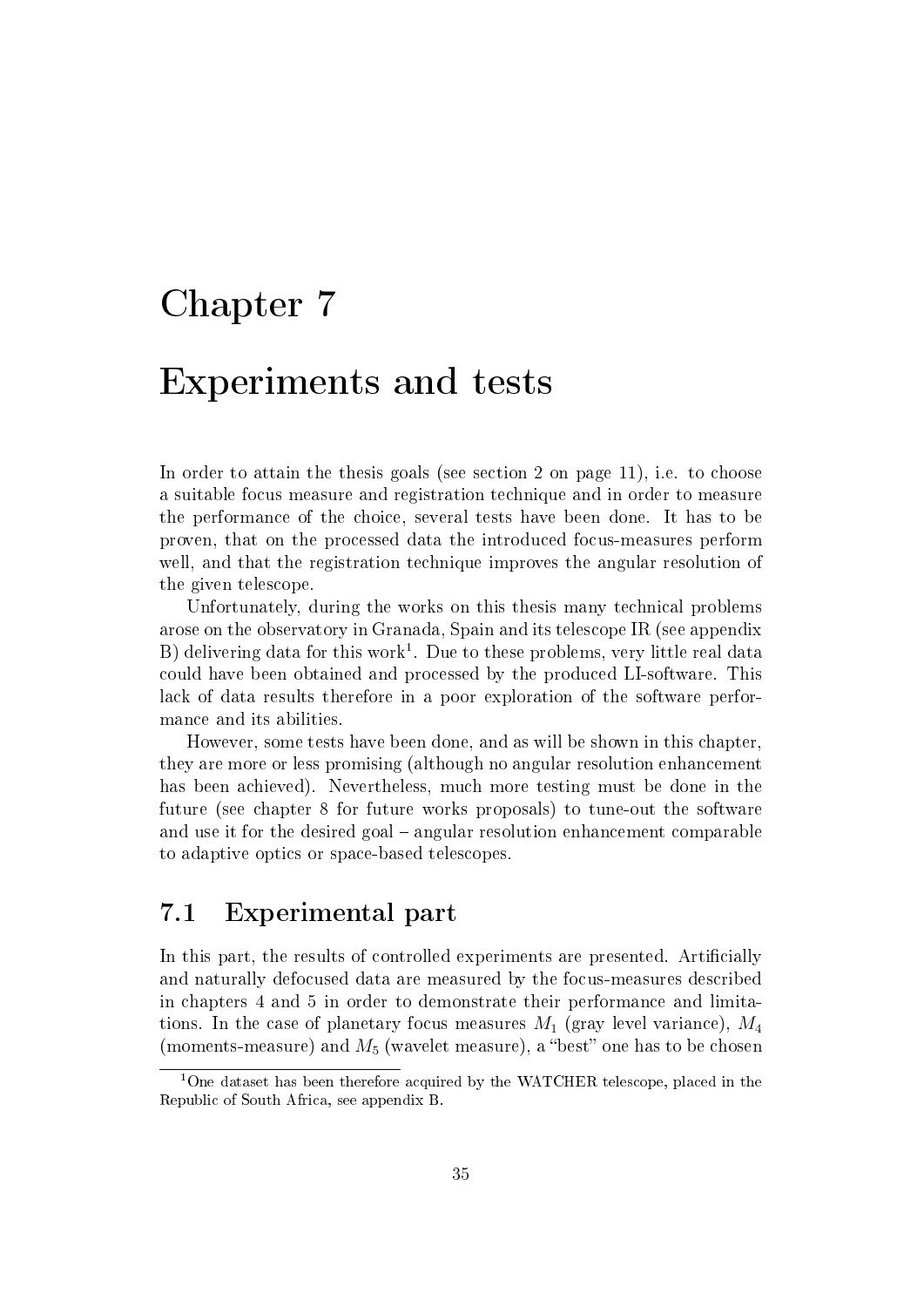

Figure 7.1: Negative of  $\zeta$ -Bootis and its row-profile. Original brightness values of the star range from 0 to 28386.

to be used in the LI-software. The criterion will be the discriminability, i.e. variation of values with respect to blurring.

#### 7.1.1 Artificial blurring

The artificial blurring of data should confirm, that the focus-measures satisfy the requirements stated in chapter 4 (page 15), foremost monotonicity. The focus-measures are not tested on blurred artificial data, as they performance are described in the referenced sources. Rather the applicability on real data is examined, therefore the measures are applied on articially blurred images of stars and planets. In the first experiment, both types of images are convolved by a growing square mask, in the second experiment by a Gaussian mask.

#### Images of stars

The experiment has been done on the image of the star  $\zeta$ -Bootis (Fig. 7.1(a)) in the Bootes-constellation. It is a double-star, i.e. it is composed of two stars rotating around common gravitational barrycentrum (with a period of 123 years, [29]). Both individuals are on the sky less than one arc second apart. As stated in appendix B, the pixelscale of the IR-telescope is 0.69 arcseconds/pixel, what means, that  $\zeta$ -Bootis takes in the ideal case less than 1.5 pixel on the image. As can be seen on Fig. 7.1(a), the area taken by ζ-Bootis is approximately 4-5 pixels in the south-east direction, which is caused by the atmosphere turbulation and a relative long exposure time of the IR-camera (250 ms, i.e. the frame rate is 4 FPS).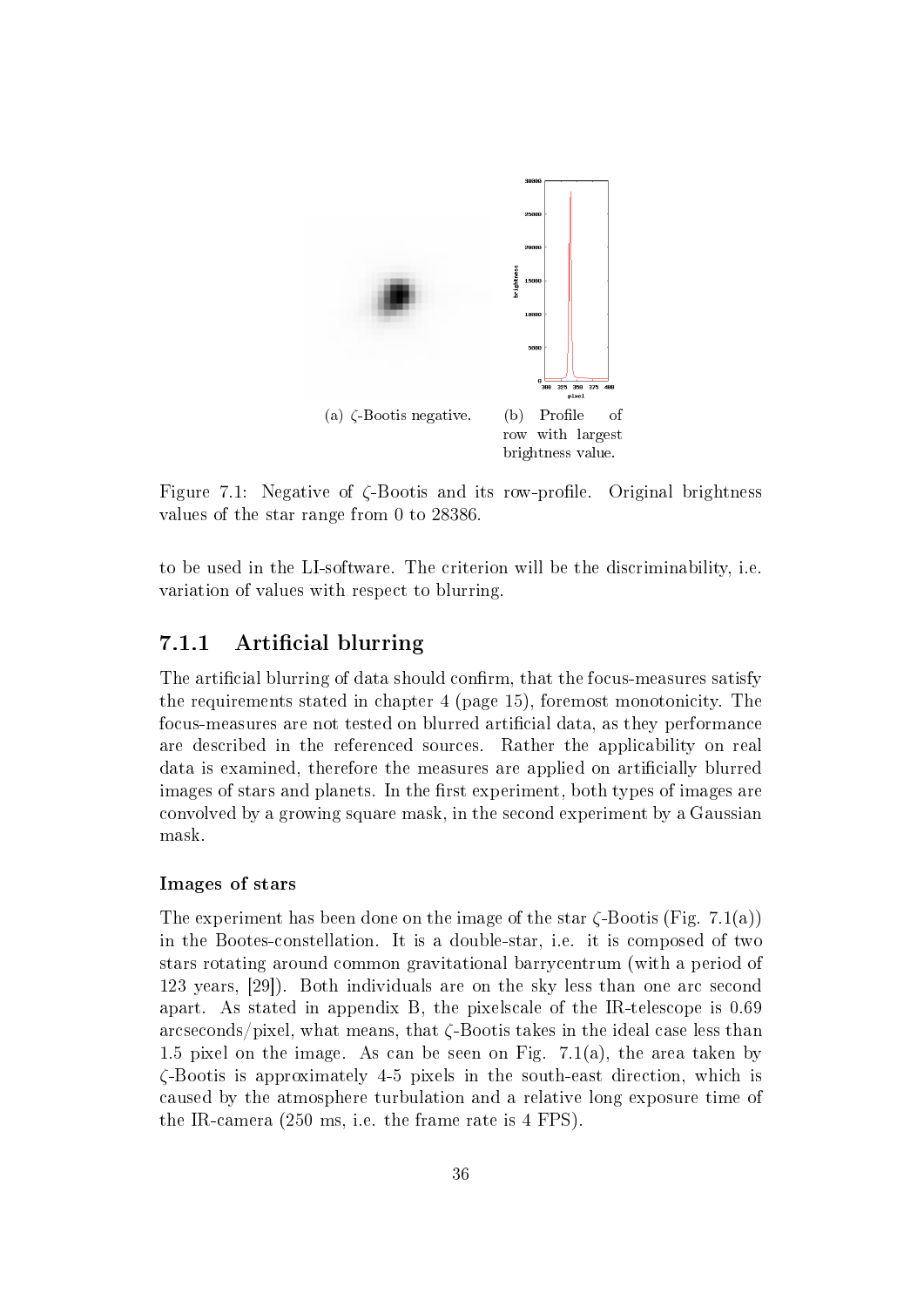

Figure 7.2: Row profiles of  $\zeta$ -Bootis after convolution with square mask of growing size.



Figure 7.3: The strehl ratio of square-convolved images of  $\zeta$ -Bootis. Monotonicity is strongly deteriorated after the mask is greater than 9x9.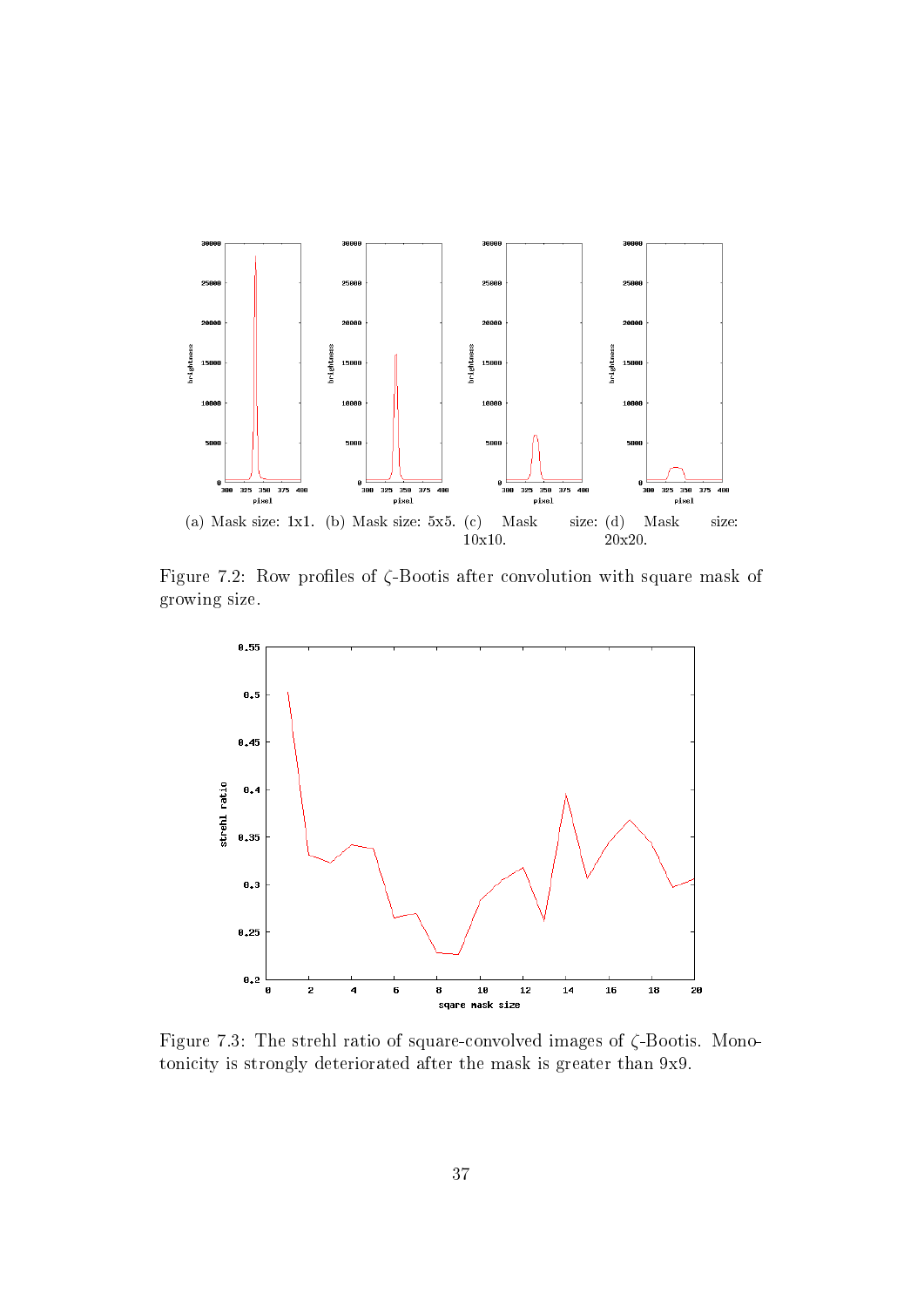

Figure 7.4: Row profiles of  $\zeta$ -Bootis after convolution with Gaussian mask of growing size.



Figure 7.5: The strehl ratio of gauss-convolved images of ζ-Bootis. Monotonicity is relatively well retained, although three breaches can be observed (at mask size 3, 6 and 15-16).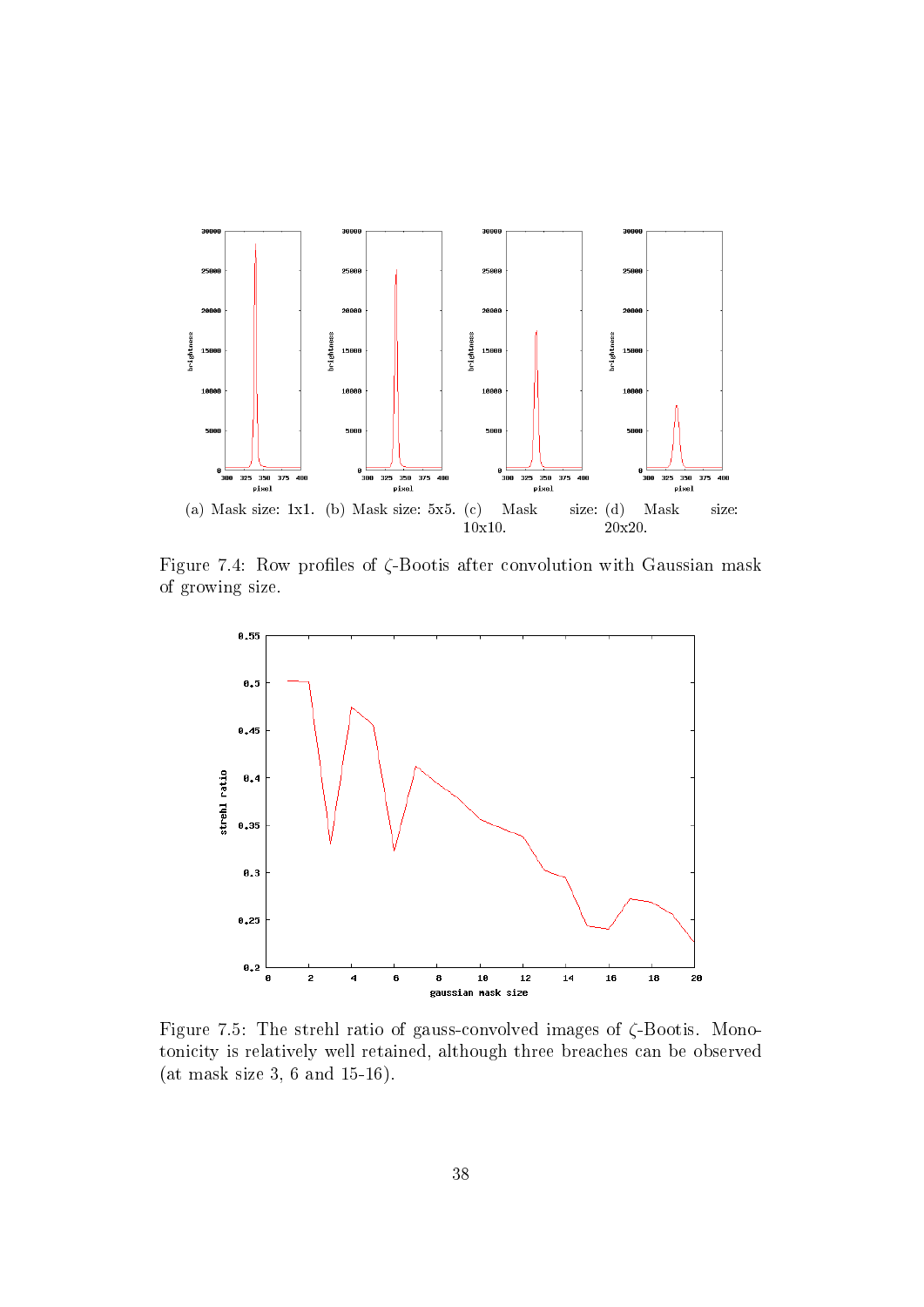

Figure 7.6: (a) A typical picture of Saturn processed in this thesis (a negative). Red marked column is imaged on (b). Original brightness values of the imaged picture range from 0 to 7917.

The convolution with a growing square mask results as expected in a weaken contrast and a larger FWHM of the imaged star (see Fig. 7.2). The strehl ratio of such convolved stars can be seen on Fig. 7.3. The graph looses its monotonicity for masks larger than 9x9. Square convolution, however, does not approximate atmospheric turbulations very truly, therefore this bad result is not surprising.

A Gaussian mask convolution does a better approximation of these turbulations. As can be seen on Fig. 7.4, again the contrast of row-profiles are weaken by the growing mask size, but the degradation is slower and the FWHM of the star does not change so signicantly as in the case of square mask convolution. The Strehl ratio of such convolved images can be seen on Fig. 7.5, where a much better monotonicity can be observed, although three times distorted.

#### Images of planets

The only planet available for the experiments and tests in this work is Saturn. In spring 2007, when the datasets were shot, it was 1, 4.10<sup>9</sup> km from Earth away, what means that it took approximately 17.5 arcseconds on the sky. With the same pixelscale 0.69 arcseconds per pixel it means, that on the processed pictures, Saturn was 25-26 pixels in diameter (taken without the rings). A typical picture of Saturn processed within this work is shown on Fig. 7.6(a).

Saturn has a significant exoplanetary structure  $-$  its rings. Therefore the examined column is not that with the largest value, as it has been in the case of ζ-Bootis, but such a one, which comprises the planet as well as the rings (see Fig.  $7.6(b)$ ).

Convolution with square mask again causes heavy damage, which makes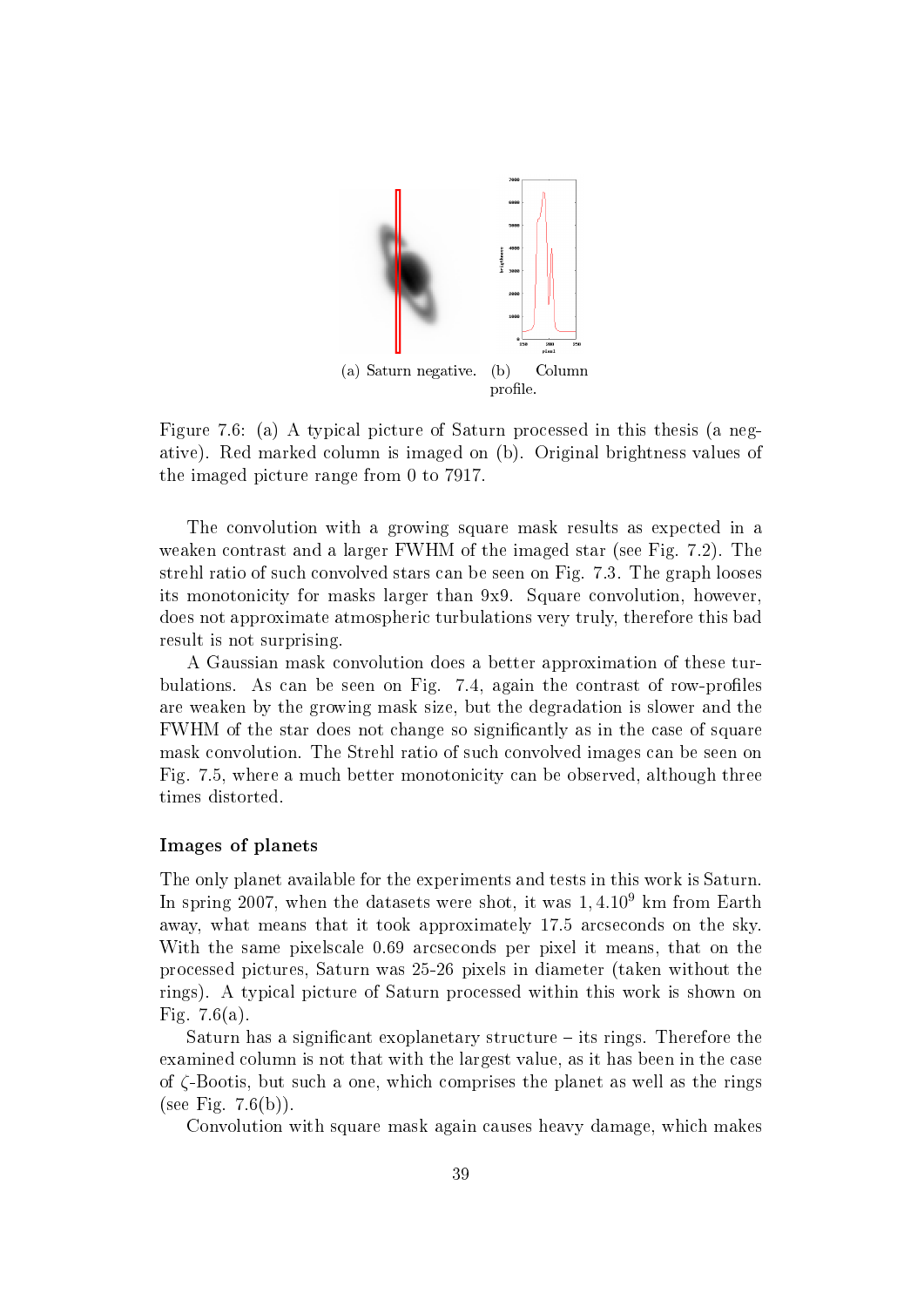

Figure 7.7: Column profiles of Saturn after convolution with square mask of growing size.



Figure 7.8: The measures  $M_1$ ,  $M_4$  and  $M_5$  applied to the square-convolved images of Saturn. Monotonicity of all three measures is undistorted. Note that  $M_4$  is a blur measure and originally grows with growing mask-size – here the values of  $M_4$  have been reverted (maximum value became minimal and vice versa).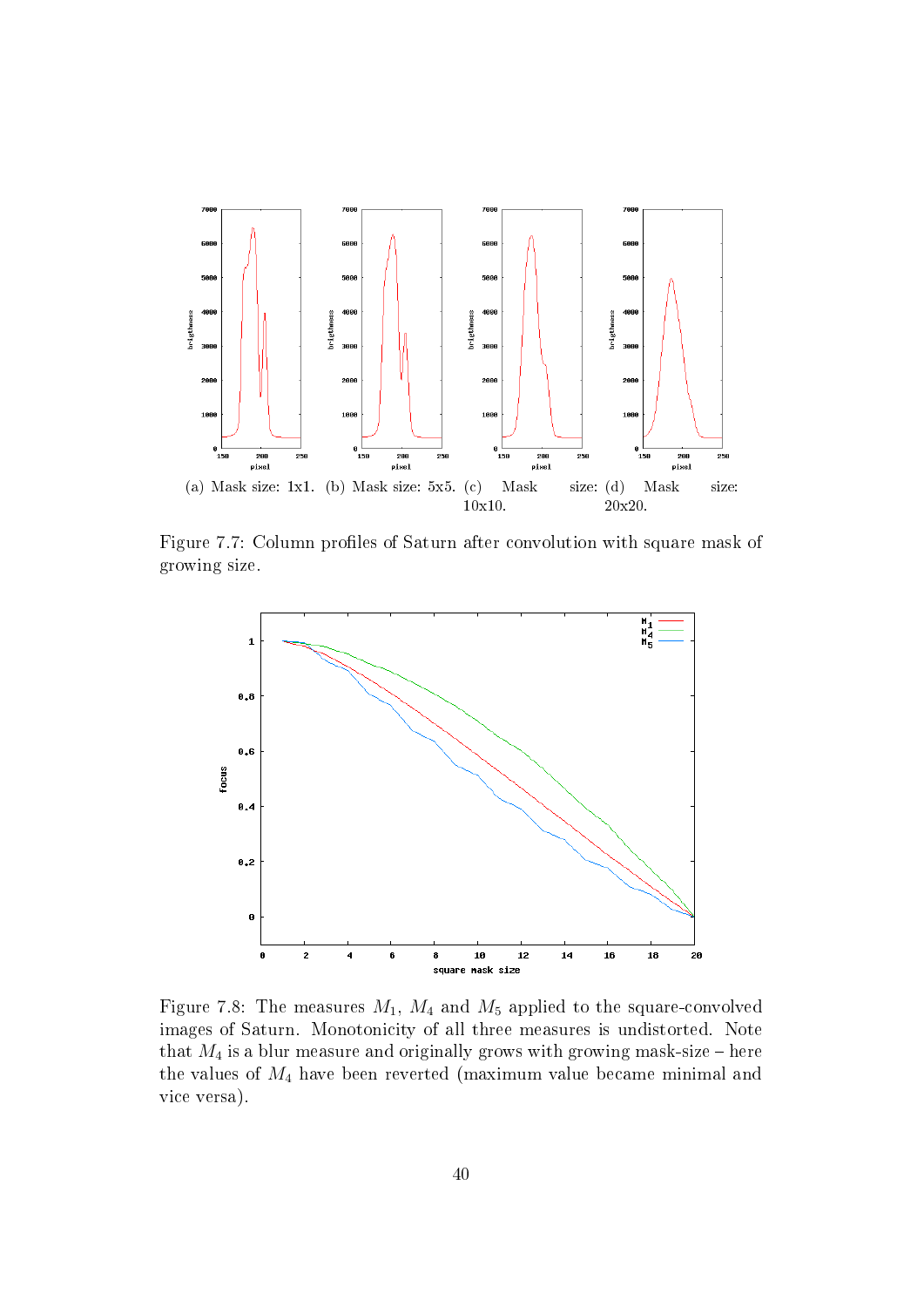

Figure 7.9: Column profiles of Saturn after convolution with Gaussian mask of growing size.



Figure 7.10: The measures  $M_1$ ,  $M_4$  and  $M_5$  applied to the gauss-convolved images of Saturn. Monotonicity of all three measures is undistorted. Note that  $M_4$  is a blur measure and originally grows with growing mask-size – here the values of  $M_4$  have been reverted (maximum value became minimal and vice versa).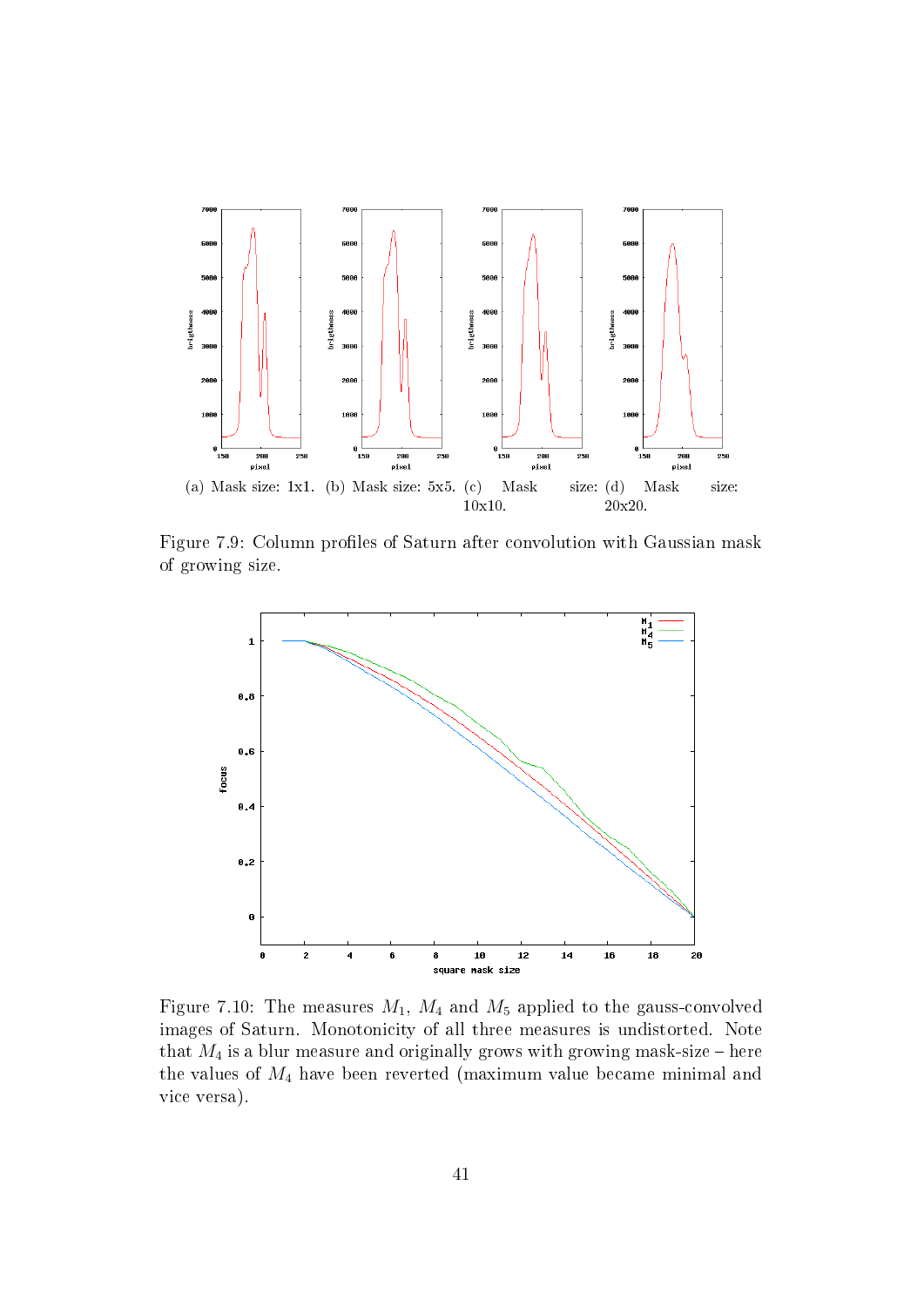

Figure 7.11: Natural defocusation: positions  $a$  and  $c$  are extreme displacements of imaging plane from the focal plane (position b).

Saturn unrecognizable already by a mask with size 10x10 (Fig. 7.7). Nevertheless, all three focus-measures  $M_1$ ,  $M_4$  and  $M_5$  are perfectly monotonical, although  $M_5$  little bit stepwise (Fig. 7.8).

Gaussian masks are again less destructive to the image content as can square masks (see Fig. 7.9. This results in a better, smoother performance of the measure  $M_5$  against square convolution (Fig. 7.10).

In both cases (square and gauss mask convolution) the  $M_5$  measure shows slightly better discriminability as  $M_1$  and  $M_4$ . If this property of  $M_5$  will be preserved in further tests, it is a good candidate to be the focus-measure used in the final LI-software.

#### 7.1.2 Defocusation

The third experiment is similar to the first two (square and gauss mask convolution), except that the focus-measures are being run on naturally defocused data. Natural defocusation is obtained, when the image plane is displaced from the focal plane of the telescope (Fig. 7.11). Datasets processed in following experiments have been obtained by taking several tens of photographs of the observed object with a moving imaging plane. In the beginning the imaging plane is behind the focal plane (position  $a$  on Fig. 7.11), then slowly moves towards the focal plane, passes it (position b on Fig.  $7.11$ ) and finally ends up in front of the focal plane (position  $c$  on Fig. 7.11). The data taken are therefore at the beginning strongly defocused, than grow on focus, approximately in the middle of the way they are perfectly focused, and then again loose focus to finally end up again strongly defocused. The value of the imaging plane position of the given photograph is stored in the keyword FOC  $POS$  in the meta-data file header  $-$  this keyword is therefore used also in the future text to reference the imaging plane position.

A good focus measure should be, so-called, unimodal on such data, i.e. it should reach one and only one maximum.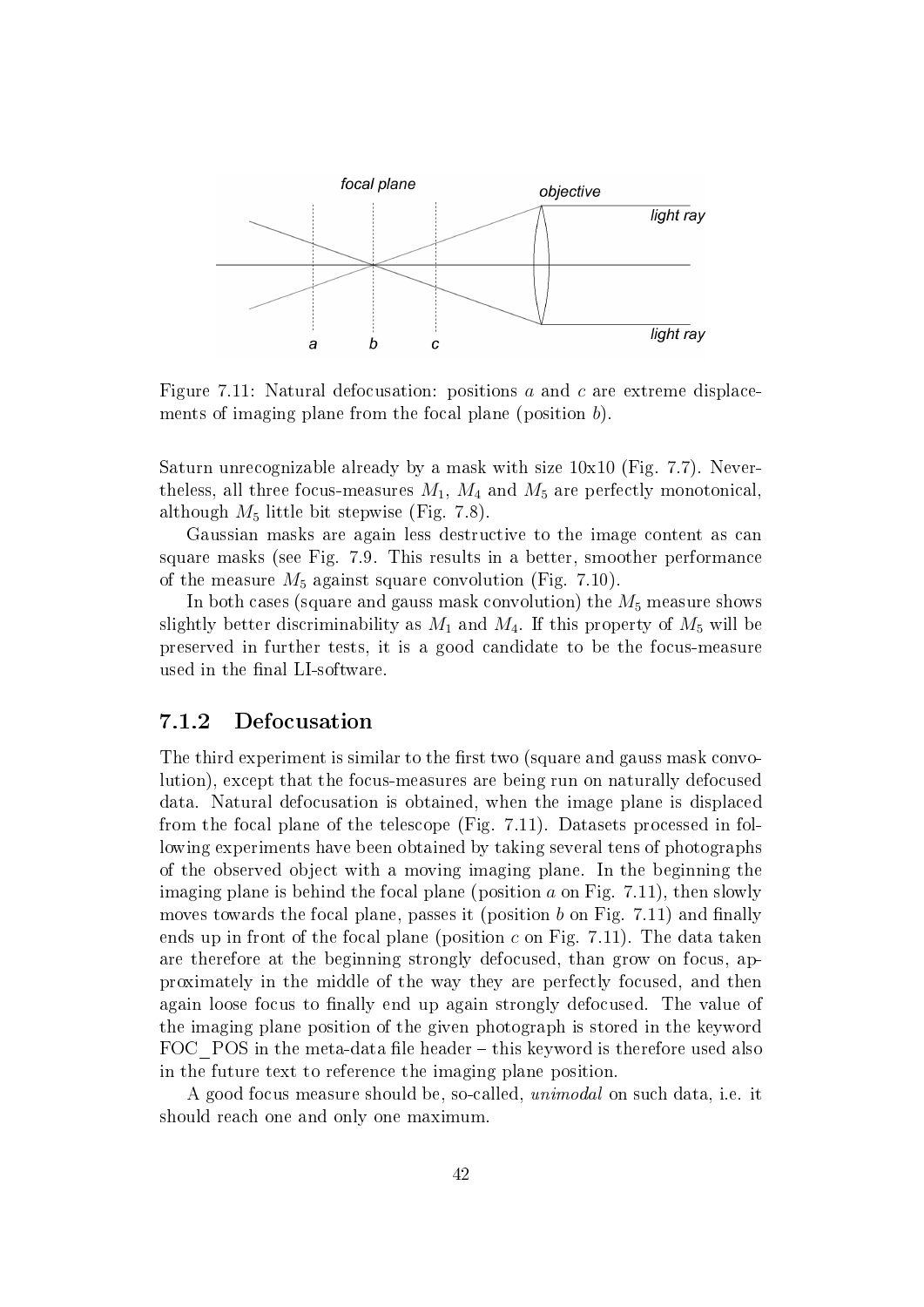

Figure 7.12: Object with fourth largest strehl (0.539898) is too defocused (imaging plane position 9809).

#### Images of stars

The experiment has been done on images of RX-CRUX, which is a single star in the constellation Crux in the southern hemisphere acquired by the WATCHER telescope. FOC POS ranges from 9609 to 10609 with a step of 20 units. The focal plane of the telescope is at FOC\_POS = 10060, therefore the focus measure should reach its maximum as close as possible to this position.

Strong defocusation of point light-sources produces well-known "donuts". as seen on Fig. 7.13. Such "donuts" do not satisfy requirements on the shape of a star, i.e. they can not be approximated by a Gaussian "hat" (see Eq.  $(3.1)$  on page 13 for a more precise definition). Therefore their strehl ratio is unpredictable, as subareas considered to be stars can achieve good ratios of peaks relative to their extent, which is the cause of a good strehl.

Fig. 7.14 shows the evaluation of strehl ratio due to the defocusation. The computed maximum at FOC\_POS = 10129 does not perfectly agree with the expected maximum at FOC  $POS = 10060$ . Monotonicity is relatively preserved in the range of FOC  $POS \in [9909; 10389]$ . Outside this range, defocusation is too strong, and the strehl ratio is a false computation. The object causing second spike from the left (imaging-plane position 9809) is shown on Fig.  $7.12 - it$  is a too defocused "donut".

#### Images of planets

For the experiment on naturally defocused planets, again only the planet Saturn is available, however in three different datasets. The first dataset "A", taken on 27.02.2007 is a good sequence of images with FOC\_POS ranging from 7440 to 8722 with a step of cca.  $10-12$  units<sup>2</sup>. As can be seen on Fig. 7.15, defocusation stops growing by positions more than 200 units away from the focal plane. The focal plane of the telescope is at cca.  $FOC_POS = 8100$ , therefore maximal values of focus measures are expected at this point.

<sup>2</sup>The inaccuracy of the step size is of hardware origin.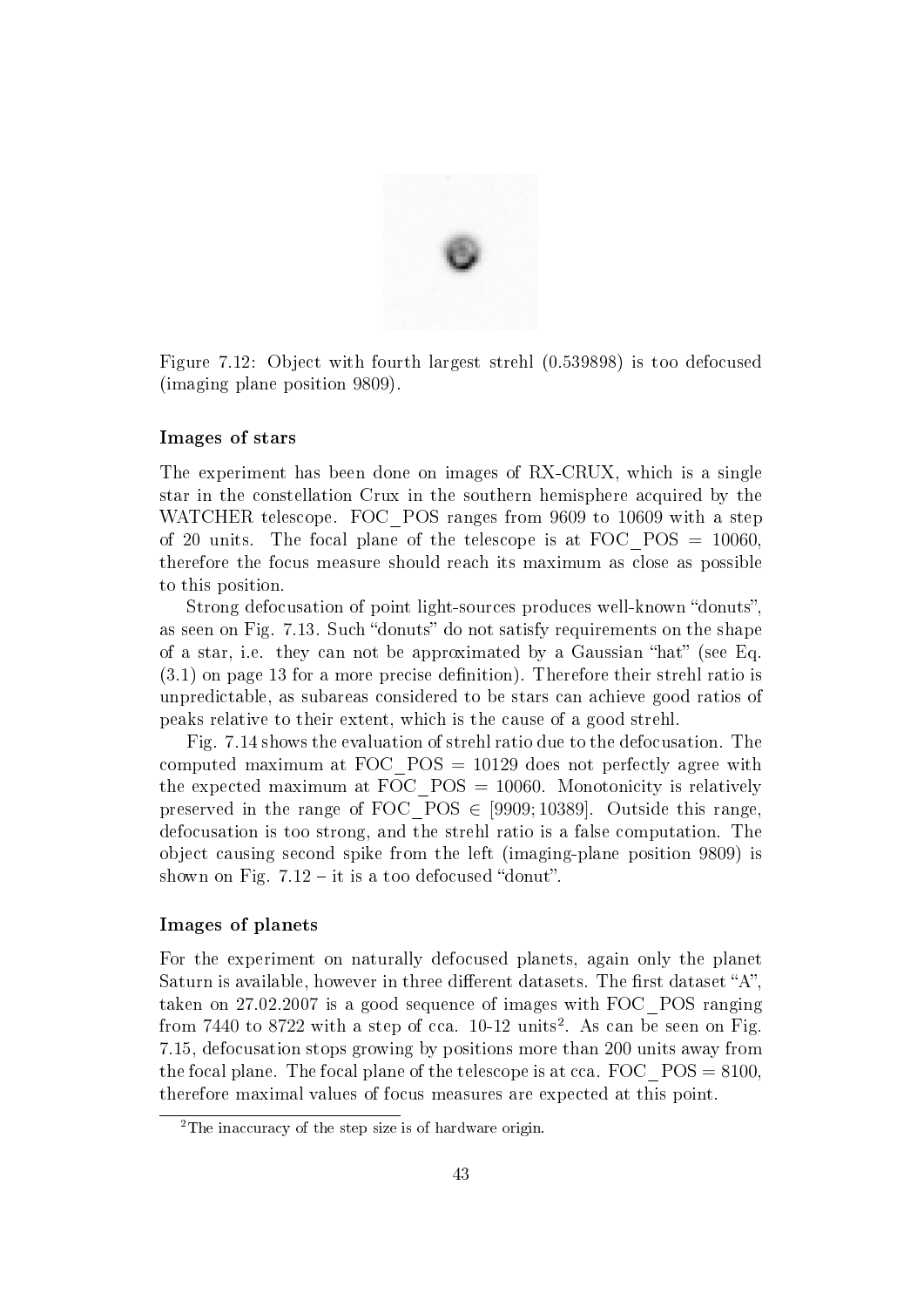

plane:10129 plane:10229 plane:10329



(d) Position of imaging (e) Position of imaging plane:10429 plane:10529

Figure 7.13: Natural defocusation of RX-CRUX. Typical "donuts" can be seen on high defocusation.



Figure 7.14: The strehl ratio of natural defocused RX-CRUX dataset. The ideal position of the imaging plane is 10060 (vertical line).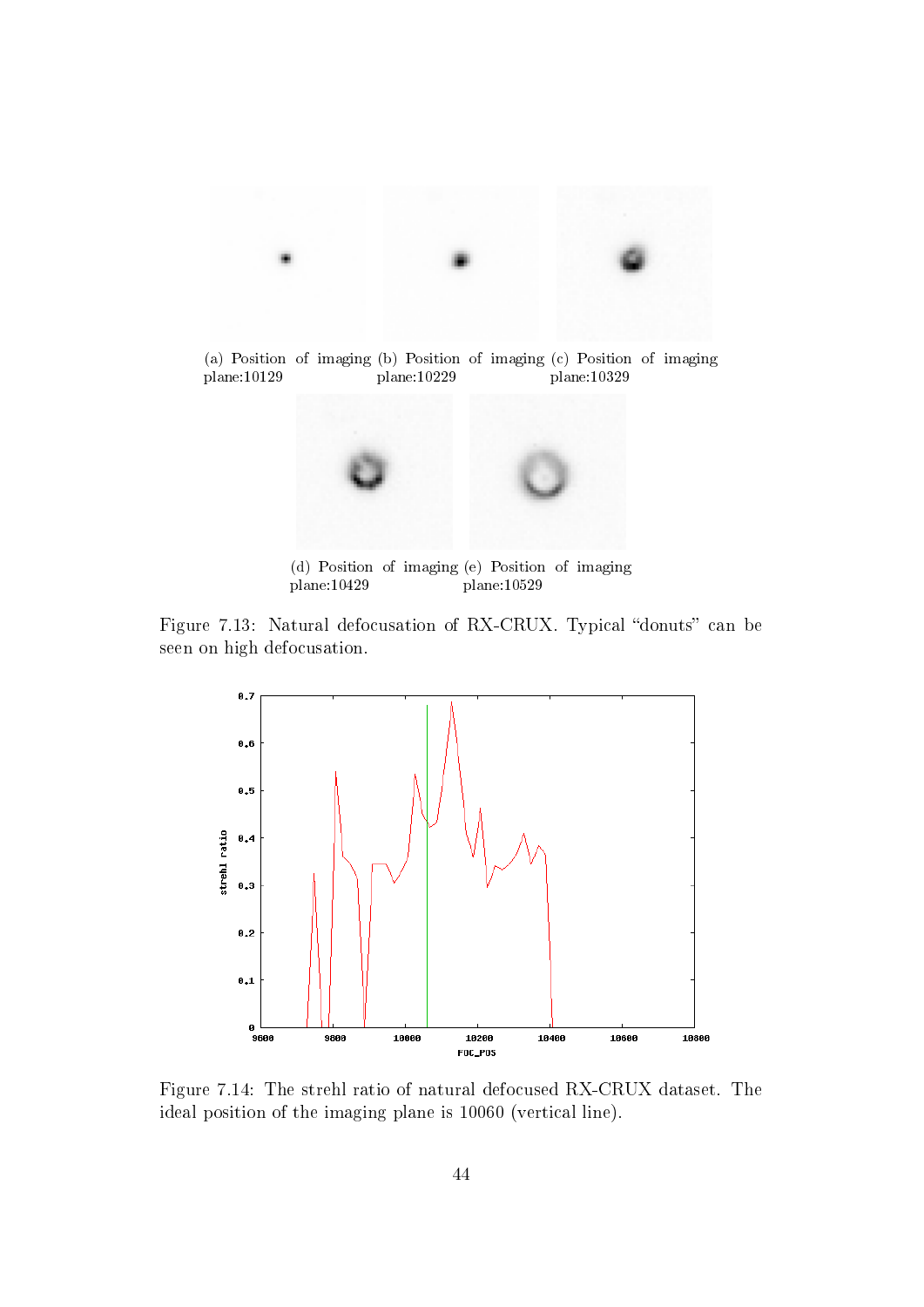

(a) Position of imaging plane: 8100 (b) Position of imaging plane: 7900 (c) Position of imaging plane: 7685 (d) Position of imaging plane: 7463

Figure 7.15: Natural defocusation of Saturn (dataset A). The differences among strongly defocused images (c and d) are minimal.



Figure 7.16: The measures  $M_1$ ,  $M_4$  and  $M_5$  applied to naturally defocused Saturn images (dataset A). The ideal position of the imaging plane is 8100 (vertical line).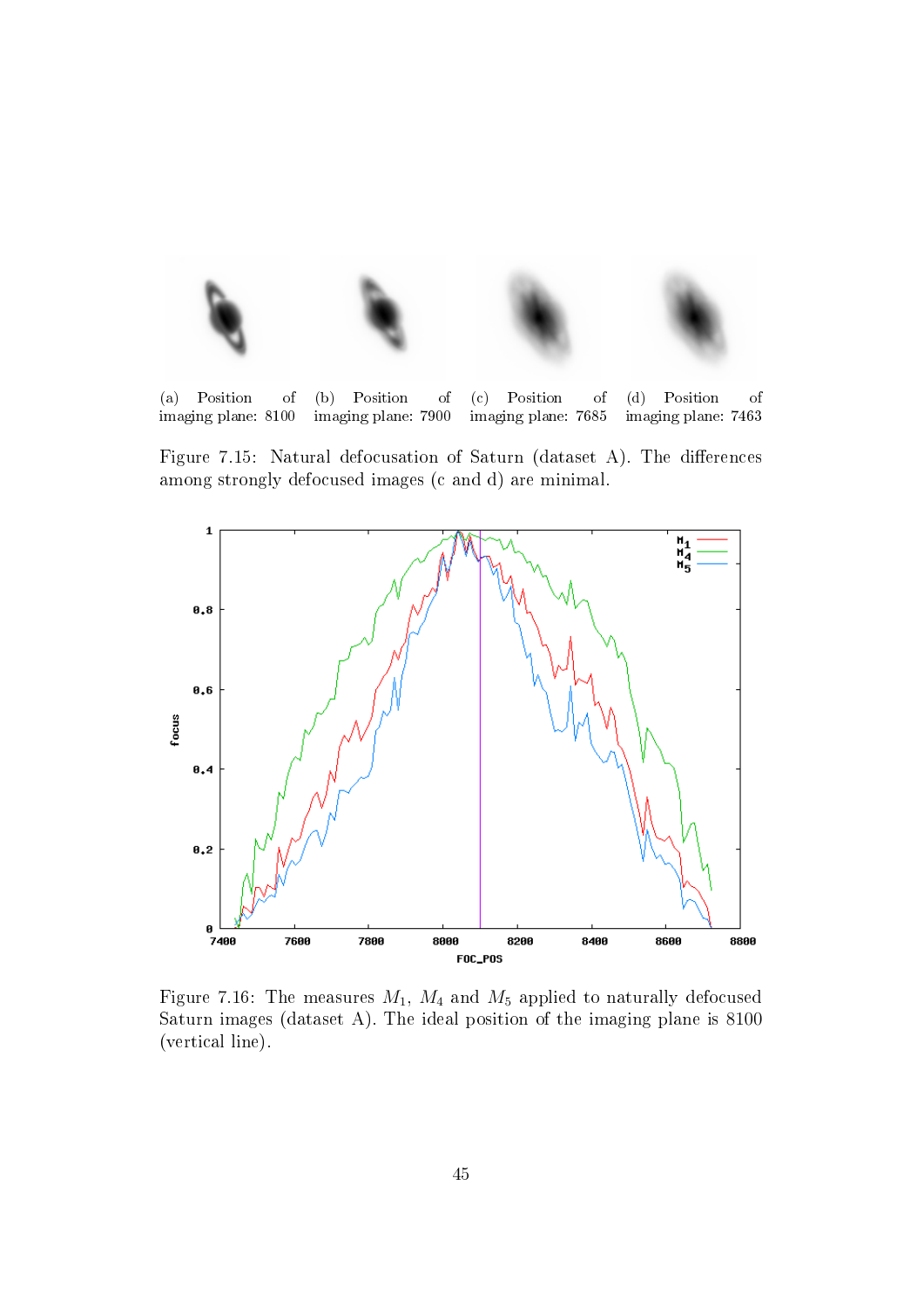

Figure 7.17: The measures  $M_1$ ,  $M_4$  and  $M_5$  applied to naturally defocused Saturn images (dataset B). The ideal position of the imaging plane is 8250 (vertical line).



Figure 7.18: The measures  $M_1$ ,  $M_4$  and  $M_5$  applied to naturally defocused Saturn images (dataset C). The ideal position of the imaging plane is 8050 (vertical line).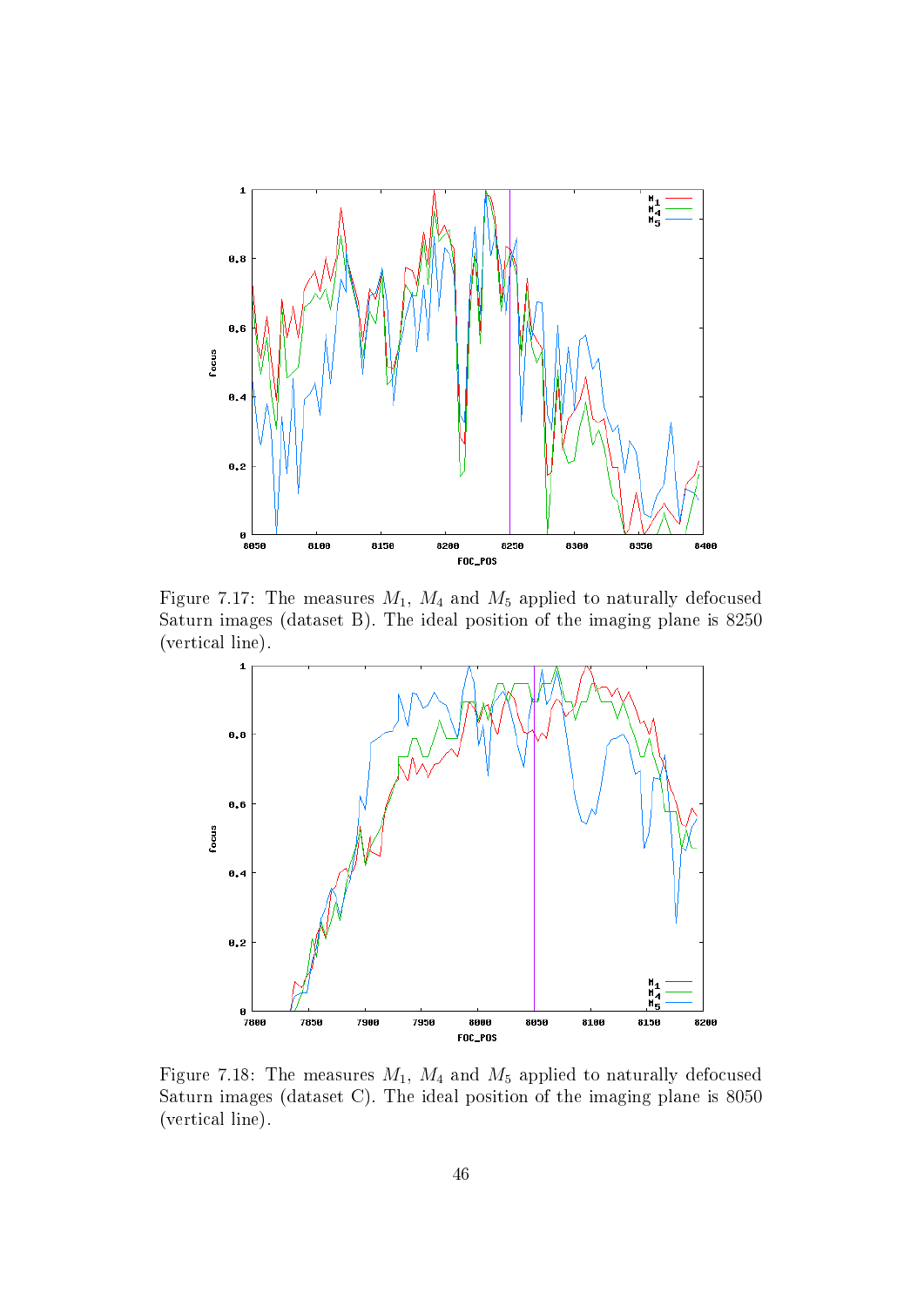Fig. 7.16 shows the evaluation of  $M_1$ ,  $M_4$  and  $M_5$  on the dataset A: monotonicity and unimodality (only one maximum) is well preserved, and all three evaluations are approximately of the same shape. All measures agree in the computed maximum (FOC  $POS = 8041$ ), although it does not match the expected maximum (FOC  $POS = 8100$ ) exactly. As in the case of mask convolutions,  $M_5$  again shows best value variation.

The second dataset "B" has been taken on 1.5.2007. Saturn is rendered much more weaker than in other datasets and the images contain also more noise, due to a different camera configuration. FOC POS ranges from 8050 to 8397 with a step of cca. 4 units, where position 8250 is the position of the focal plane. The evaluation of the three measures  $M_1$ ,  $M_4$  and  $M_5$  on this dataset is shown on Fig. 7.17: perhaps due to a greater Signal-to-noise ratio the monotonicity is much more distorted than in the case of dataset A. Also unimodality is breached (two spikes can be observed). However, measures agree more or less in their shapes, what supports the thesis of bad data (and not bad measures). Note that dataset B has a smaller range of FOC POS than dataset A, what means it shows a more detailed segment of the evaluation (i.e. in a greater "zoom").

The third dataset " $C$ " is a set of pictures, where each 10 consecutive images have the same FOC\_POS value. Each image is evaluated on focus, and then the values of the given type  $(M_1, M_4$  or  $M_5)$  are averaged. It is a attempt to eliminate the instability of the monotonicity due to noise and another defocusation caused by the atmosphere.

Dataset C has a FOC\_POS ranging from 7834 to 8194 with a step of cca. 5 units. Expected maximum of focus is at FOC\_POS = 8050. The evaluation of  $M_1$ ,  $M_4$  and  $M_5$  is shown on Fig. 7.18: monotonicity of  $M_1$  and  $M_4$  are better than monotonicity of  $M_5$ . What is more surprising, measures do not agree on a common maximum and  $M_5$  is not even unimodal (three spikes present on the graph).

## 7.2 Tests on real data

This section brings the results of testing the produced Lucky-imaging software. One dataset of star-images (2000 images of ζ-Bootis taken at 8.5.2007) and one dataset of planetary images (2000 images of Saturn taken at 8.5.2007) has been acquired. All images have been taken in the focal plane of the telescope, so only blur introduces by the atmosphere is present.

The test have been done as follows: All images have been measured on focus with the respective focus-measures,  $n\%$  of the best focused images have been taken and registered into a single output image. The parameter  $n$  was gradually set to  $1\%, 2\%, 5\%$  and  $10\%$  (100% selection was not processed, as the registration of 2000 images would take approximately 24 hours) to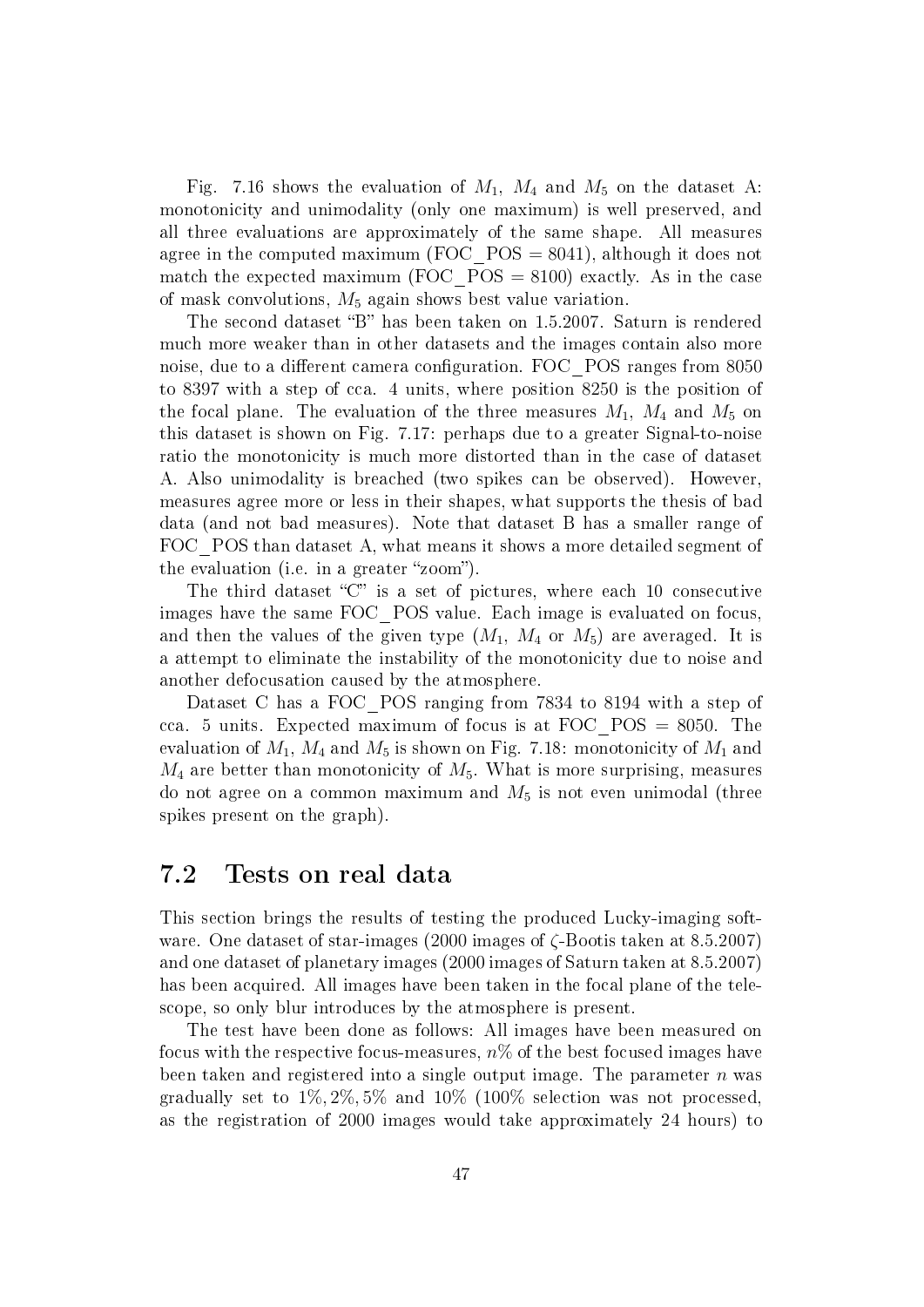demonstrate the relevance of the parameter on the quality of the produced output.

## 7.2.1 Lucky imaging of  $\zeta$ -Bootis

The 2000 input images have been measured on focus by the strehl-ratio measure. The result can be seen on Fig. 7.19: strehl ratios vary from 0.686816 to 0.235844, observable is one dominant peak, and five to six minor peaks. Fig. 7.20 shows the same strehl ratios, but sorted: the three lines mark the 2%, 5% and 10% limit of the best focused images (the 1% limit is not marked due to little space).

The results of the registration of varying  $n\%$  best focused images can be seen on Fig.  $7.21$ : for the human eye, the images show no differences. The parameter  $n$  does not seems to have an influence on the image quality. Finally, the individual stars forming the double-star ζ-Bootis cannot be distinguished  $-$  the produced images still show just a "blot", although of elliptical shape (what indicates, that it is not a common single star).

When looking on the row profiles, containing the pixel with the highest brightness value (Fig.  $7.22$ ), difference of quality of individual images can be observed. The  $1\%$ -selection produces a slightly better profile of the star as the other three selections  $(2\%, 5\% \text{ and } 10\%)$ , although a worser profile than the best input image. More precisely, the strehl ratios of the 5 examined images are:

| Image             | Strehl ratio |
|-------------------|--------------|
| best input image  | 0.6868       |
| $1\%$ -selection  | 0.6011       |
| $2\%$ -selection  | 0.5674       |
| 5%-selection      | 0.5578       |
| $10\%$ -selection | 0.5557       |

Table 7.1: Copmarision of  $n\%$ -selection influence on strehl ratio.

After examining row profiles of produced images, it can be claimed, that the parameter n in fact *does* have an influence on the image quality produced; as expected, growing  $n$  causes worse and worse star profiles and strehl-ratios of the assembled images.

Let us reconsider the negative result, that the double star  $\zeta$ -Bootis has not been resolved into its individuals. As stated in subsection 7.1.1, the individuals are less then one arc second apart. Because the telescope's pixelscale is only 0.69 arcseconds per pixel and its FWHM is 3 pixels (see appendix B), both individuals are on the image only 1.5 pixel apart, while covering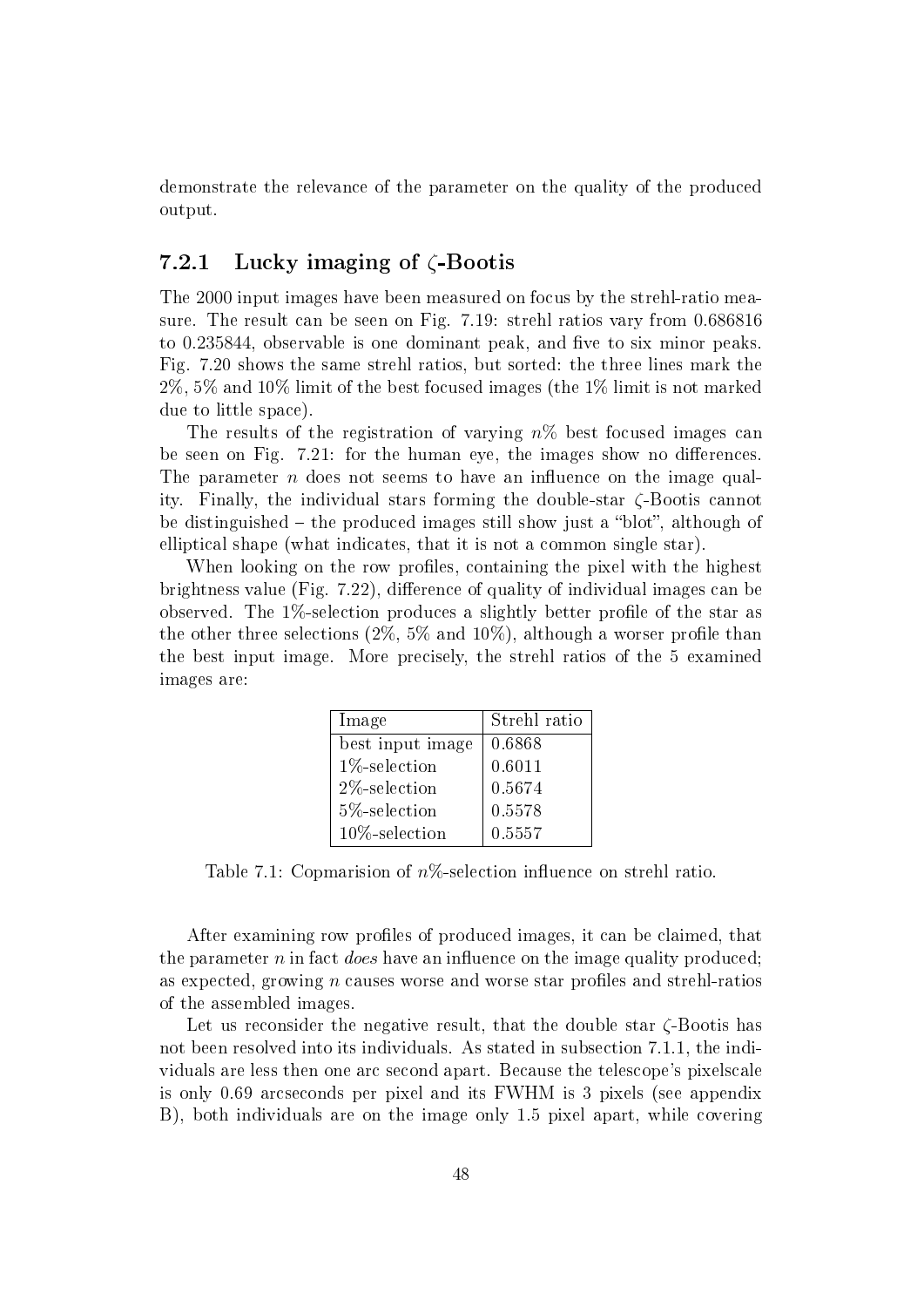

Figure 7.20: Strehl ratio of the ζ-Bootis dataset, sorted by this ratio. The vertical lines mark the 2%, 5% and 10% limit of images with best focus.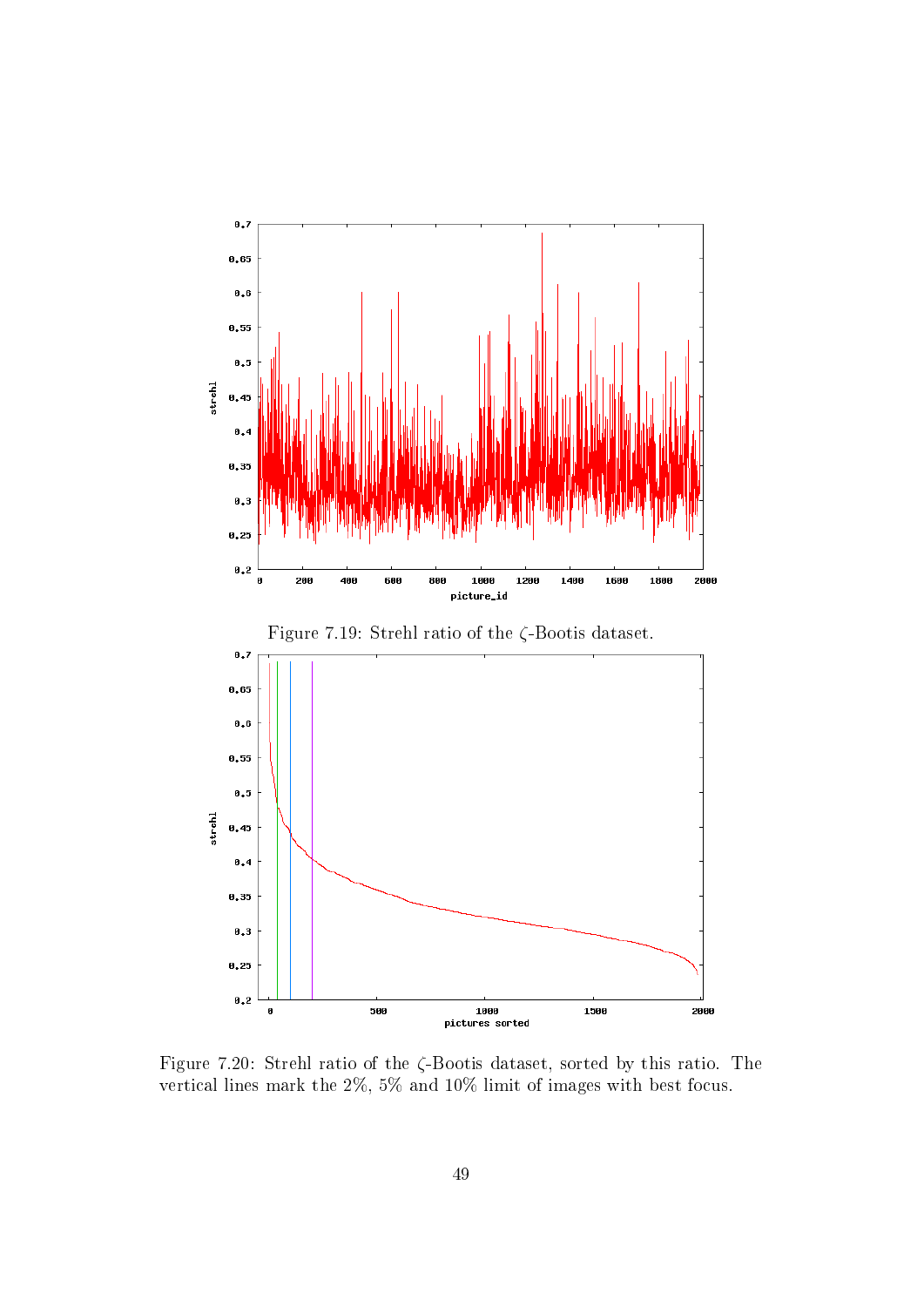

Figure 7.21: Output images of LI-software run on the ζ-Bootis dataset with varying  $n$  (negatives). No significant differences can be observed.



Figure 7.22: The row profiles of the best input image (shown on Fig. 7.1(a), page 36) and the LI-output images (shown on Fig. 7.21).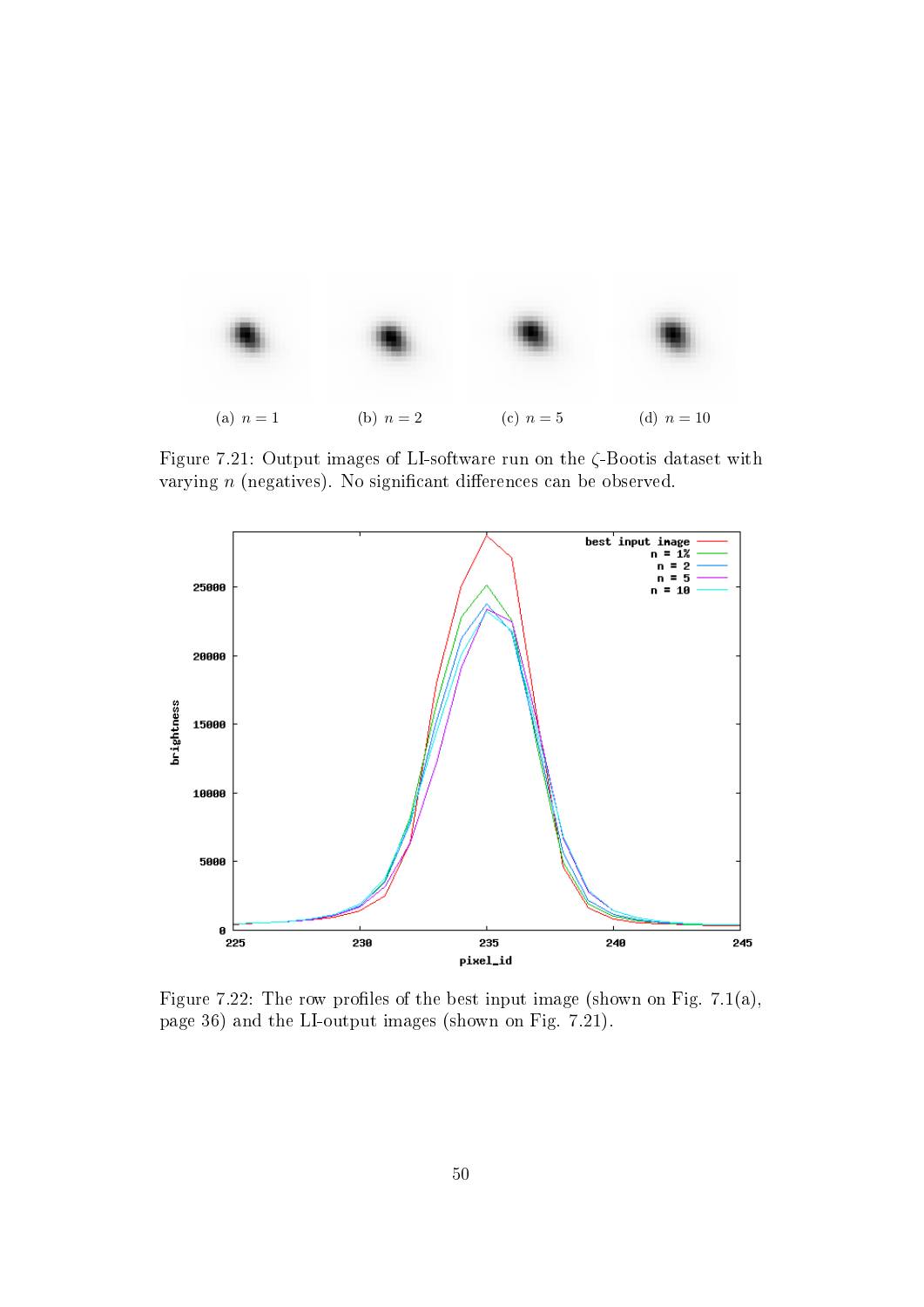

Figure 7.23: Best and worst saturn due to the measure  $M_5$ (negatives).

the area of approximately 3x3 pixels. It is nearly impossible to resolve the double star into its individuals even in the ideal case (i.e. no atmosphere would cause image blur) at this low sampling. The telescope used is simply to weak (its pixelscale is too low) to resolve the given target ζ-Bootis.

#### 7.2.2 Lucky imaging of Saturn

The 2000 images of Saturn have been evaluated on focus by all three measures  $M_1$ ,  $M_4$  and  $M_5$ . The result of the evaluation can be seen on Fig 7.24: all three measures agree well in shape, although not exactly in the peak;  $M_1$ considers picture number 826 to have the best focus,  $M_4$  picture number 1685 and  $M_5$  number 1827. Fig. 7.25 shows the same focus evaluation, but sorted.  $M_5$  again shows greatest discriminability (decreases most quickly). The three lines mark the 2%, 5% and 10% limit of the best focused images (the 1% limit is not marked due to little space).

After the evaluation of focus,  $n \in \{1, 2, 5, 10\}$  percent of best focused pictures have been registered once with the CC-algorithm and once with the Montage algorithm (both algorithms are described in chapter 6 on page 26) to compare both approaches.

The best and the worst focused photographs due to  $M_5$  are shown on Fig. 7.23. The attached profiles of columns passing the planet and the rings (see Fig.  $7.6(b)$  confirm the picture quality difference. However, after images have been registered and averaged, no such differences can be observed, even for various  $n$ (see Fig. 7.26) – for the unweaponed eye all output images seem to be of the same quality (although a little more blur can be observed on the 10%-selections than on the 1%-selections). On the respective column profiles of all the 8 output images (see Fig. 7.27) only minor differences can be observed, too.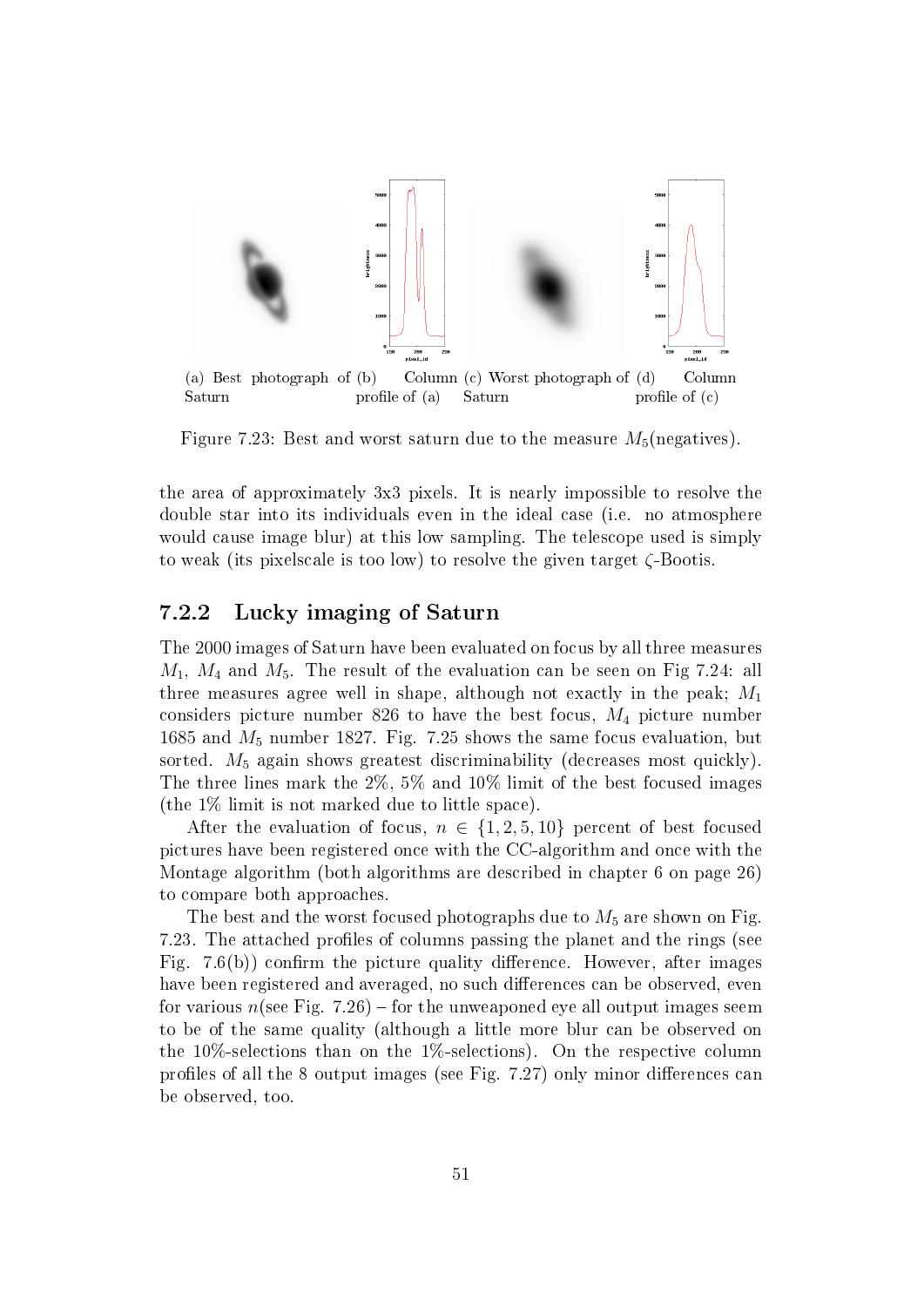

Figure 7.24: The measures  $M_1$ ,  $M_4$  and  $M_5$  applied to images of Saturn.



Figure 7.25: The measures  $M_1$ ,  $M_4$  and  $M_5$  applied to images of Saturn, sorted by this measures (respectively). The vertical lines mark the 2%, 5% and 10% limit of images with best focus.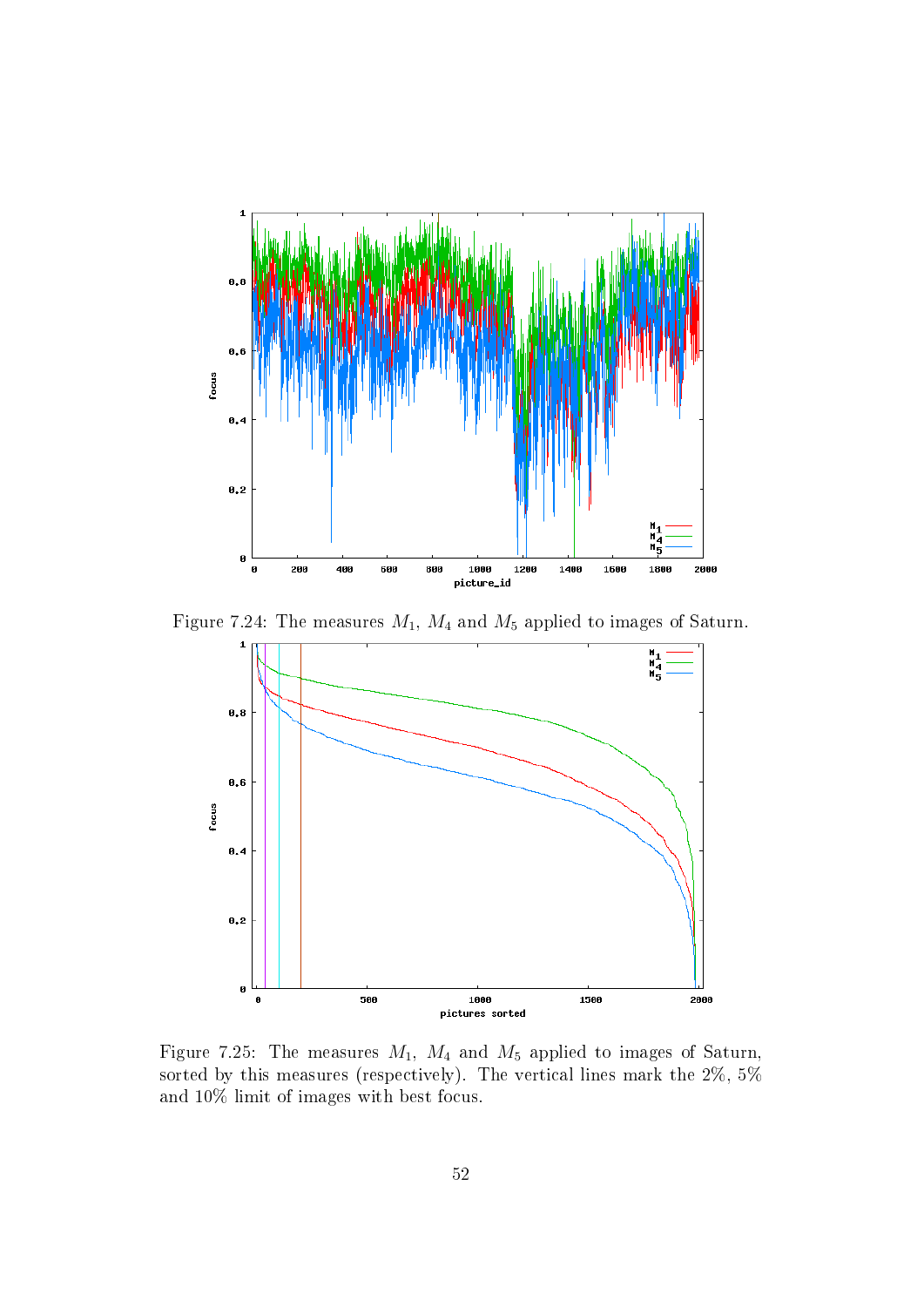

(e) Montage,  $n = 1$  (f) Montage,  $n = 2$  (g) Montage,  $n = 5$  (h) Montage,  $n = 10$ 

Figure 7.26: (a)-(d): CC registration output with varying  $n$ ; (e)-(h): Montage registration output with varying  $n$ . Differences are minimal, only observable between  $n = 1$  and  $n = 10$ .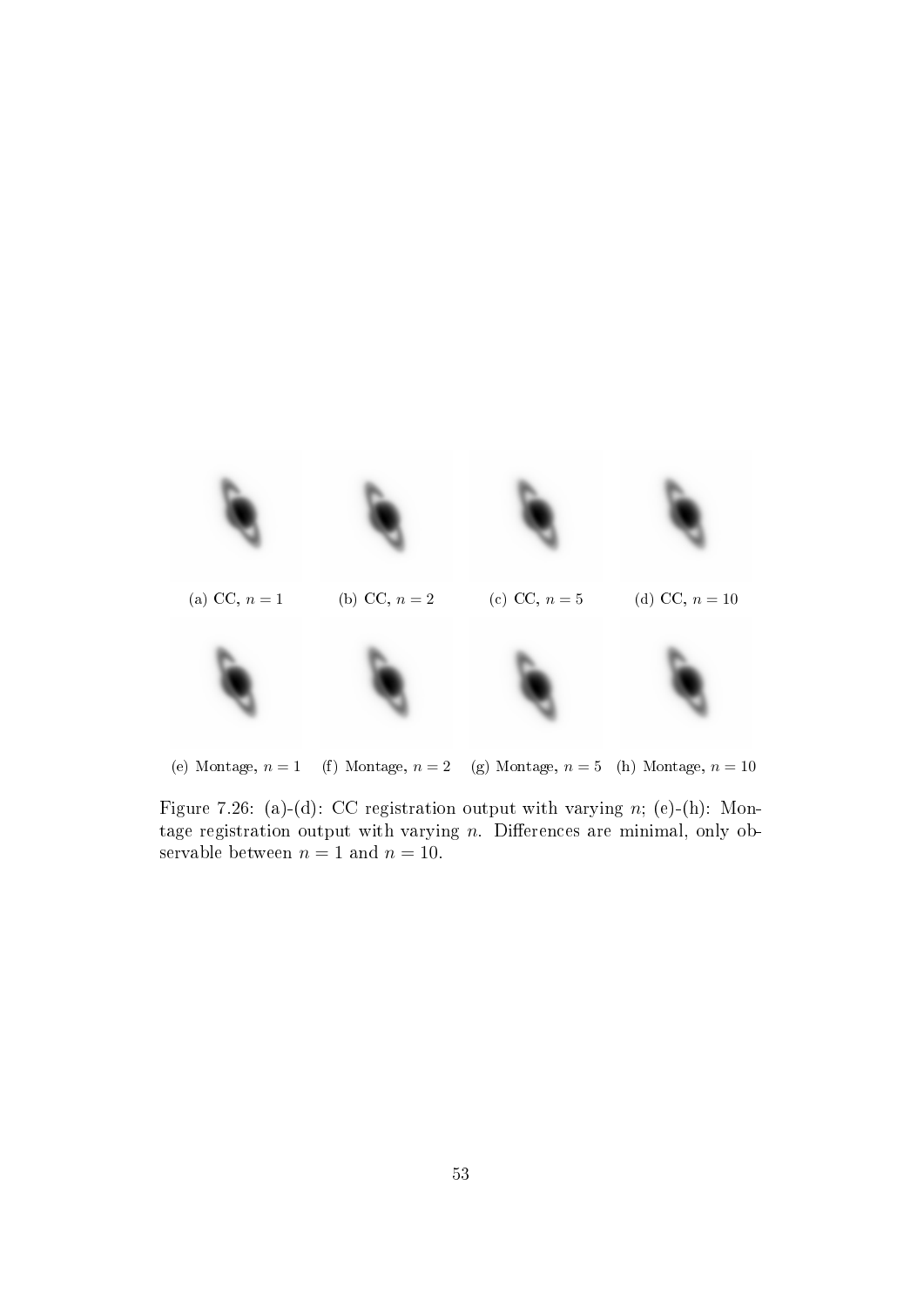

Figure 7.27: (a)-(d): Column profiles of CC registration output with varying n. (e)-(h): Column profiles of Montage registration output with varying n. Differences are minimal, apparent only between  $n = 1$  and  $n = 10$ .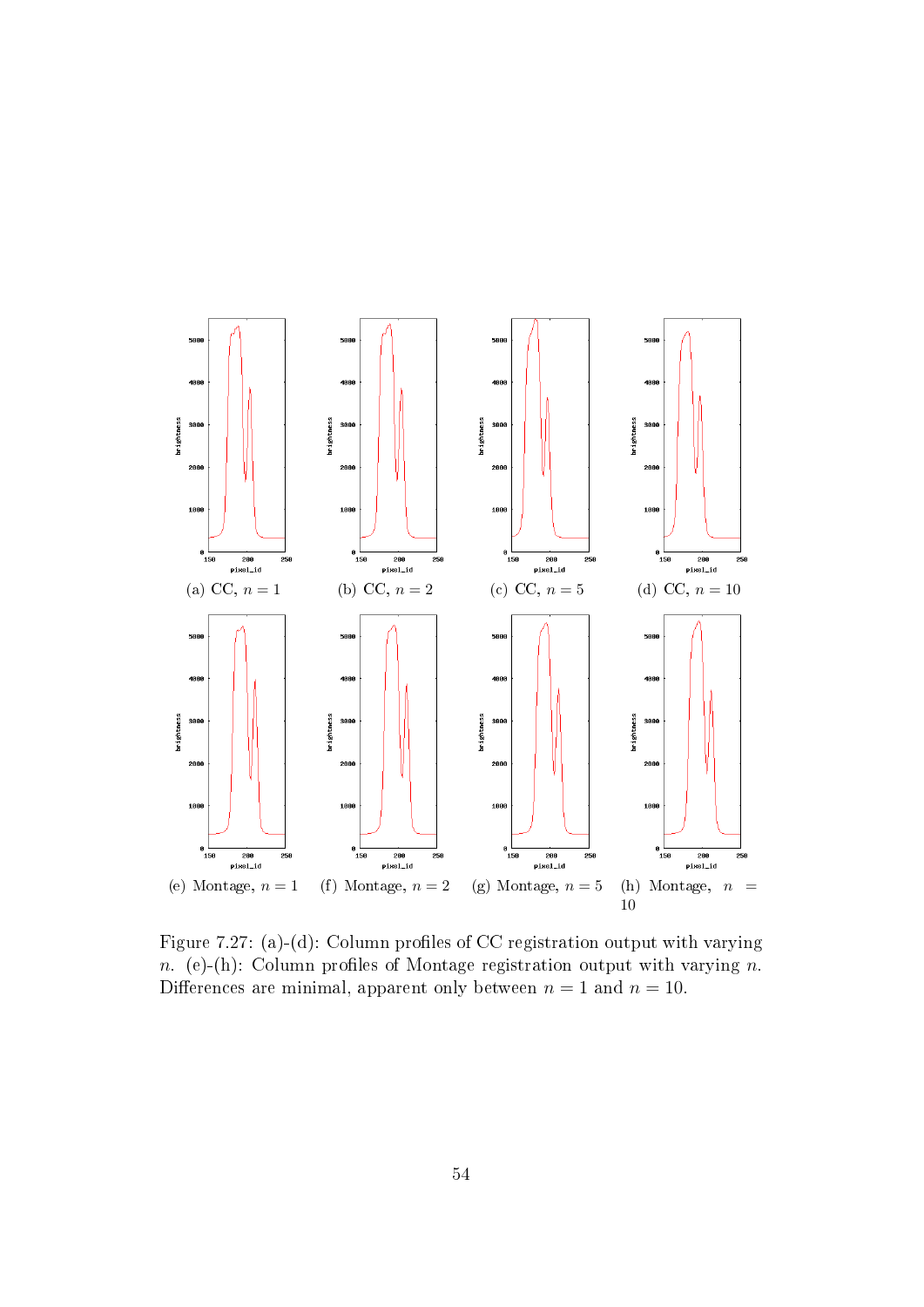## 7.3 Conclusion of tests and experiments

In this chapter, four focus measures and two registration techniques have been used to process astronomical images. This section brings the comparison of the performance speed and quality of these algorithms. All computations have been done on a machine with the configuration Intel Celeron 1500 MHz, 512 MB RAM.

Among areal focus-measures, in most cases  $M_5$  performed the best, especially in manner of discriminability. However, as can be seen on table 7.2,  $M_5$  is noticeably slow, in comparison with the other two measure. Except of the wavelet decomposition, also transformation into different file-formats (acquired .fits into processed .mat) consumes time.

| measure      | number of photographs | computation time                |
|--------------|-----------------------|---------------------------------|
| strehl ratio |                       | $0 \text{ min } 29 \text{ sec}$ |
| $M_1$        | h I                   | $0 \text{ min } 07 \text{ sec}$ |
| $M_4$        | 51                    | $1 \text{ min } 25 \text{ sec}$ |
|              |                       | $8 \text{ min } 42 \text{ sec}$ |

Table 7.2: The comparison of computation speed of strehl ratio, and the focus measures  $M_1$ ,  $M_4$  and  $M_5$ .

In the case of  $M_4$ , the file-format also has to be transformed, what is more, the object of interest has to be detected and cropped out (as  $M_4$  performs only on zero-background images, see chapter 4). The computation itself is relatively fast, but with the worst discriminability.

We recommend therefore to use  $M_1$  for measuring focus of planets and other areal objects, as the discriminability is sufficient, and the speed extremely fast.

The two image registration techniques are compared in the table 7.3. Montage shows a great computational complexity, growing with the amount of processed photographs. On the other hand, Montage uses non-integer pixel transformation, therefore has a better accuracy of the assembled images.

| $\mathbf N$ | number of photographs | CC                              | Montage                                                |
|-------------|-----------------------|---------------------------------|--------------------------------------------------------|
| $1\%$       | ווי                   | $18 \text{ sec}$                | $51 \text{ sec}$                                       |
| 2%          | 40                    | 38 sec                          | $2$ min $33~\mathrm{sec}$                              |
| $5\%$       | $100\,$               | $1 \text{ min } 35 \text{ sec}$ | $\frac{11 \text{ min } 14 \text{ sec}}{2 \text{ sec}}$ |
| 10%         | 200                   |                                 | 3 min 36 sec   74 min 25 sec                           |

Table 7.3: The comparison of the computation speed of Cross-correlation and Montage registration techniques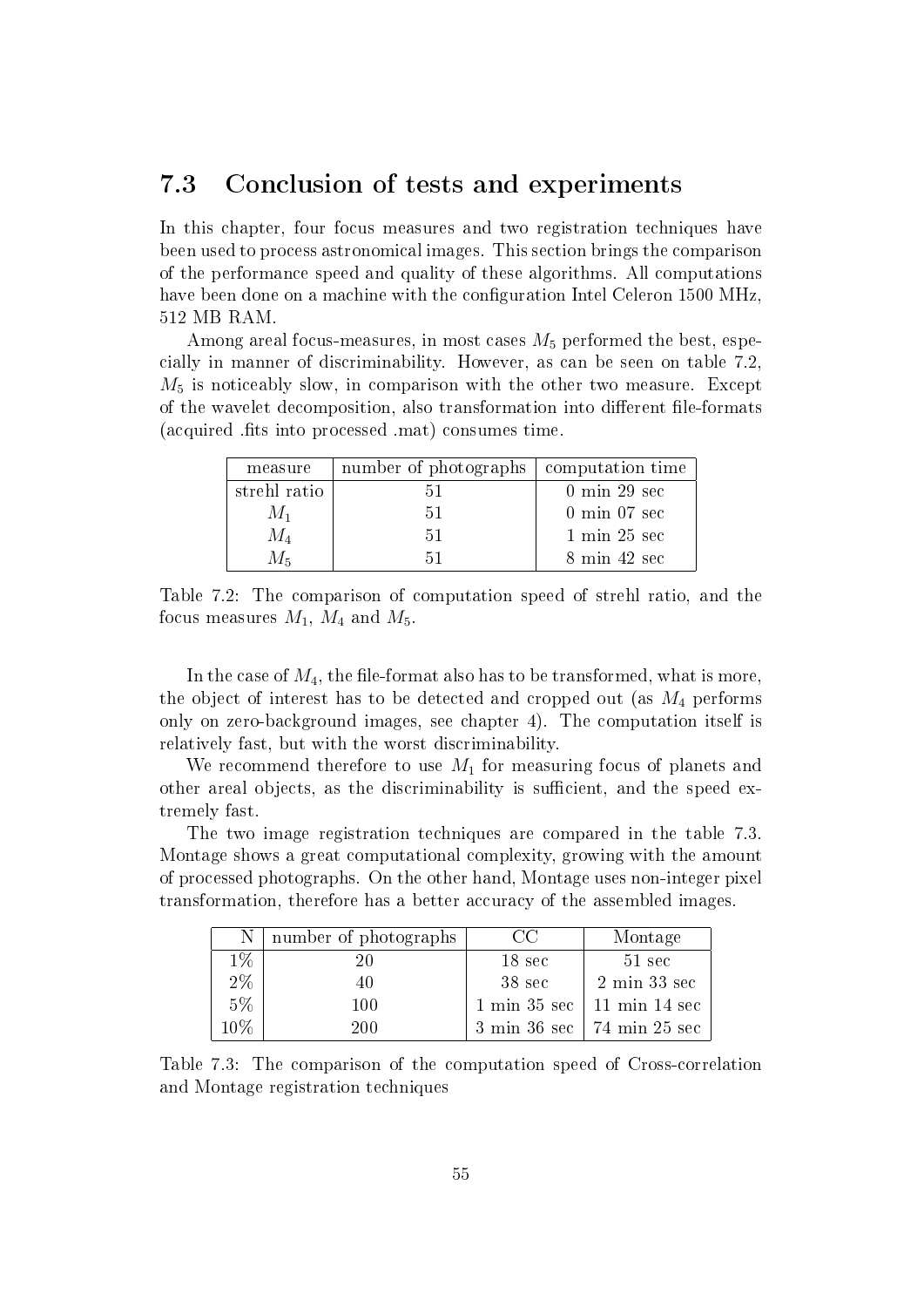# Chapter 8

# Conclusion and further improvements

The intention of this work was the implementation of the Lucky Imaging technique, which consist of two separate parts: measuring focus of shortexposured digital astronomical pictures and registration of those well-focused images.

The main goals of the thesis were fulfilled: a review of usable focus measures and registration techniques has been done and a software based on these algorithms has been produced. However, due to lack of real data only limited testing has been done. Nevertheless, the results show, that the algorithms work well and mostly do satisfy the imposed requirements. Unfortunately, no practical results have been achieved, i.e. the angular resolution of the single target processed (the star ζ-Bootis) could not have been improved, as the used telescope has a too low pixelscale and therefore strongly undersamples the target.

In order to improve the software performance, first and foremost more data must be processed in the future, to tune-out the algorithms (in particular star segmentation) and explore their stability with respect to blur and noise. With the used telescope of unchanged pixelscale and FWHM, visible angular resolution improvement can only be achieved for objects at least 2.7 arc seconds apart, as they should cover at least an area of 4x4 pixels on the digital image.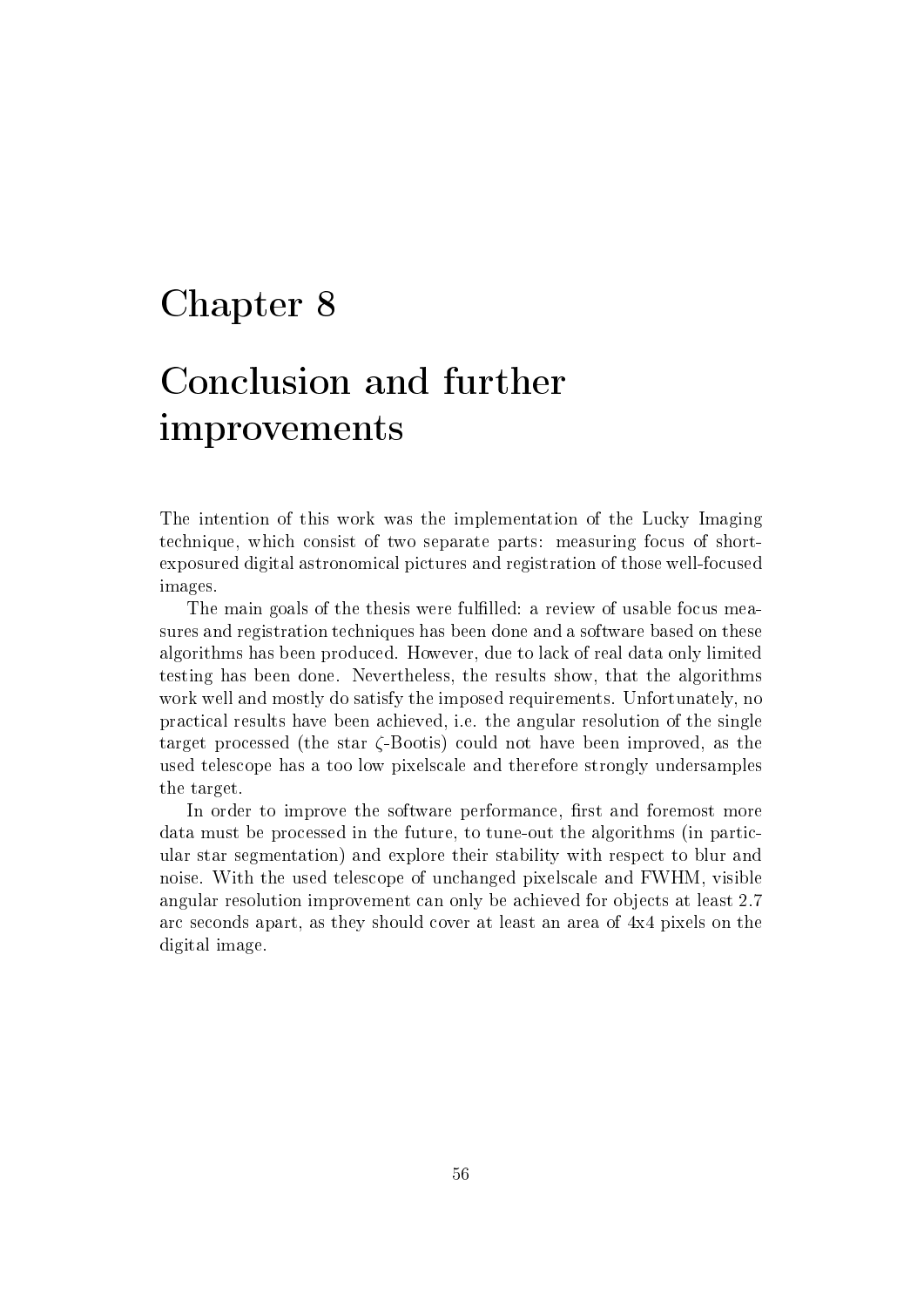# Appendix A

# The LI-software

The produced software is a combination of C-language binaries, bash- and  $\text{MATLAB}^{\otimes}$ -scripts, making use of foreign software packages Montage and Eclipse. It was developed and tested under the Ubuntu Linux operating system.

## A.1 User documentation

The user uses the software via several bash-commands, divided into two groups. The first group of commands serves to run the whole LI-process on large datasets:

```
$ li-stars <p>
```
This command performs LI (strehl-montage) on  $\langle p \rangle$  of best images of stars, paths to images on standard input.

\$ li-planets [-m {glv|wavelet|moments}] [-r {CC|Montage}] <p>

This command performs LI on  $\langle p \rangle$  of best planetary images, paths to images on standard input. Option -m sets the focus-measure (the default is "glv"). Option  $-r$  sets the registration method (the default is "Montage").

A typical use may therefore be:

```
$ ls /images/saturn/* | li-planets 10
```
Prints out the name of the produced file:

```
LI010.fits
```
The second group of commands serves for measuring focus of individual images for user-testing purposes. The commands are: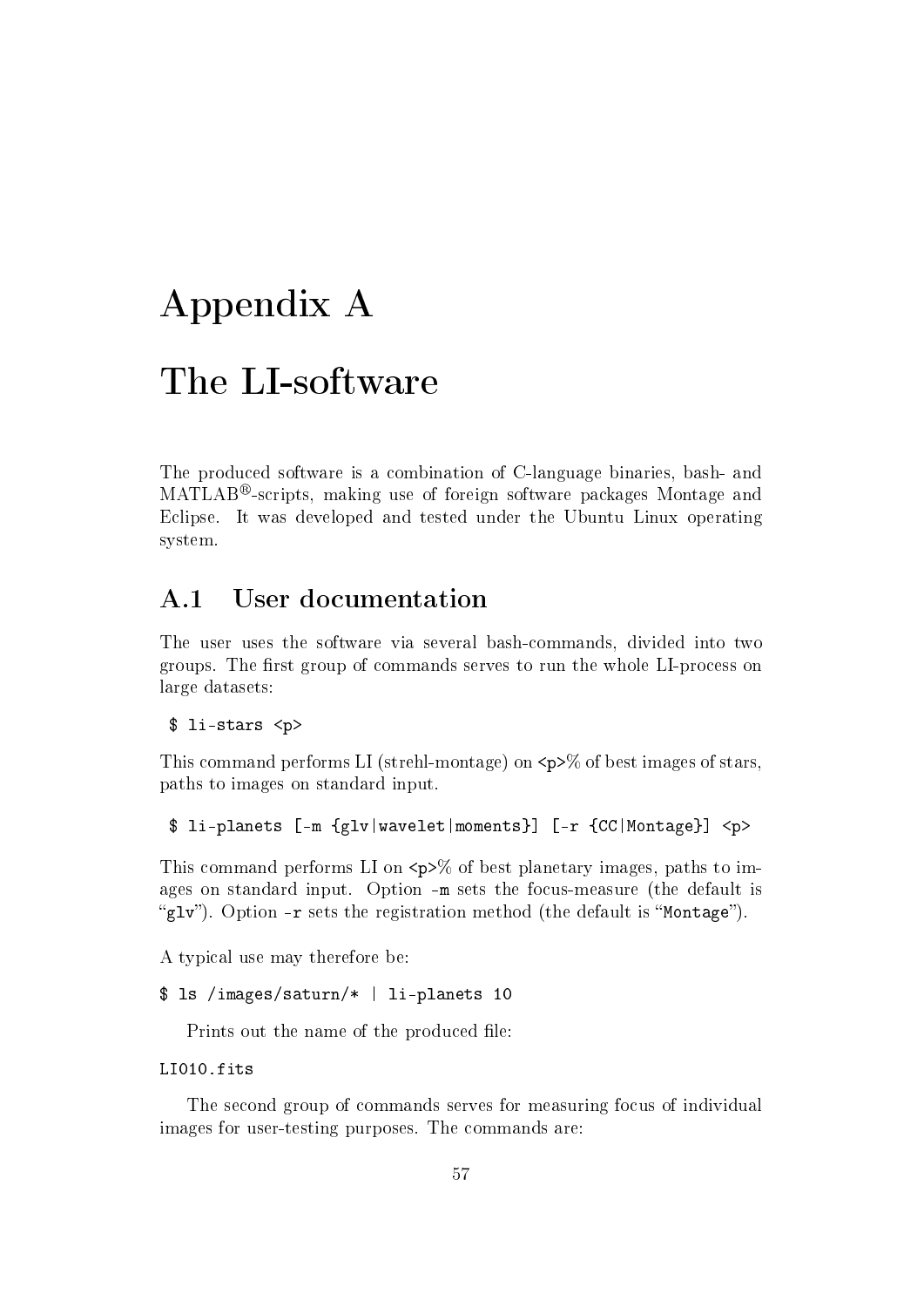```
$ focus-measure-strehl FILE_1.fits FILE_2.fits ...
$ focus-measure-glv FILE_1.fits FILE_2.fits ...
$ focus-measure-moments FILE_1.fits FILE_2.fits ...
$ focus-measure-wavelet FILE_1.fits FILE_2.fits ...
```
The commands print out for each input file its name and its focus-measure value, separated by a colon.

A typical use may be:

```
$ focus-measure-glv fits/planets/nowcs/saturn-05_08/*
```
Prints out:

```
fits/planets/nowcs/saturn-05_08/20070508220248-0775-RA.fits: 59457
fits/planets/nowcs/saturn-05_08/20070508220547-0838-RA.fits: 59146
fits/planets/nowcs/saturn-05_08/20070508220846-0597-RA.fits: 56771
...
```
## A.2 CD content

The attached CD contains following items:

- eclipse/eclipse.zip  $-$  the revised and adopted Eclipse framework
- output\_fits/ directory containing the output of the software:  $1\%$ ,  $2\%$ , 5% and 10% selections of the star  $\zeta$ -Bootis and the planet Saturn. registration by CC and Montage
- $prog/bash/ bash$  scripts
- $\text{prog/bin} / \text{C-language binaries}$
- prog/octave/  $-$  MATLAB<sup>®</sup>-scripts (wavelet and moments focus measures)
- $\text{prog}/\text{src}/$  the source files written in C language
- $\text{prog/li-config a configuration utility for easy installation}$
- test\_fits/  $-$  directory contains examples of processed data: the star ζ-Bootis and the planet Saturn, with and without WCS information
- $\bullet$  thesis.pdf the online version of this document
- INSTALL  $-$  installation instructions
- README  $-$  notes on how to use the software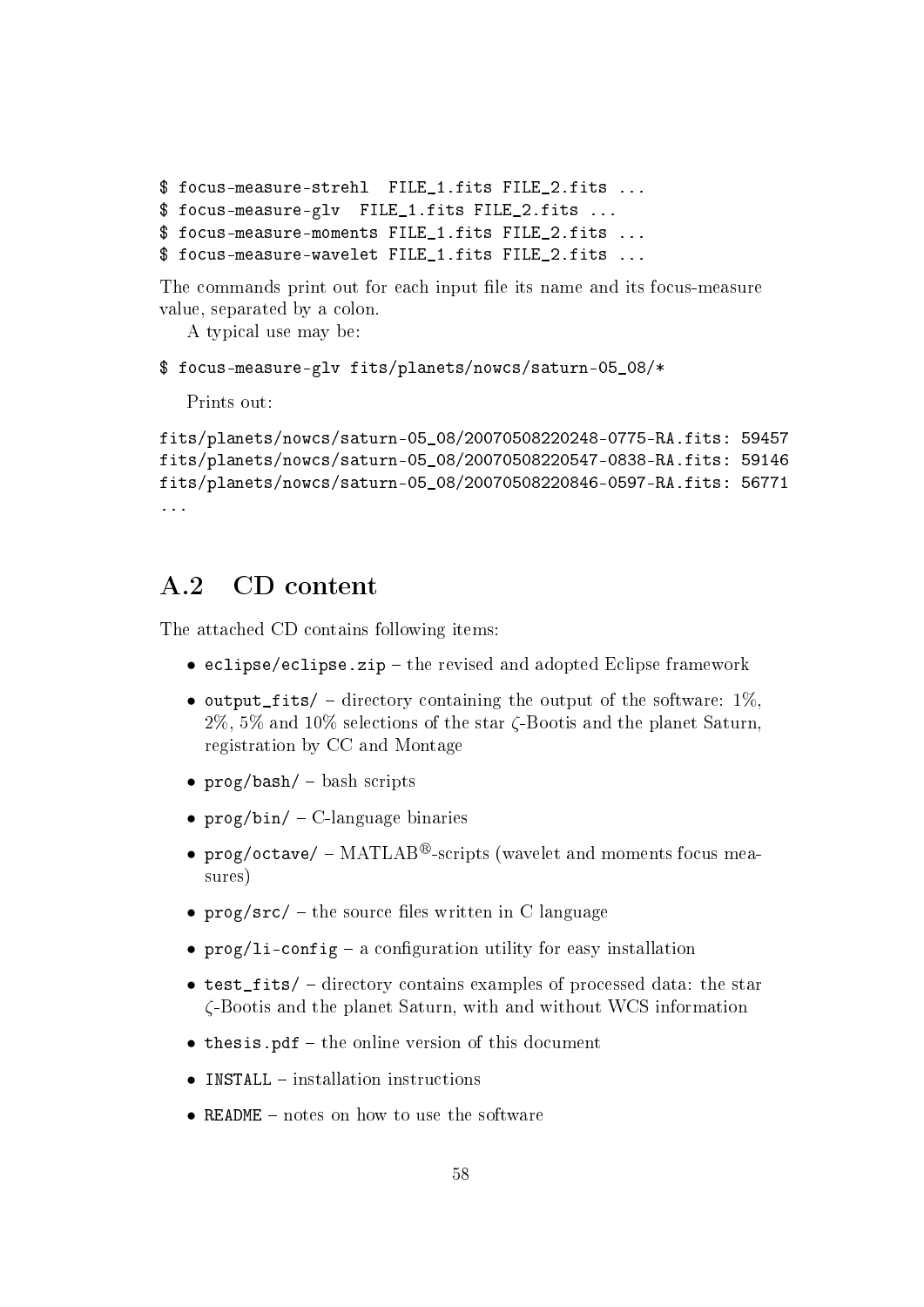# Appendix B

# Used telescope, CCD and software environment

This appendix contains technical information about devices and software used to acquire processed data.

## B.1 RTS2

RTS2 (Remote Telescope System 2nd Version) is a software package designed for full automatization of astronomical observations. The system automatizes whole process from the target selection from a database until the processing of acquired images. Today, five telescopes on three continents are controlled by this system.

RTS2 was originally proposed for controlling telescopes devoted to observation of optical opposites of gamma-bursts. During development, it became a general system for controlling robotic telescopes.

For further information, see [24].

## B.2 Bootes-IR

Bootes-IR is a Spanish(IAA-CSIC, Granada)-Czech(AsÚ AV ČR Ondřejov) telescope located at the OSN (Observatory de Sierra Nevada) in the Sierra Nevada mountains, near IAA, Granada, 2890 m above sea level. The Ritchie-Crétien telescope made by the German company ASTELCO is mounted on a full robotic ASTELCO/Tau-Tec mounting. Primary mirror is 60 cm in diameter, secondary mirror 10 cm in diameter. The pixelscale is 0.69 arc seconds per pixel, average FWHM is 3 pixels.

The telescope is equipped with an Andor Technologies optic camera with the DV-887 head. The camera uses a EMCCD (http://www.emccd.com) chip of 512x512 pixels. The focusation is via shifting the secondary mirror. The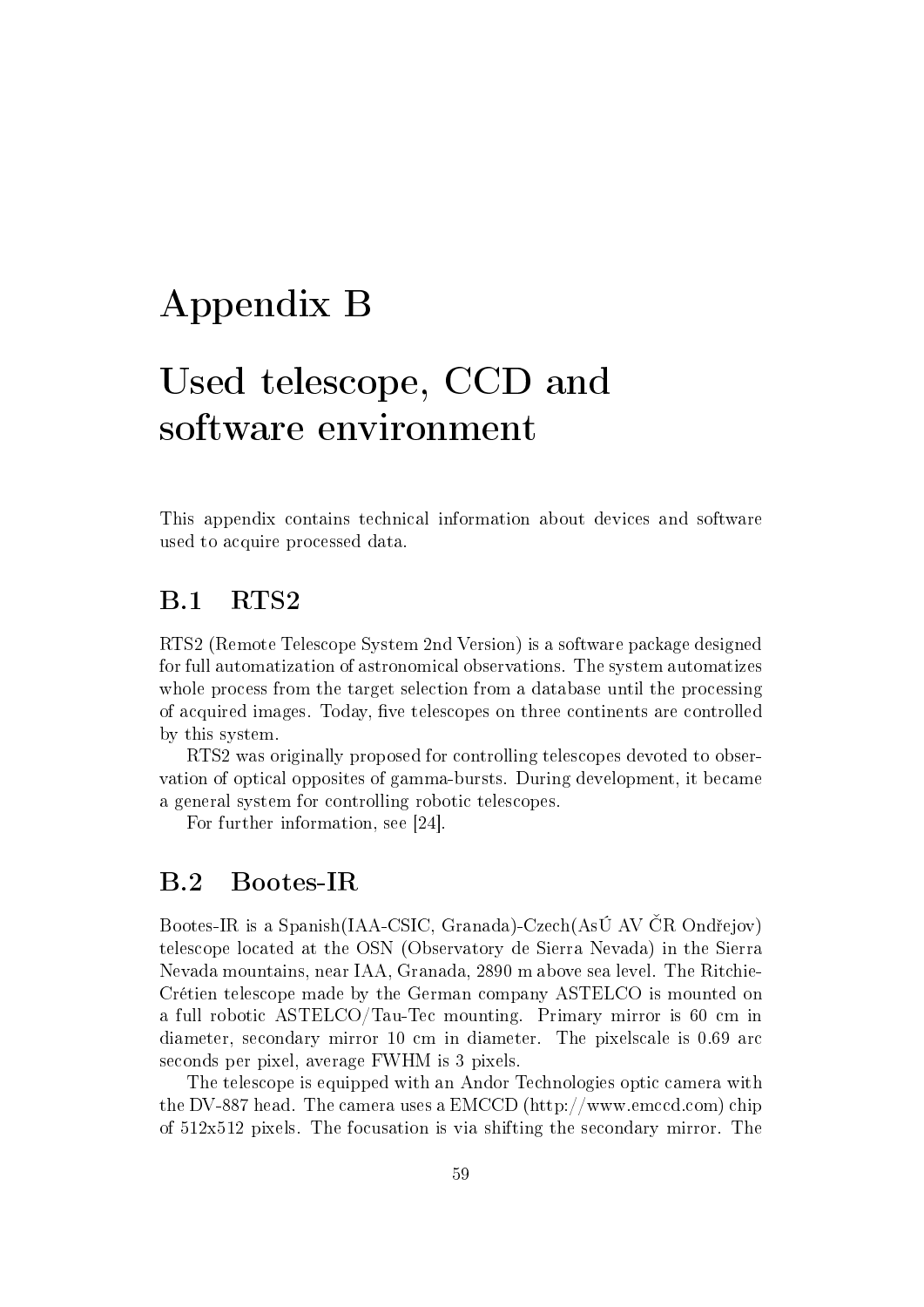telescope uses a FLI (Finger Lake Instruments) filter-wheel with UBVRIz filters.

For further information, see [25].

## B.3 Watcher

Watcher is an Irish robotic telescope with, with Czech(AsÚ AV ČR Ondřejov), Spanish(IAA-CSIC, Granada) and South-African (Boyden observatory, University of Bloemfontein) participation. It is located at Boyden Observatory near the Bloemfontein city in Republic of South Africa. The telescope is operated by the Irish UCD (University College Dublin).

The telescope is of the Cassergrain type, it's primary mirror is 40 cm in diameter, the secondary mirror is 4 cm in diameter. The pixelscale is 0.84 arc seconds per pixel, average FWHM is 2.5 pixels.

The telescope is located on a Software Bisquit Paramount robotic mounting, equipped with a Apogee camera with Kodak KAF 1001e of 1024x1024 pixels and a Optec filter-wheel with standard science-grade BVRI filters.

For further information, see [26].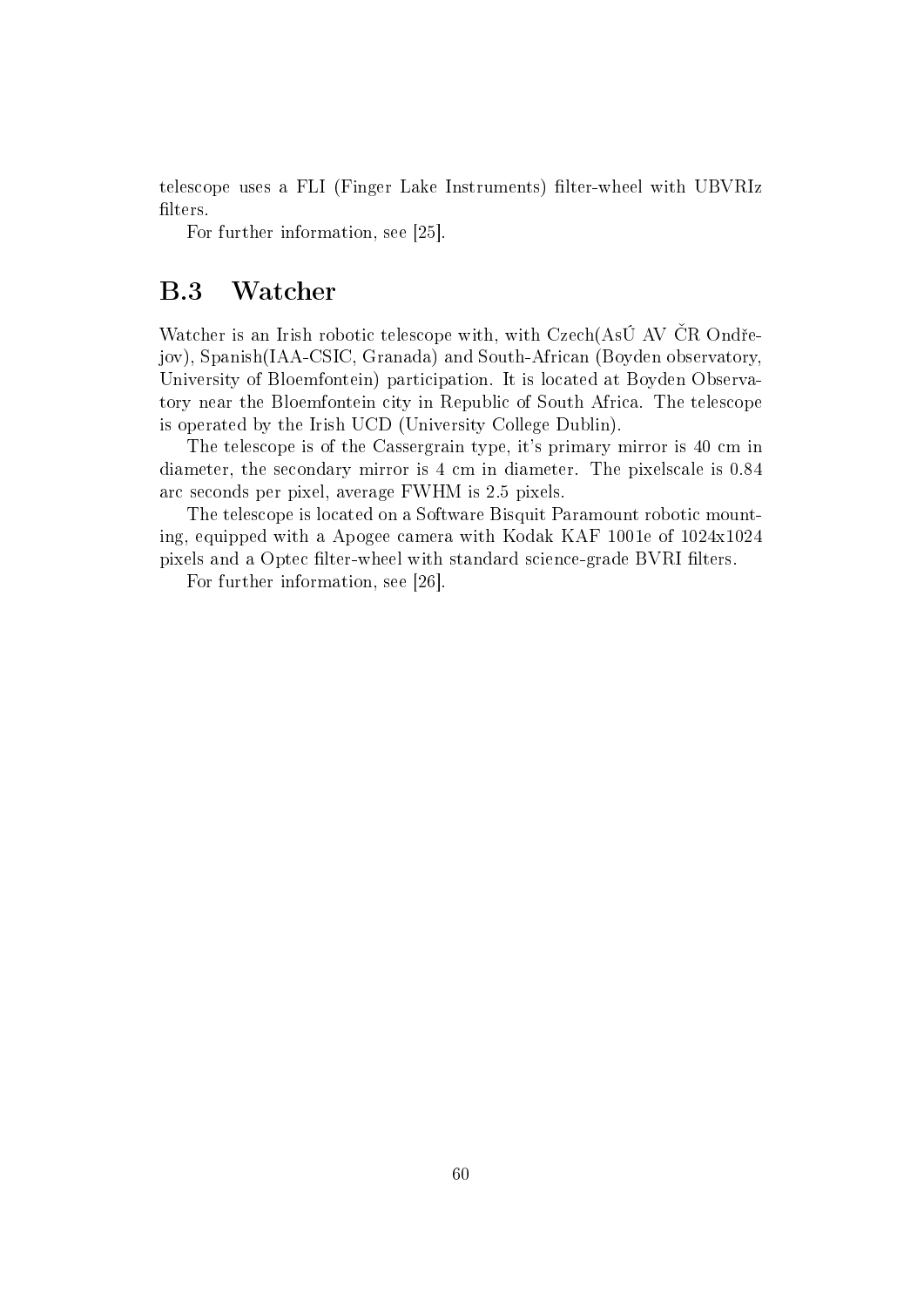# Bibliography

- [1] Saint-Pé O. et al.: Demonstration of Adaptive Optics for Resolved Imagery of Solar System Objects, 1993, Icarus, 105, 263
- [2] Lloyd-Hart M. et al.: Adaptive optics for the 6.5 m MMT, 2000, http://athene.as.arizona.edu/ lclose/AOPRESS/
- [3] R. Kašpar: Reducing noise in IR images, Diploma thesis, Faculty of Mathematics and Physics, Charles University in Prague, 2002
- [4] N. M. Law et al.: Lucky imaging: high angular resolution imaging in the visible from the ground 2006, A&A, 446, 739
- [5] Homepage of the Lucky Imaging Team at Cambridge University: http://www.ast.cam.ac.uk/ optics/Lucky\_Web\_Site/
- [6] B. Jähne: Digital Image Processing, 2005, Springer Verlag
- [7] Boyle, W.S.; Smith, G.E.: The inception of charge-coupled devices, Electron Devices, IEEE Transactions on Volume 23, Issue 7, Jul 1976 Page(s):  $661 - 663$
- [8] Andor technology: Digital Cameras Camera Sensitivity and Noise. http://www.andor.com/library/digital\_cameras/
- [9] Möller, K. D.: Optics: learning by computing with examples using MathCAD, 2003 Springer-Verlag New York
- [10] W. Huang, Z. Jing: Evaluation of focus measures in multi-focus image fusion, Elsevier 28, pages 493 - 500, 2007
- [11] M. Subbarao et al.: Focusing techniques, Stony Brook, New York, 1992
- [12] J. Flusser et al.: A new wavelet-based measure of image focus, Elsevier 23, pages 1785-1794, 2002
- [13] Y. Zhang, Y. Zhang, C. Wen: A new focus measure using moments, Elsevier 18, pages 959 - 969, 2000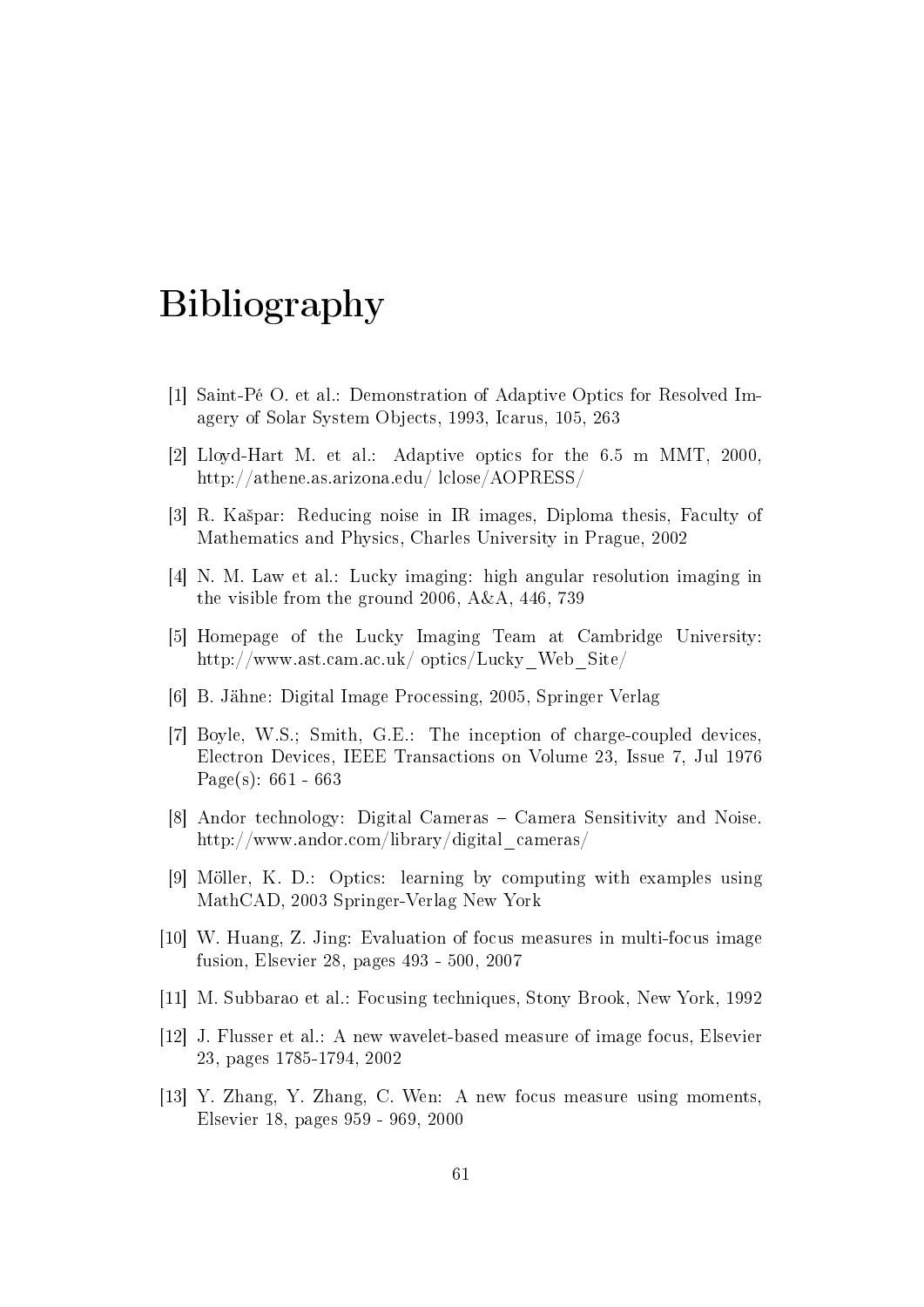- [14] J. Flusser et al.: Moments and moment invariants in image analysis, A tutorial proposal. http://staff.utia.cas.cz/zitova/tutorial/index.html
- [15] R. Gonzales, R. Woods: Digital Image Processing, 2002, Prentice Hall
- [16] I. Kaplan: The Daubechies D4 Wavelet Transform, 2002: www.bearcave.com/misl/misl\_tech/wavelets/daubechies/index.html
- [17] Dr. Karl Strehl Fränkischer Gelehrter, Physiker und Optiker von Weltruf, http://www.kurt-hopf.de/astro/strehl.htm
- [18] C. Perrier: Amplitude estimation from speckle interferometry, NATO ASI Series C, Vol. 274, 1989
- [19] ECLIPSE ESO C Library for an Image Processing Software Environment, European Southern Observatory, 2005, http://www.eso.org/projects/aot/eclipse/
- [20] J. Flusser, B. Zittová: Image registration methods: a survey, Elsevier 21, pages 977-1000, 2003
- [21] E.W.Greisen, M.R. Calabretta Representations of world coordinates in FITS, A & A 395, pages 1061 - 1075, 2002
- [22] Equatorial Coordinates: http://www.astronomy.org/astronomysurvival/coord.html
- [23] Montage: An Astronomical Image Mosaic System: http://montage.ipac.caltech.edu/
- [24] Kubánek, P., Jelínek, M., Vítek, S., de Ugarte Postigo, A., Nekola, M., & French, J.: RTS2: a powerful robotic observatory manager, 2006, SPIE, 6274,
- [25] Castro-Tirado, A. J., et al.:BOOTES-IR: a robotic nIR astronomical observatory devoted to follow-up of transient phenomena, 2006, SPIE, 6267,
- [26] French, J., et al.: Watcher: A Telescope for Rapid Gamma-Ray Burst Follow-Up Observations, 2004, Gamma-Ray Bursts: 30 Years of Discovery, 727, 741
- [27] Möller, K. D.: Optics: learning by computing with examples, page 147
- [28] http://mathworld.wolfram.com/GnomonicProjection.html
- [29] http://www.astro.uiuc.edu/ kaler/sow/zetaboo.html